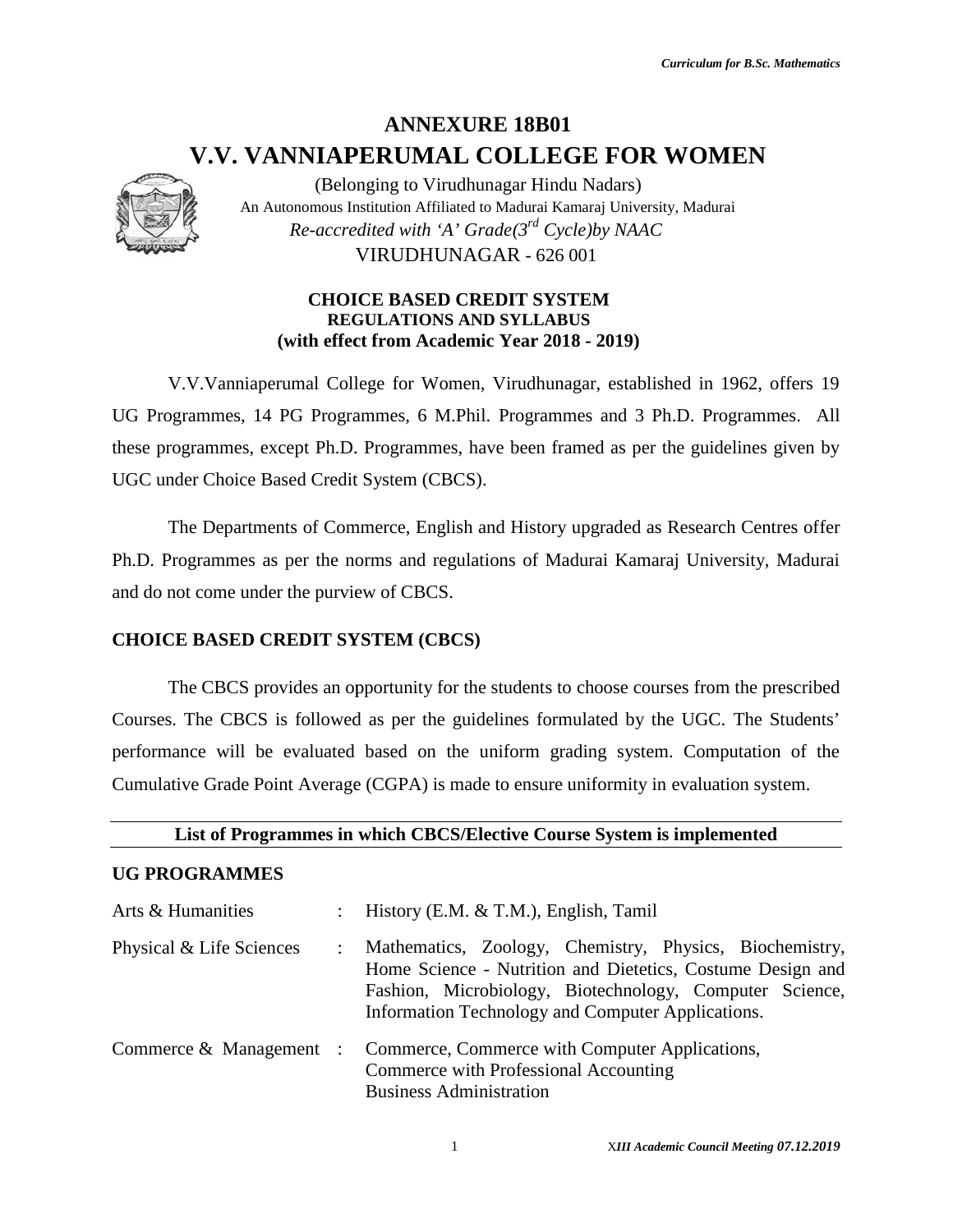#### **PG PROGRAMMES**

| Arts & Humanities        | $\mathbb{R}^{\mathbb{Z}}$ | History, English, Tamil                             |  |  |  |
|--------------------------|---------------------------|-----------------------------------------------------|--|--|--|
| Physical & Life Sciences |                           | Mathematics, Physics, Biochemistry, Food Processing |  |  |  |
|                          |                           | & Quality Control, Chemistry, Zoology, Computer     |  |  |  |
|                          |                           | Information<br>Technology,<br>Science.<br>Computer  |  |  |  |
|                          |                           | Applications (MCA*)                                 |  |  |  |
| Commerce & Management    | $\mathcal{L}$             | Commerce, Business Administration (MBA*)            |  |  |  |
|                          |                           | * AICTE approved Programmes                         |  |  |  |

#### **PRE-DOCTORAL PROGRAMMES (M.Phil.)**

| Arts & Humanities        | : History, English, Tamil   |
|--------------------------|-----------------------------|
| Physical & Life Sciences | : Mathematics, Biochemistry |
| Commerce & Management    | $\therefore$ Commerce       |

#### **OUTLINE OF CHOICE BASED CREDIT SYSTEM**

- 1. Core Courses
- 2. Elective Courses
	- 2.1. Discipline Specific Elective Courses (DSEC)
	- 2.2. Dissertation / Project
- 3. Non Major Elective Courses (NMEC)
- 4. Generic Elective Courses (GEC)
- 5. Ability Enhancement Courses (AEC)
	- 5.1 Ability Enhancement Compulsory Courses (AECC)
	- 5.2. Skill Enhancement Courses (SEC)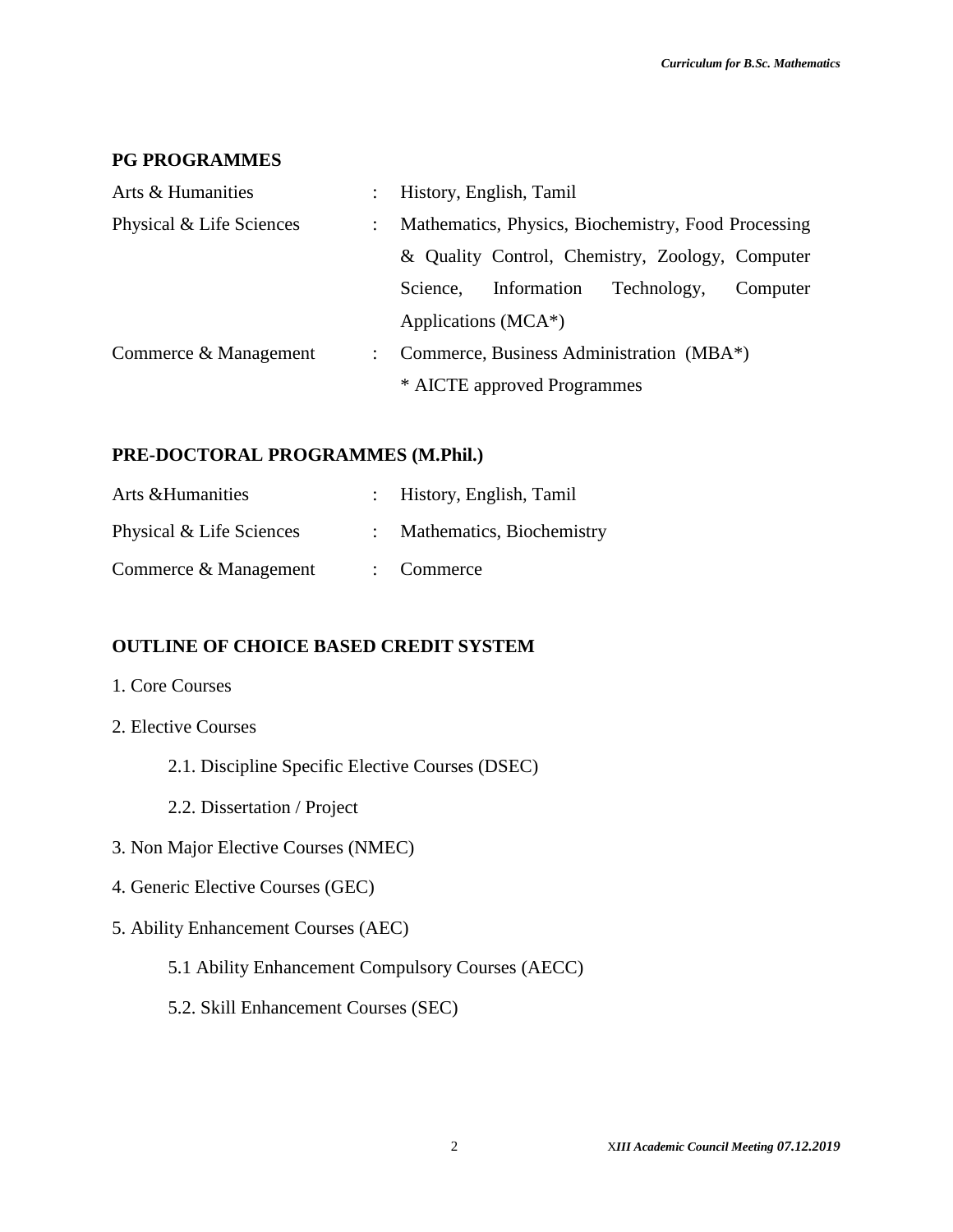| List of Ivon Major Electrve Courses (IVMEC) offered<br><b>UG PROGRAMMES</b> |                                  |                                |  |  |
|-----------------------------------------------------------------------------|----------------------------------|--------------------------------|--|--|
| <b>Name of the Course</b>                                                   | <b>Semester</b>                  | <b>Department</b>              |  |  |
| Indian National Movement (A.D 1885-1947)                                    | III                              | History(EM)                    |  |  |
| இந்திய தேசிய இயக்கம் (கி.பி. 1885 – 1947)                                   | III                              | History (TM)                   |  |  |
| <b>Constitution of India</b>                                                | IV                               | History(EM)                    |  |  |
| இந்தியாவில் அரசியல் அமைப்பு                                                 | IV                               | History(TM)                    |  |  |
| <b>Communication Skills-I</b>                                               | III                              |                                |  |  |
| <b>Communication Skills-II</b>                                              | IV                               | English                        |  |  |
| இக்காலநீதி இலக்கியம்                                                        | $\mathop{\mathrm{III}}\nolimits$ |                                |  |  |
| உரைநடை இலக்கியம்                                                            | IV                               | Tamil                          |  |  |
| Basic Hindi - I                                                             | III                              |                                |  |  |
| Basic Hindi - II                                                            | IV                               | Hindi                          |  |  |
| <b>Practical Banking</b>                                                    | III                              |                                |  |  |
| <b>Basic Accounting Principles</b>                                          | IV                               | Commerce                       |  |  |
| <b>Business Management</b>                                                  | III                              |                                |  |  |
| <b>Entrepreneurship Development</b>                                         | IV                               | <b>Business Administration</b> |  |  |
| Quantitative Aptitude                                                       | Ш                                |                                |  |  |
| <b>Statistics and Operations Research</b>                                   | IV                               | Mathematics                    |  |  |
| Physics in Everyday life                                                    | III                              |                                |  |  |
| <b>Digital Electronics</b>                                                  | IV                               | Physics                        |  |  |
| <b>Industrial Chemistry-I</b>                                               | III                              |                                |  |  |
| <b>Industrial Chemistry-II</b>                                              | IV                               | Chemistry                      |  |  |
| <b>Applied Zoology</b>                                                      | III                              |                                |  |  |
| <b>Animal Science</b>                                                       | IV                               | Zoology                        |  |  |
| <b>Basic Food Science</b>                                                   | III                              | Home Science - Nutrition       |  |  |
| <b>Basic Nutrition and Dietetics</b>                                        | IV                               | and Dietetics                  |  |  |
| Women and Health                                                            | III                              |                                |  |  |
|                                                                             | IV                               | Biochemistry                   |  |  |
| Life style associated disorders                                             |                                  |                                |  |  |
| <b>Medical Lab Technology</b>                                               | III<br>IV                        | Microbiology                   |  |  |
| <b>Applied Microbiology</b><br><b>Infectious Diseases</b>                   |                                  |                                |  |  |
|                                                                             | III                              | Biotechnology                  |  |  |
| <b>Organic Farming</b>                                                      | IV                               |                                |  |  |
| <b>Basics of Fashion</b>                                                    | III                              | Costume Design And             |  |  |
| <b>Interior Designing</b>                                                   | IV                               | Fashion                        |  |  |
| Introduction to Computers and Office Automation                             | III                              |                                |  |  |
| Introduction to Internet and HTML                                           | IV                               | <b>Computer Science</b>        |  |  |
| <b>Computer Fundamentals and E-mail</b>                                     | III                              |                                |  |  |
| Introduction to HTML                                                        | IV                               | <b>Information Technology</b>  |  |  |
| <b>Fundamentals of Computers</b>                                            | III                              |                                |  |  |
| Web Design with HTML                                                        | IV                               | <b>Computer Applications</b>   |  |  |
| Horticulture $-I$                                                           | $\rm III$                        |                                |  |  |
| Horticulture - II                                                           | IV                               |                                |  |  |
| மருத்துவ தாவரவியல் - I                                                      | III                              | <b>Botany</b>                  |  |  |
| மருத்துவ தாவரவியல் - II                                                     | IV                               |                                |  |  |
| Library and Information Science - I                                         | III                              |                                |  |  |
| Library and Information Science - II                                        | IV                               | <b>Library Science</b>         |  |  |
|                                                                             |                                  |                                |  |  |

### **List of Non Major Elective Courses (NMEC) offered**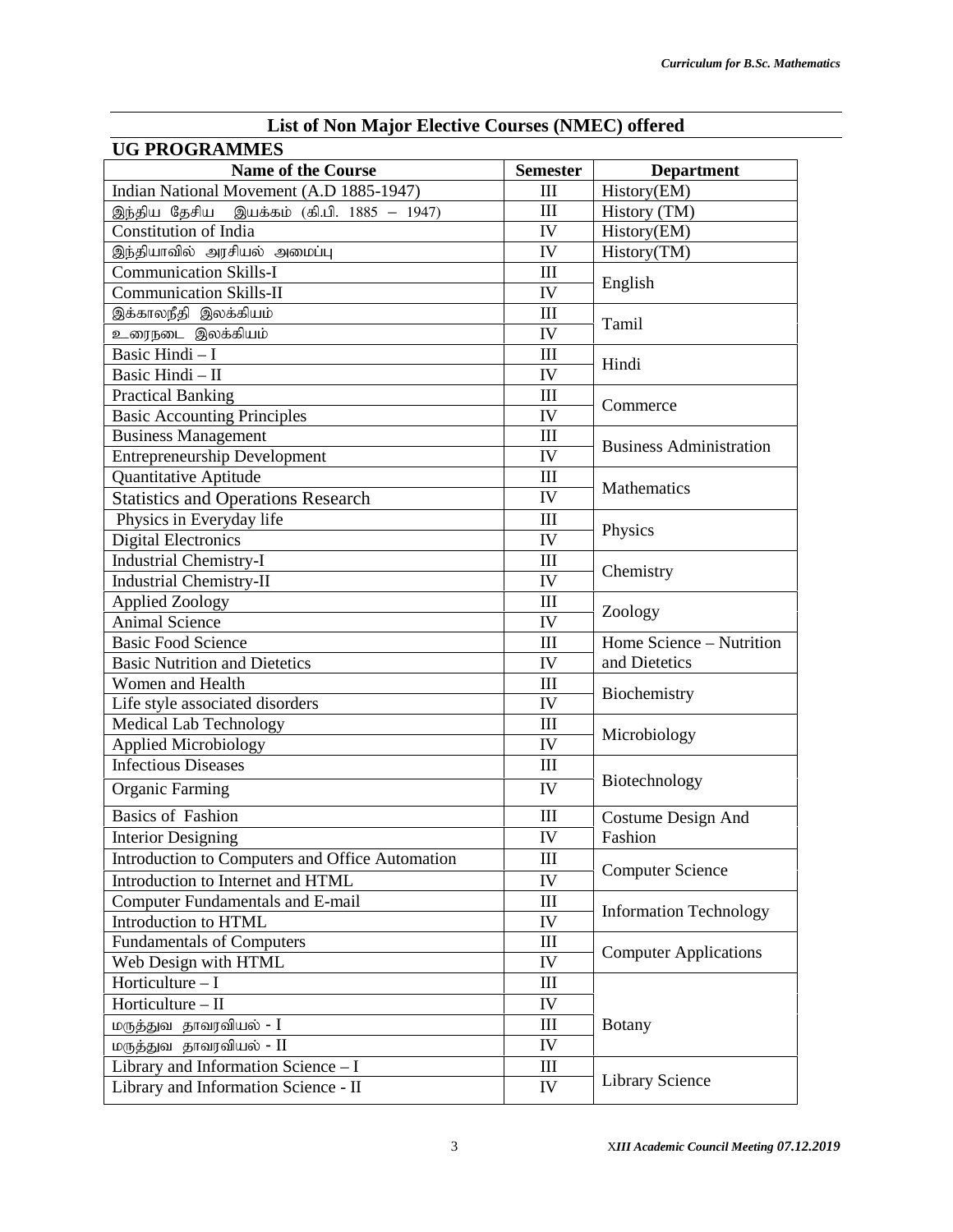#### **List of Generic Elective Courses (GEC) Offered**

#### **GENERIC ELECTIVE COURSES – 1**

- 1. Human Rights
- 2. Women Studies

#### **GENERIC ELECTIVE COURSES – 2**

- 1. Constitution of India
- 2. Modern Economics
- 3. Adolescent Psychology
- 4. Disaster Management

#### **ABILITY ENHANCEMENT COMPULSORY COURSES (AECC)**

- 1. Environmental Studies
- 2. Value Education

மேல்நிலை கல்வி வரை தமிழை முதன்மை பாடமாக எடுத்து படிக்காத மாணவிகள் கீழ்கண்ட பாடங்களை கட்டாயம் படிக்க வேண்டும்

- 1. அடிப்படைத் தமிழ் -எழுத்தறிதல்
- 2. அடிப்படைத் தமிழ் -மொழித்திறனறிதல்

#### **ELIGIBILITY FOR ADMISSION**

Candidate should have passed the Higher Secondary Examination conducted by the Board of Higher Secondary Education, Tamilnadu or any other equivalent Examination accepted by Academic Council with Mathematics as one of the subjects in Higher Secondary Course.

#### **DURATION OF THE PROGRAMME**

The candidates shall undergo the prescribed Programme of study for a period of three academic years (six semesters).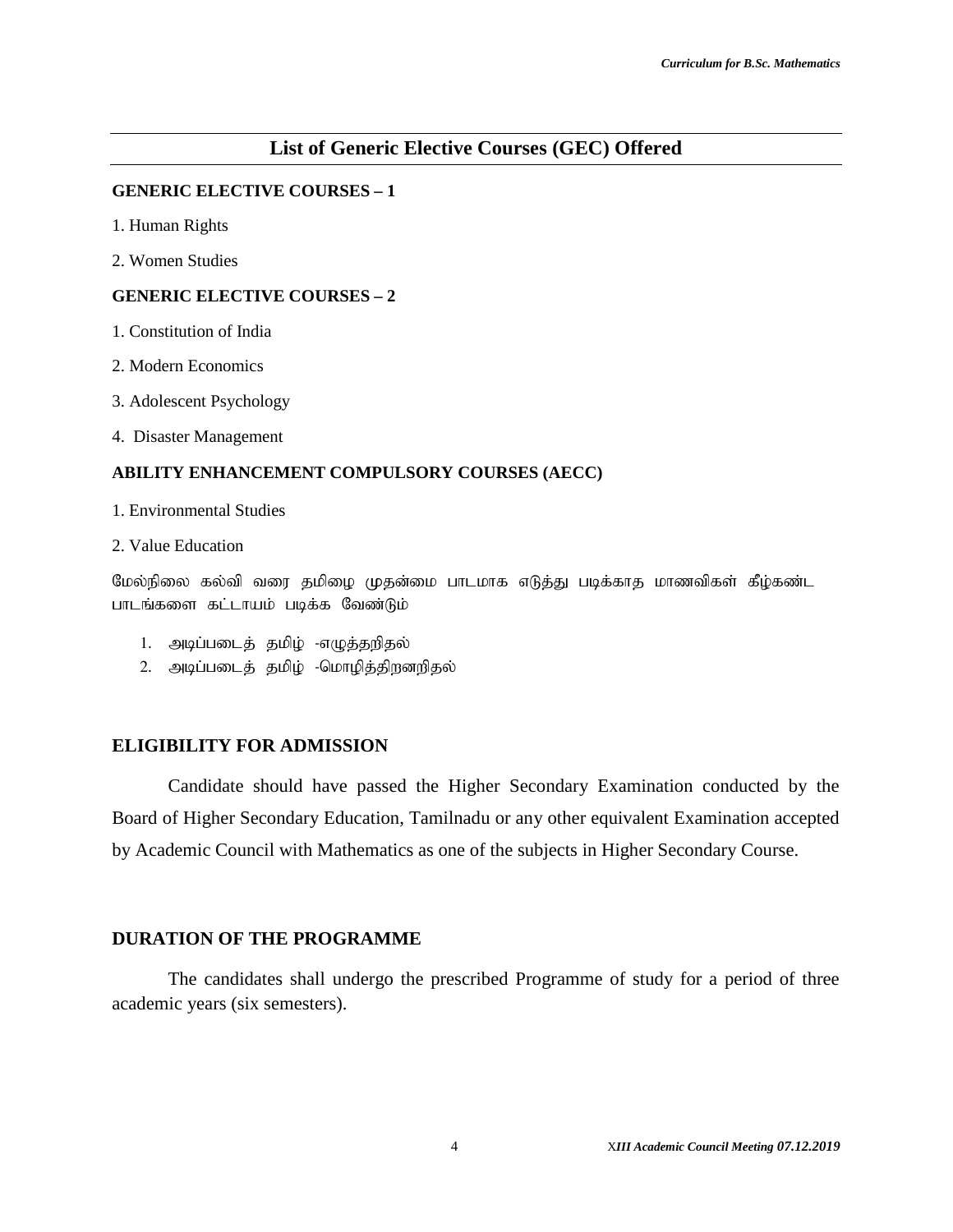#### **MEDIUM OF INSTRUCTION** English **COURSES OFFERED**

|              | Part I : Tamil/Hindi                                                 |
|--------------|----------------------------------------------------------------------|
| Part II :    | English                                                              |
| $Part-III$ : | <b>Core Courses</b>                                                  |
|              | Elective Courses: Discipline Specific Elective Courses               |
|              | Internship                                                           |
|              | Allied Courses: 1. Physics                                           |
|              | 2. Applied Mathematics                                               |
| Part IV :    | Non-Major Elective Courses (NMEC)                                    |
|              | Generic Elective Courses (GEC)                                       |
|              | <b>Ability Enhancement Compulsory Courses (AECC)</b>                 |
|              | <b>Skill Enhancement Courses (SEC)</b>                               |
|              | Part V: National Service Scheme, Physical Education, Youth Red Cross |
|              | Society, Red Ribbon Club, Science Forum, Eco Club, Library and       |

Internship / Field Project is compulsory for II year UG Science students

Information Science, Consumer Forum, Health and Fitness Club

**Internship:** A designated activity that carries one credit involving more than 7 days of working in an organization under the guidance of an identified mentor.

**Field Project**: Project students need to undertake project that involve conducting surveys inside/outside the college premises and collection of data from designated communities or natural places

#### **EVALUATION SCHEME**

| <b>Components</b> | <b>Internal Assessment</b><br><b>Marks</b> | <b>External Examination</b><br><b>Marks</b> | <b>Total</b><br><b>Marks</b> |
|-------------------|--------------------------------------------|---------------------------------------------|------------------------------|
| Theory            | 25                                         | 75                                          | 100                          |
| Practical         | 40                                         | 60                                          | 100                          |
| Project           | 40                                         | 60                                          | 100                          |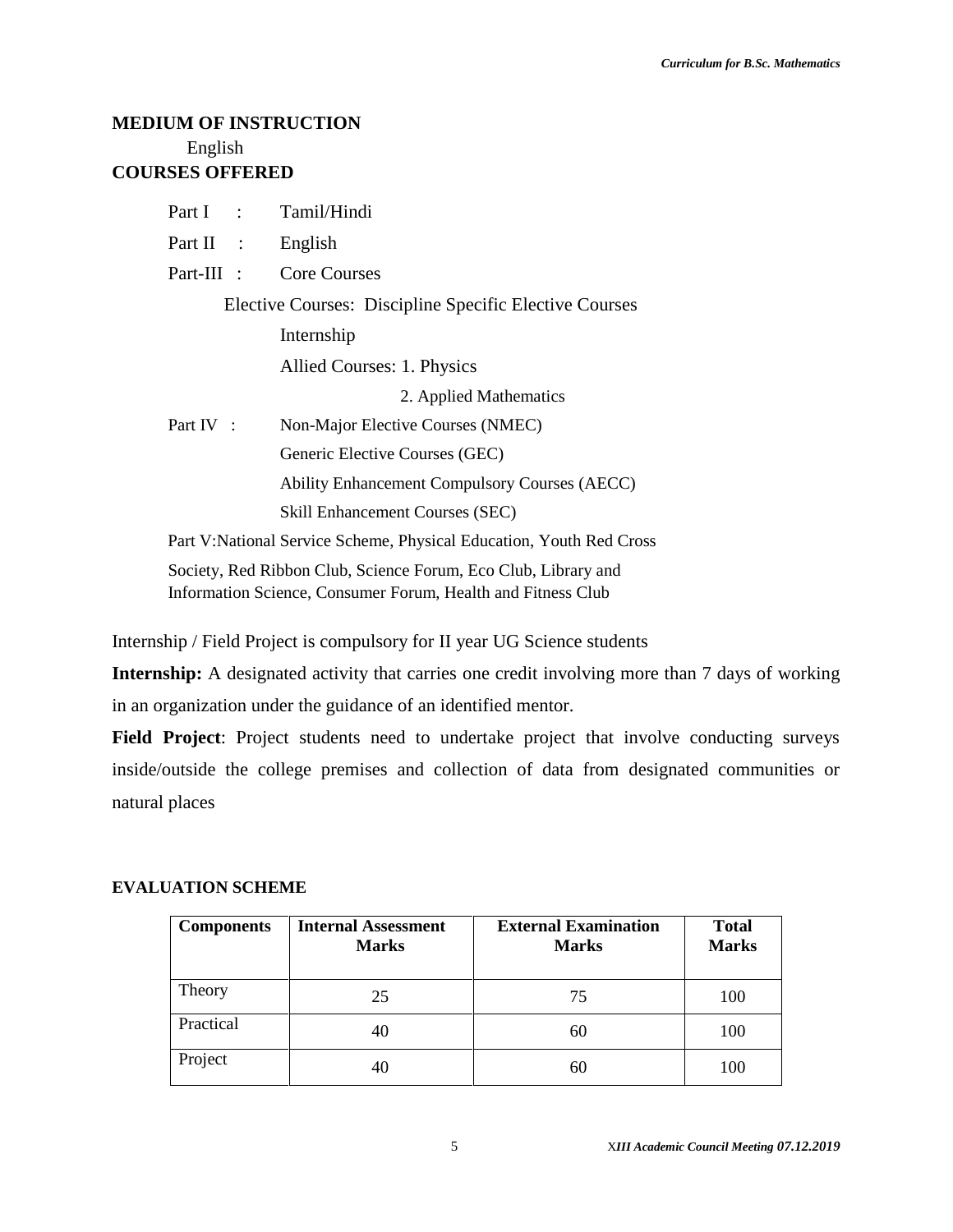#### **PART III - Core Courses, Discipline Specific Elective Courses & Allied Courses**

#### **INTERNAL ASSESSMENT**

#### **Distribution of Marks**

#### **Theory**

| <b>Mode of Evaluation</b> |        | <b>Marks</b> |
|---------------------------|--------|--------------|
| Periodic Test             | ٠<br>٠ |              |
| Assignment                | ٠<br>٠ |              |
| )uiz                      | ٠<br>٠ |              |
| <b>Total</b>              | ٠<br>٠ | 25           |

| Three Periodic Tests | - Average of the best two will be considered |
|----------------------|----------------------------------------------|
| Two Assignments      | - Best one will be considered                |
| Three Quiz Tests     | - Best one will be considered                |

#### **Practical**

| <b>Mode of Evaluation</b> |         | <b>Marks</b> |
|---------------------------|---------|--------------|
| Model Test                | $\cdot$ | 30           |
| Performance               |         |              |
| <b>Total</b>              |         |              |

| <b>Two Model Tests</b> | - Best one will be considered |
|------------------------|-------------------------------|
| Performance            | - Attendance and Record       |

#### **Question Pattern for Periodic Tests Duration: 2 Hours**

| <b>Section</b>                   | <b>Type of</b><br><b>Question</b> | No. of<br><b>Questions</b> | No. of<br><b>Questions to</b><br>be answered | <b>Marks</b><br>for each<br>question | <b>Total</b><br><b>Marks</b> |
|----------------------------------|-----------------------------------|----------------------------|----------------------------------------------|--------------------------------------|------------------------------|
| A<br>Q. No. $(1-4)$              | Multiple<br>Choice                | $\overline{4}$             | 4                                            | 1                                    | 4                            |
| B<br>Q. No. $(5 - 7)$            | Either or<br>type                 | 3                          | 3                                            | 7                                    | 21                           |
| $\mathcal{C}$<br>Q. No. $(8-10)$ | Open<br>Choice                    | 3                          | 2                                            | 10                                   | 20                           |
| <b>Total</b>                     |                                   |                            |                                              |                                      | 45                           |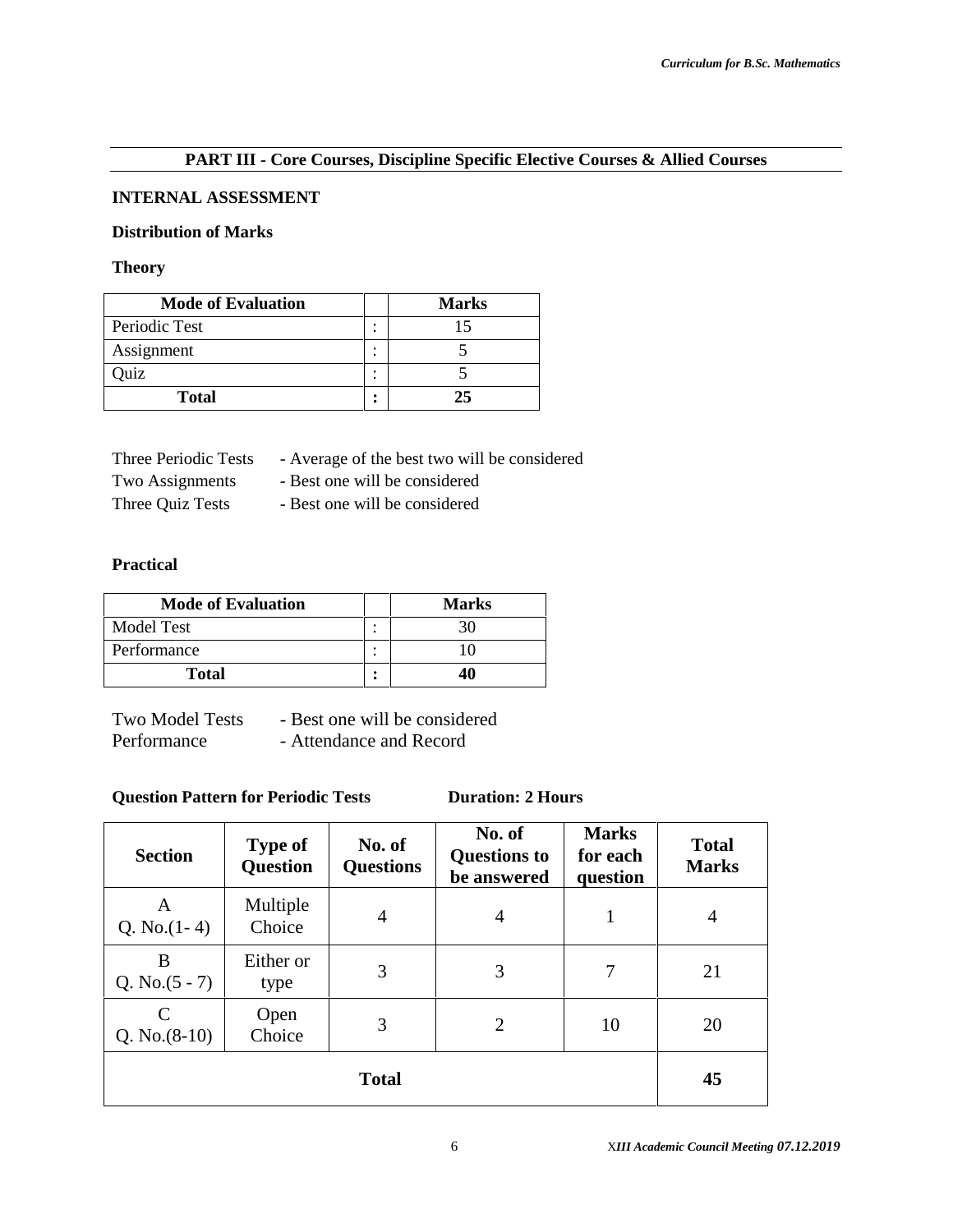#### **EXTERNAL EXAMINATION**

| <b>Question Pattern</b>          |                                                                | <b>Duration: 3 Hours</b>   |                                              |                                      |                              |
|----------------------------------|----------------------------------------------------------------|----------------------------|----------------------------------------------|--------------------------------------|------------------------------|
| <b>Section</b>                   | <b>Type of Question</b>                                        | No. of<br><b>Questions</b> | No. of<br><b>Questions to</b><br>be answered | <b>Marks</b> for<br>each<br>question | <b>Total</b><br><b>Marks</b> |
| A<br>Q. No. $(1-10)$             | Multiple choice<br>(Atleast Two<br>question from<br>each unit) | 10                         | 10                                           |                                      | 10                           |
| B<br>Q. No. $(11 - 15)$          | Either or type<br>(one set from<br>each unit)                  | 5                          | 5                                            | 7                                    | 35                           |
| $\mathsf{C}$<br>Q. No. $(16-20)$ | Open Choice<br>(one from each<br>unit)                         | 5                          | 3                                            | 10                                   | 30                           |
| <b>Total</b>                     |                                                                |                            |                                              |                                      | 75                           |

#### **CORE COURSES ASSESSMENT**

Online Test will be conducted for the Core Courses in V & VI Semester.Multiple Choice questions Pattern will be followed.

#### **PART IV - Skill Enhancement Courses and Non Major Elective Courses**

#### **INTERNAL ASSESSMENT Distribution of Marks Theory**

| <b>Mode of Evaluation</b> |        | <b>Marks</b> |
|---------------------------|--------|--------------|
| Periodic Test             | ٠<br>٠ |              |
| Assignment                | ٠<br>٠ |              |
| )uiz                      | ٠<br>٠ |              |
| <b>Total</b>              | ٠<br>٠ | 40           |

Three Periodic Tests - Average of the best two will be considered

- Two Assignments Best of the two will be considered
- 
- Three Quiz Tests Best of the three will be considered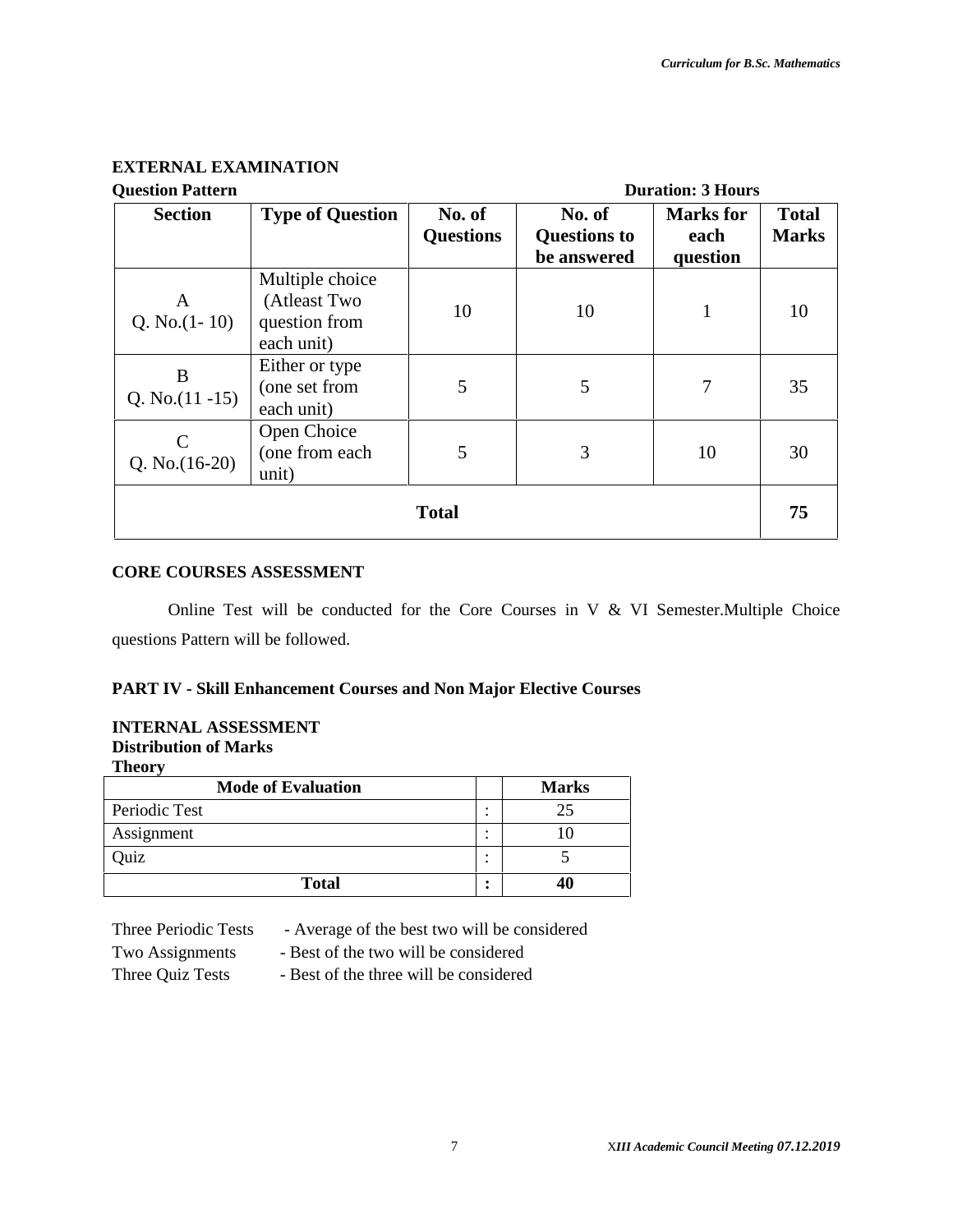#### **Question Pattern Duration: 1 Hour**

| <b>Section</b>      | <b>Types of</b><br><b>Question</b> | No. of<br><b>Questions</b> | No. of<br><b>Questions to</b><br>be answered | Marks for<br>each Question | <b>Total</b><br><b>Marks</b> |
|---------------------|------------------------------------|----------------------------|----------------------------------------------|----------------------------|------------------------------|
| A<br>Q. No. $(1-4)$ | Open Choice                        | $\overline{4}$             | 3                                            | 5                          | 15                           |
| B<br>Q. No. $(5-6)$ | Open Choice                        | 2                          |                                              | 10                         | 10                           |
|                     |                                    |                            |                                              | <b>Total</b>               | 25                           |

#### **EXTERNAL EXAMINATION**

#### **Question Pattern Duration: 2 Hours**

#### **Section Types of Question No. of Questions No. of Questions to be answered Marks for each Question Total Marks**  $A$ <br>Q. No.(1-8) Open Choice  $\begin{array}{|c|c|c|c|c|c|} \hline 8 & 6 & 5 & 30 \\ \hline \end{array}$ **B** Q. No.(9-13) Open Choice 5 5 3 10 30 **Total 60**

#### **PART IV - Generic Elective Coursesand Ability Enhancement Compulsory Courses**

- Assessment by Internal Examiner only
- Model Examination is conducted after two periodic tests.
- Book and Study Material prepared by the Faculty Members of the respective departments will be prescribed.

#### **ASSESSMENT PATTERN**

| <b>Mode of Evaluation</b> | <b>Marks</b> |
|---------------------------|--------------|
| Periodic Test             |              |
| Assignment                |              |
| <b>Model Examination</b>  |              |
| Total                     | 100          |

Two Periodic tests - Best of the two will be considered

Two Assignments - Best of the two will be considered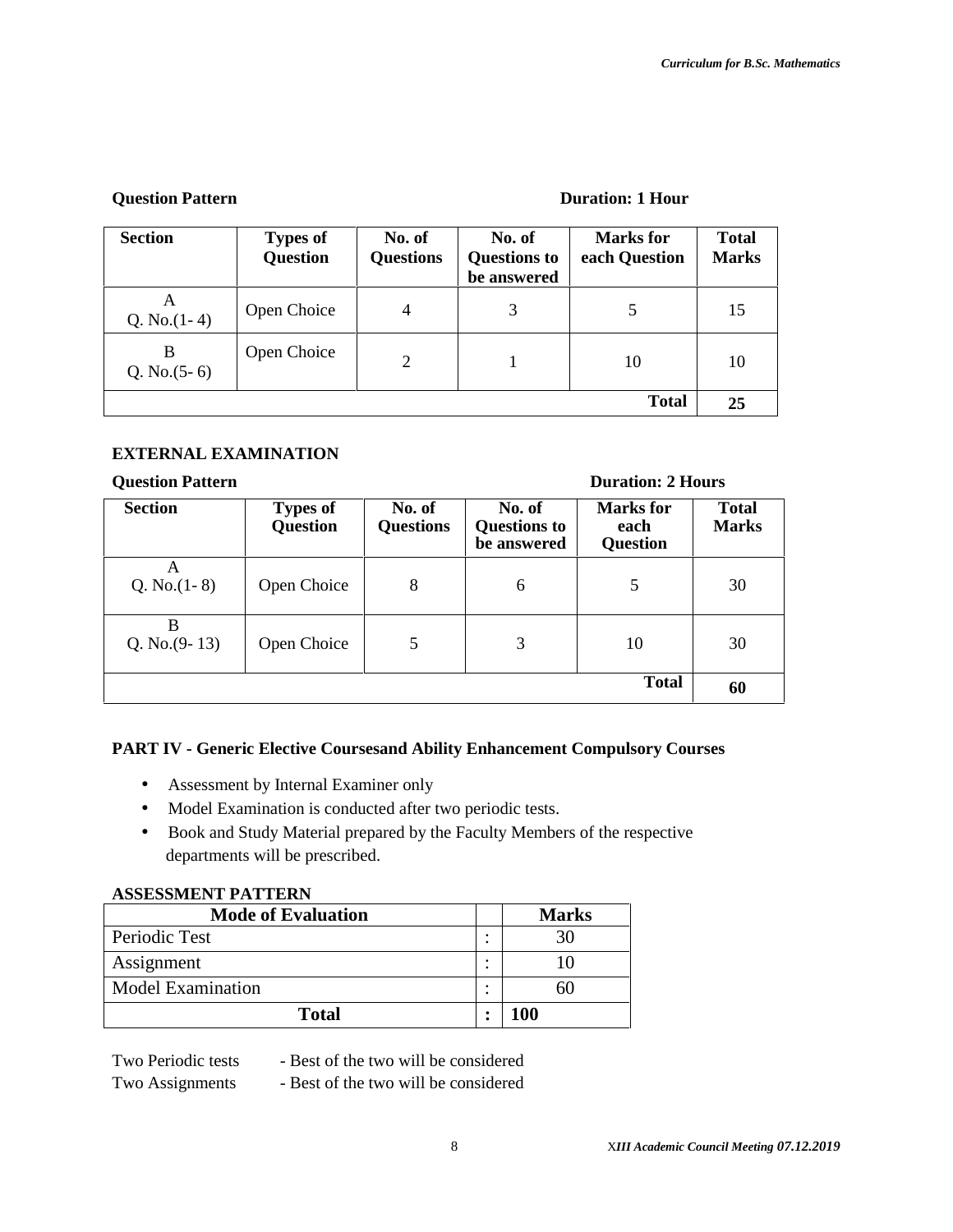#### **Question Pattern for Periodic Test Duration: 1 Hour**

| <b>Section</b>      | <b>Types of</b><br><b>Question</b> | No. of<br><b>Questions</b> | No. of<br><b>Questions</b><br>to be<br>answered | <b>Marks</b> for<br>each<br><b>Question</b> | <b>Total</b><br><b>Marks</b> |
|---------------------|------------------------------------|----------------------------|-------------------------------------------------|---------------------------------------------|------------------------------|
| A<br>Q. No. $(1-4)$ | Open Choice                        | 4                          | 3                                               | 6                                           | 18                           |
| B<br>Q. No. $(5-6)$ | Open Choice                        | $\overline{2}$             |                                                 | 12                                          | 12                           |
|                     |                                    |                            |                                                 | <b>Total</b>                                | 30                           |

#### **Question Pattern for Model Examination Duration: 2 Hours**

| <b>Section</b>       | <b>Types of</b><br><b>Question</b> | No. of<br><b>Questions</b> | No. of<br><b>Questions</b><br>to be<br>answered | <b>Marks</b> for<br>each<br><b>Question</b> | <b>Total</b><br><b>Marks</b> |
|----------------------|------------------------------------|----------------------------|-------------------------------------------------|---------------------------------------------|------------------------------|
| A<br>Q. No. $(1-8)$  | Open Choice                        | 8                          | 5                                               | 6                                           | 30                           |
| B<br>Q. No. $(9-13)$ | Open Choice                        | 5                          | 3                                               | 10                                          | 30                           |
| <b>Total</b>         |                                    |                            |                                                 |                                             |                              |

#### **EXTRA CREDIT COURSES (Optional)**

**Assessment by Internal Examiner only** 

**Question Pattern for Internal Examination Duration: 2 Hours** 

| <b>Section</b> | No. of<br><b>Questions</b> | <b>No. of Questions to</b><br>be answered | <b>Marks for each</b><br>question | <b>Total</b><br><b>Marks</b> |
|----------------|----------------------------|-------------------------------------------|-----------------------------------|------------------------------|
| A              | 8                          | 6                                         | 2                                 | 12                           |
| B              | 6                          | 4                                         |                                   | 28                           |
| $\mathcal{C}$  | 2                          |                                           | 10                                | 10                           |
|                |                            |                                           | <b>Total</b>                      | 50                           |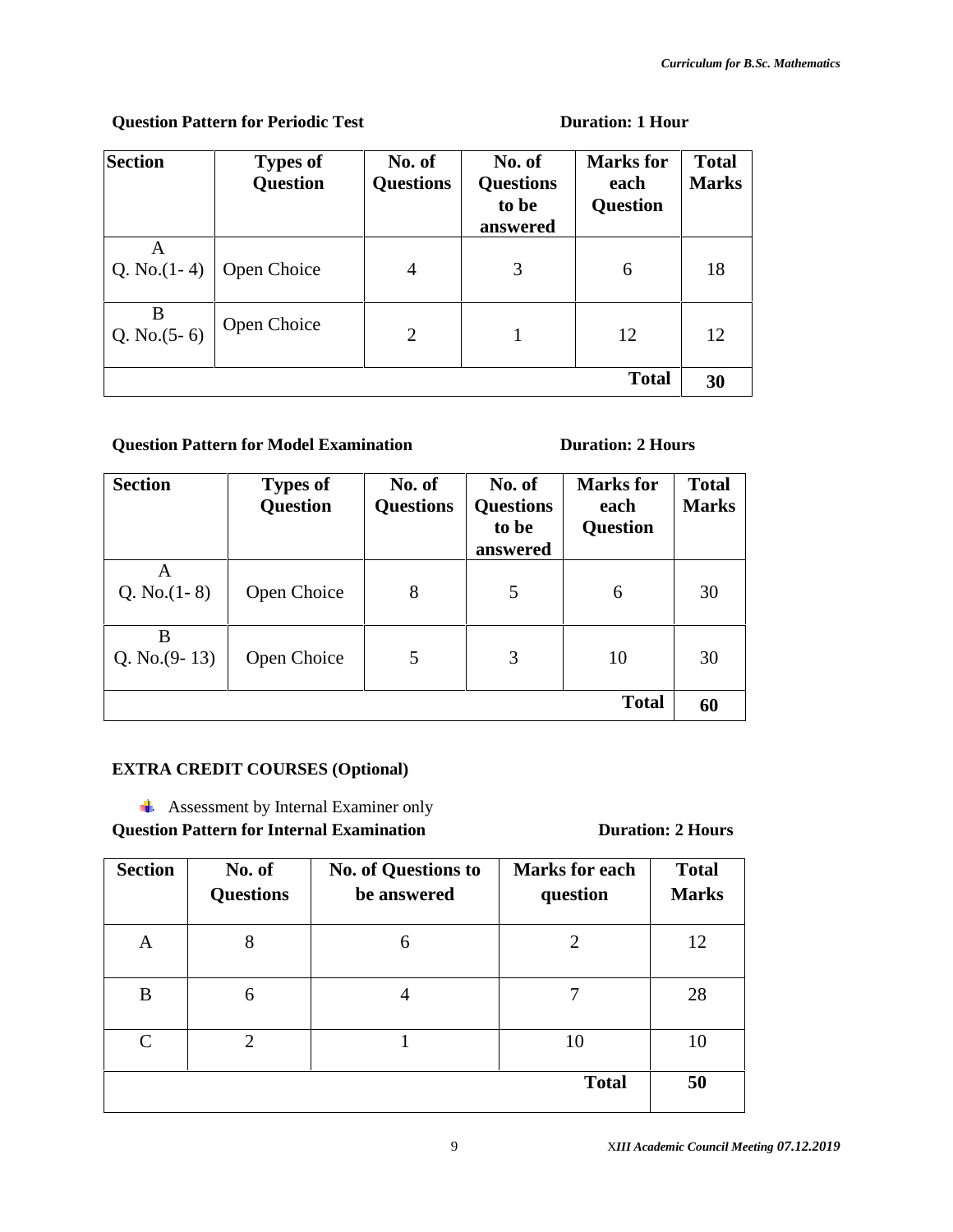#### **ELIGIBILITY FOR THE DEGREE**

- i) The candidate will not be eligible for degree without completing the prescribed Courses of study and a minimum Pass marks in all the Courses.
- ii) Attendance, progress and conduct certification from the Head of the Institution will be required for the students to write the examination.
	- $\triangleright$  No Pass minimum for Internal Assessment.
	- Pass minimum for External Examination is 27 marks out of 75 marks for Core Courses, Allied Courses and Discipline Specific Elective Courses.
	- Pass minimum for External Examination is 21 marks out of 60 marks for Non Major Elective Courses and Skill Enhancement Courses.
	- $\triangleright$  The aggregate minimum pass percentage is 40.
	- $\triangleright$  Pass minimum for External Practical Examination is 21 marks out of 60 marks.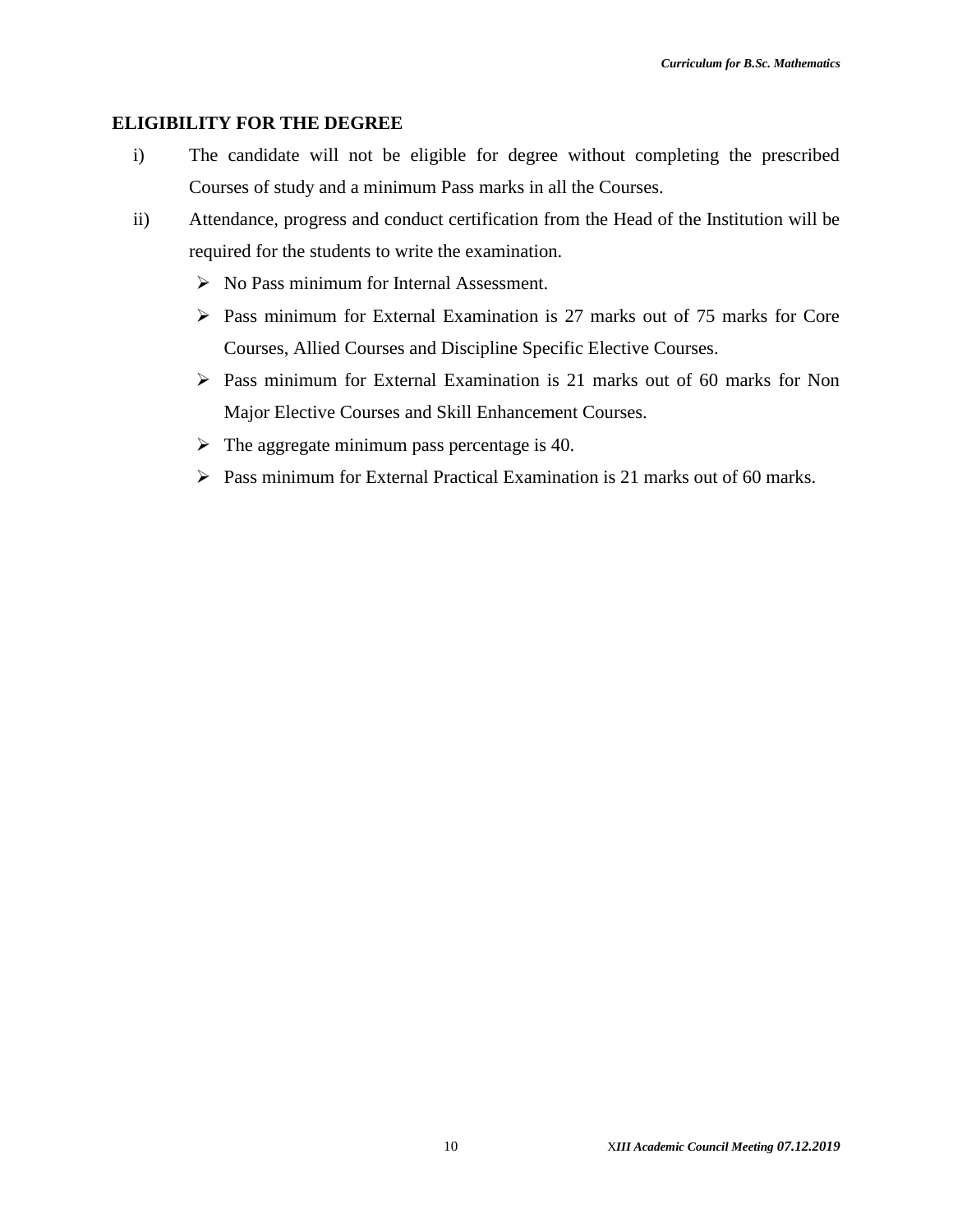

(Belonging to Virudhunagar Hindu Nadars) An Autonomous Institution Affiliated to Madurai Kamaraj University, Madurai *Re-accredited with 'A' Grade (3rd Cycle)by NAAC* VIRUDHUNAGAR - 626 001 *II* Academics to Viradhungar Hindu Nadars'<br> *III Academical Conging* Hindu Nadari Kamaraj University. Madurati<br> *accredited with* 'A' *Grade* (3<sup>-12</sup> Cycle)by NAAC<br> **PIRUDIIUNAGAR - 626 001**<br> **B.Sc. MATIEEMATICS (SEMESTER** 

# **B.Sc. MATHEMATICS (SEMESTER)** PROGRAMME CODE - 2014<br>*I*E OUTCOMES<br>will be able to

#### **PROGRAMME OUTCOMES**

#### **The students will be able to**

- $\geq$  get an in-depth understanding of the subject.
- $\triangleright$  develop an effective oral and written communication. ffective oral and with<br>ocial mobility into
- $\triangleright$  have wider social mobility into reality.
- $\triangleright$  outsource the acquired knowledge with social concern and responsibility.
- $\triangleright$  have a wholesome personality by imbibing ethical and traditional values.
- $\triangleright$  strengthen the passion for learning with vigour and self-motivation.

#### **PROGRAMME SPECIFIC OUTCOMES**

- $\triangleright$  Understands the basic concepts of Advanced Mathematics.
- $\triangleright$  Acquire strong knowledge in core areas of Mathematics and applications of Mathematics to continue with research. VIRUDHUNAGAR - 626 001<br> **B.Sc. MATHEMATICS (SEMEST**<br> **PROGRAMME CODE - 2014**<br> **CITCOMES**<br> **e able to**<br>
th understanding of the subject.<br>
ffective oral and written communication.<br>
cocial mobility into reality.<br>
e acquired k
- $\triangleright$  Enables the students to investigate and apply mathematical problems and solutions to a variety of contexts related to science. variety of contexts related to science.
- $\triangleright$  Acquire problem solving skills in a broad range of Mathematics.
- $\triangleright$  Develop Abstract Mathematical thinking.
- Example France Communicate Mathematical thinking.<br>
Solution 2018 1999 Notes and arguments both written and orally.
- $\triangleright$  Equip students with analytic and problem solving skills for careers.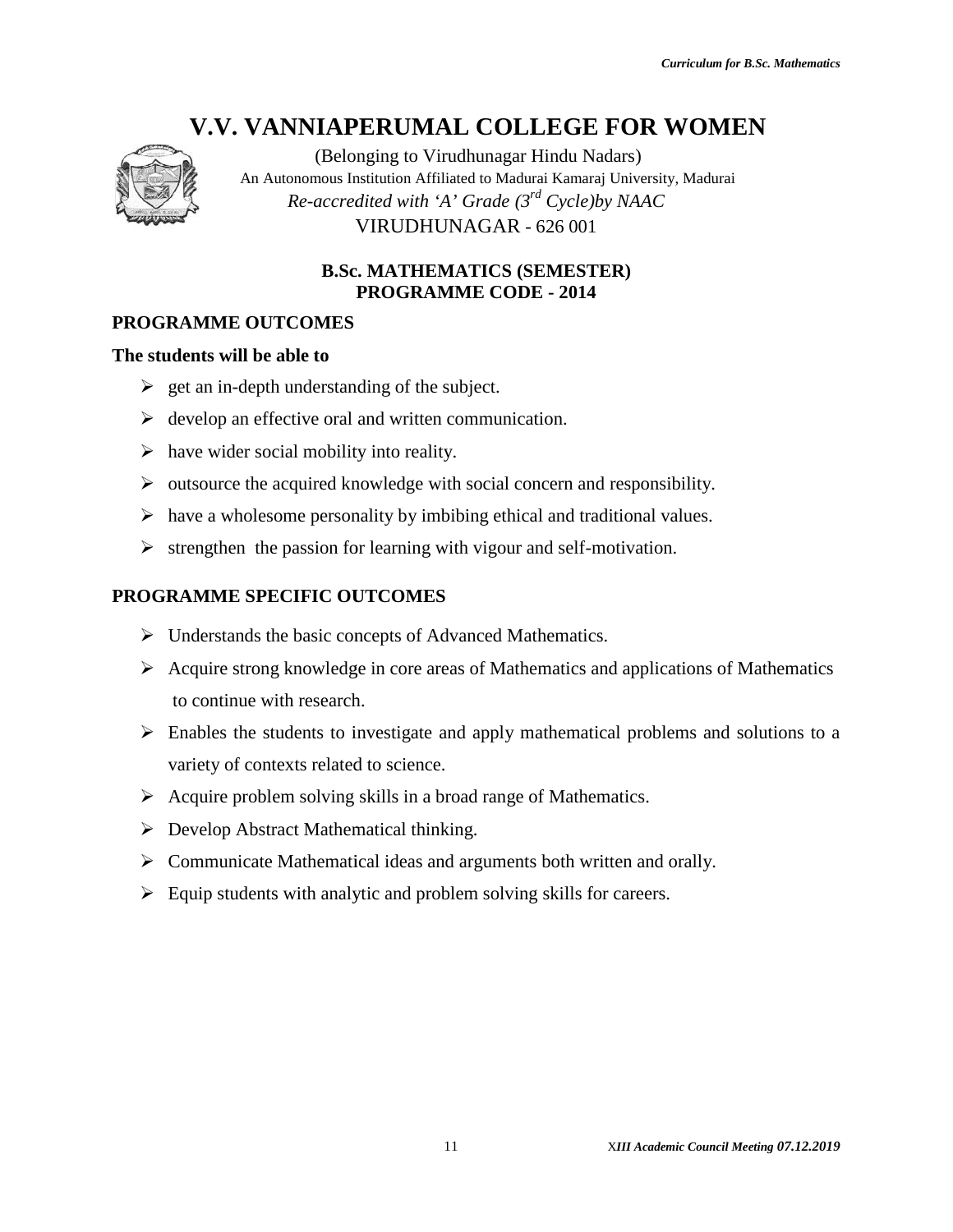

#### **PART - I**

| S.No. | Sem. | Code     | <b>Title of Paper</b>                       | <b>Credits</b> | <b>Marks</b> |
|-------|------|----------|---------------------------------------------|----------------|--------------|
| 1.    |      | 18UTAG11 | இக்கால இலக்கியம் - கவிதையும்<br>சிறுகதையும் | 3              | 100          |
| 2.    | П    | 18UTAG21 | பக்தி இலக்கியமும், புதினமும்                | 3              | 100          |
| 3.    | Ш    | 18UTAG31 | காப்பிய இலக்கியமும், நாடகமும்               | 3              | 100          |
| 4.    | IV   | 18UTAG41 | சங்க இலக்கியமும் உரைநடையும்                 | 3              | 100          |
|       |      |          | <b>TOTAL</b>                                | 12             | 400          |

#### **PART I -HINDI**

| S.No. | Sem. | Code     | <b>Title of the Course</b>                  | <b>Credits</b> | <b>Marks</b> |
|-------|------|----------|---------------------------------------------|----------------|--------------|
| 1.    |      | 18UHDG11 | Prose – I & II, Ekganki - I, Short stories, |                | 100          |
|       |      |          | Functional Hindi - I & Grammar              |                |              |
| 2.    | П    | 18UHDG21 | Drama, Ekganki – II, Letter Correspondence, | 3              | 100          |
|       |      |          | Functional Hindi-II & Grammar               |                |              |
| 3.    | Ш    | 18UHDG31 | Ancient poetry, Drama, Indian History,      | 3              | 100          |
|       |      |          | Poetics and functional Hindi-III            |                |              |
| 4.    | IV   | 18UHDG41 | Modern poetry, History of Modern Hindi      | $\mathcal{R}$  | 100          |
|       |      |          | Literature and functional Hindi -IV         |                |              |
|       |      | 12       | 400                                         |                |              |

#### **PART II**

|                  |               |           | VIRUDHUNAGAR - 626 001                                                        |                |              |
|------------------|---------------|-----------|-------------------------------------------------------------------------------|----------------|--------------|
| PART - I         |               |           |                                                                               |                |              |
| S.No.            | Sem.          | Code      | <b>Title of Paper</b>                                                         | <b>Credits</b> | <b>Marks</b> |
| 1.               | $\mathbf I$   | 18UTAG11  | இக்கால இலக்கியம் - கவிதையும்<br>சிறுகதையும்                                   | 3              | 100          |
| 2.               | $\mathbf{I}$  | 18UTAG21  | பக்தி இலக்கியமும், புதினமும்                                                  | $\overline{3}$ | 100          |
| 3.               | III           | 18UTAG31  | காப்பிய இலக்கியமும், நாடகமும்                                                 | 3              | 100          |
| 4.               | IV            | 18UTAG41  | சங்க இலக்கியமும் உரைநடையும்                                                   | 3              | 100          |
|                  |               |           | <b>TOTAL</b>                                                                  | 12             | 400          |
|                  | PART I -HINDI |           |                                                                               |                |              |
|                  |               |           |                                                                               |                |              |
| S.No.            | Sem.          | Code      | <b>Title of the Course</b>                                                    | <b>Credits</b> | <b>Marks</b> |
| 1.               | I             | 18UHDG11  | Prose – I & II, Ekganki - I, Short stories,<br>Functional Hindi - I & Grammar | 3              | 100          |
| 2.               | $\mathbf{I}$  | 18UHDG21  | Drama, Ekganki - II, Letter Correspondence,<br>Functional Hindi-II & Grammar  | 3              | 100          |
| 3.               | III           | 18UHDG31  | Ancient poetry, Drama, Indian History,<br>Poetics and functional Hindi-III    | 3              | 100          |
| $\overline{4}$ . | IV            | 18UHDG41  | Modern poetry, History of Modern Hindi<br>Literature and functional Hindi -IV | 3              | 100          |
|                  |               |           | <b>TOTAL</b>                                                                  | 12             | 400          |
| <b>PART II</b>   |               |           |                                                                               |                |              |
|                  | Sem.          | Code      | <b>Title of the Course</b>                                                    | <b>Credits</b> | <b>Marks</b> |
| S.No.<br>1.      | I             | 18UENG11A | <b>English for Advanced Learners I</b>                                        | 3              | 100          |
|                  |               | 18UENG11B | English for Career Guidance - I                                               |                |              |
|                  |               | 18UENG11C | <b>English for Communicative Competence-I</b>                                 |                |              |
| 2.               | $\mathbf{I}$  | 18UENG21A | English for Advanced Learners II                                              | $\overline{3}$ | 100          |
|                  |               | 18UENG21B | English for Career Guidance - II                                              |                |              |
|                  |               | 18UENG21C | English for Communicative Competence - II                                     |                |              |
|                  |               | 18UENG31A | <b>English for Advanced Learners III</b>                                      | $\overline{3}$ | 100          |
| 3.               | Ш             |           |                                                                               |                |              |
|                  |               | 18UENG31B | English for Career Guidance - III                                             |                |              |
|                  |               | 18UENG31C | English for Communicative Competence - III                                    |                |              |
| 4.               | IV            | 18UENG41A | <b>English for Advanced Learners IV</b>                                       | 3              | 100          |
|                  |               | 18UENG41B | English for Career Guidance - IV                                              |                |              |
|                  |               | 18UENG41C | English for Communicative Competence - IV                                     |                |              |
|                  |               |           | <b>TOTAL</b>                                                                  | 12             | 400          |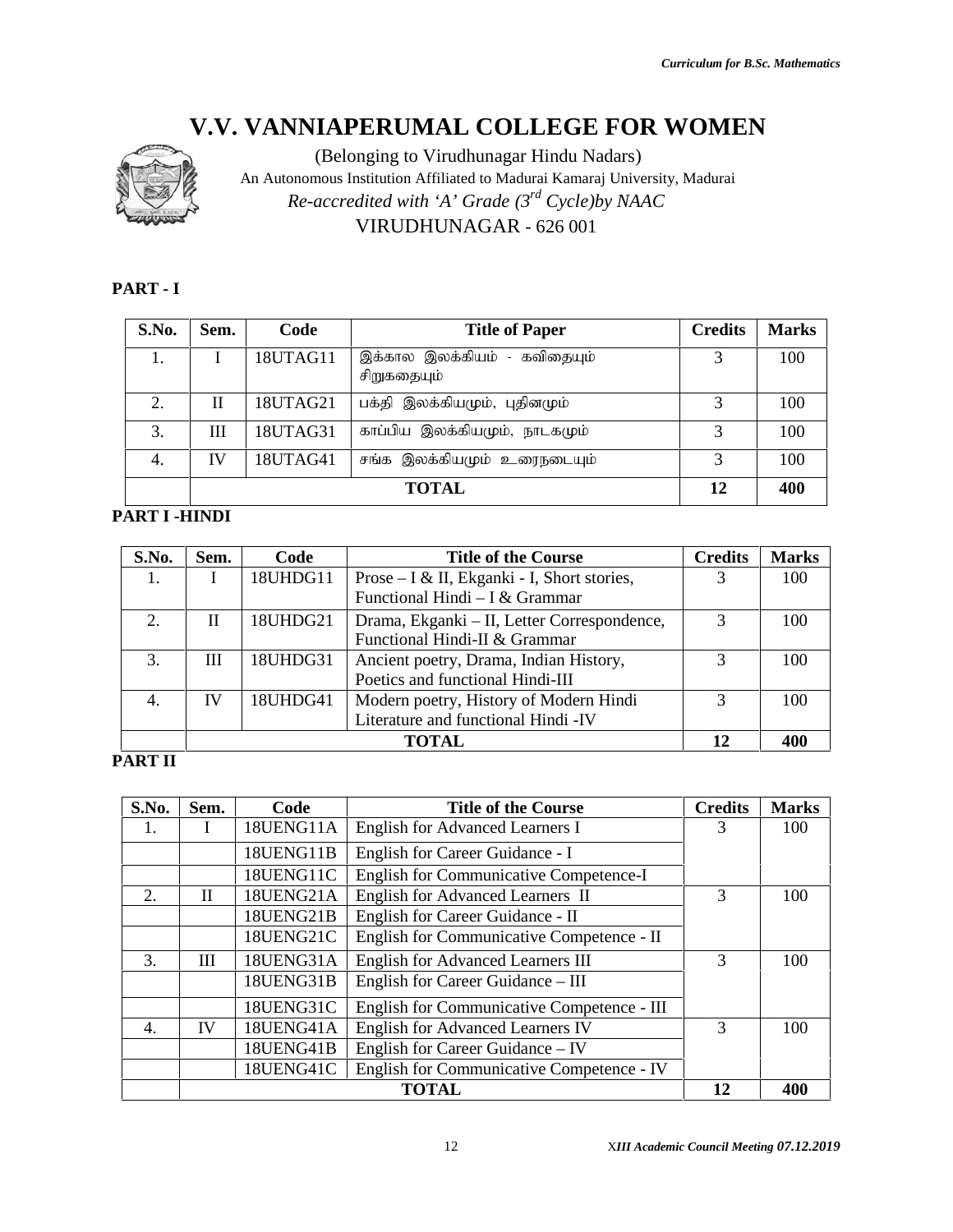| S.No.          | Sem.                    | Code      | <b>Title of the Course</b>               | <b>Credits</b> | <b>Marks</b> |
|----------------|-------------------------|-----------|------------------------------------------|----------------|--------------|
| 1              | I                       | 18UMTC11  | Differential Calculus                    | $\overline{4}$ | 100          |
| $\overline{2}$ | $\mathbf I$             | 18UMTC12  | Theory of Equations                      | $\overline{4}$ | 100          |
| 3              | $\mathbf{I}$            | 18UMTC21  | <b>Integral Calculus</b>                 | $\overline{4}$ | 100          |
| $\overline{4}$ | $\mathbf{I}$            | 18UMTC22  | Analytical Geometry of Three             | $\overline{4}$ | 100          |
|                |                         |           | <b>Dimensions</b>                        |                |              |
| 5              | $\mathbf{I}$            | 18UMTC21P | <b>Office Automation for Mathematics</b> | $\overline{2}$ | 100          |
|                |                         |           | and DTP - Practical                      |                |              |
| 6              | III                     | 18UMTC31  | <b>Statics</b>                           | 3              | 100          |
| $\overline{7}$ | III                     | 18UMTC32  | Sequences and Series                     | $\overline{3}$ | 100          |
| 8              | IV                      | 18UMTC41  | Dynamics                                 | 3              | 100          |
| 9              | IV                      | 18UMTC42  | Trigonometry and Vector Calculus         | 3              | 100          |
| 10             | $\mathbf V$             | 18UMTC51  | Modern Algebra                           | $\overline{4}$ | 100          |
| 11             | $\mathbf V$             | 18UMTC52  | <b>Real Analysis</b>                     | $\overline{4}$ | 100          |
| 12             | $\mathbf V$             | 18UMTC53  | <b>Numerical Methods</b>                 | $\overline{4}$ | 100          |
| 13             | $\overline{\mathsf{V}}$ | 18UMTC54  | Statistics $-1$                          | $\overline{4}$ | 100          |
| 14             | $\overline{V}$          | 18UMTE51/ | <b>Graph Theory</b>                      | $\overline{4}$ | 100          |
|                |                         | 18UMTE52/ | <b>Automata Theory</b>                   |                |              |
|                |                         | 18UMTE53  | Astronomy                                |                |              |
| 15             | $\mathbf V$             | 18UMTO51  | <b>Online Assessment</b>                 | $\mathbf{1}$   | 50           |
| 16             | VI                      | 18UMTC61  | Linear Algebra                           | $\overline{4}$ | 100          |
| 17             | VI                      | 18UMTC62  | Complex Analysis                         | $\overline{4}$ | 100          |
| 18             | VI                      | 18UMTC63  | Differential Equations and Laplace       | $\overline{4}$ | 100          |
|                |                         |           | <b>Transforms</b>                        |                |              |
| 19             | VI                      | 18UMTC64  | Statistics - II                          | $\overline{4}$ | 100          |
| 20             | VI                      | 18UMTE61/ | <b>Boolean Algebra and Lattices</b>      | $\overline{4}$ | 100          |
|                |                         | 18UMTE62/ | <b>Optimization Techniques</b>           |                |              |
|                |                         | 18UMTE63  | <b>Stochastic Processes</b>              |                |              |
| 21             | VI                      | 18UMTO61  | <b>Online Assessment</b>                 | $\mathbf{1}$   | 50           |
|                |                         |           | <b>Total</b>                             | 72             | 2000         |

#### **PART III – CORE, DISCIPLINE SPECIFIC ELECTIVE COURSES**

#### **PART III – ALLIED COURSE I- MATHEMATICS**

| S.No. | Sem. | Code      | <b>Title of the Course</b> | <b>Credits</b> | <b>Marks</b> |
|-------|------|-----------|----------------------------|----------------|--------------|
|       |      | 18UPHA11  | Physics $-I$               | 4              | 100          |
|       |      | 18UPHA21  | Physics $-II$              | 4              | 100          |
|       |      | 18UPHA21P | <b>Physics Practical-I</b> |                | 100          |
|       |      |           | <b>Total</b>               | 10             | 300          |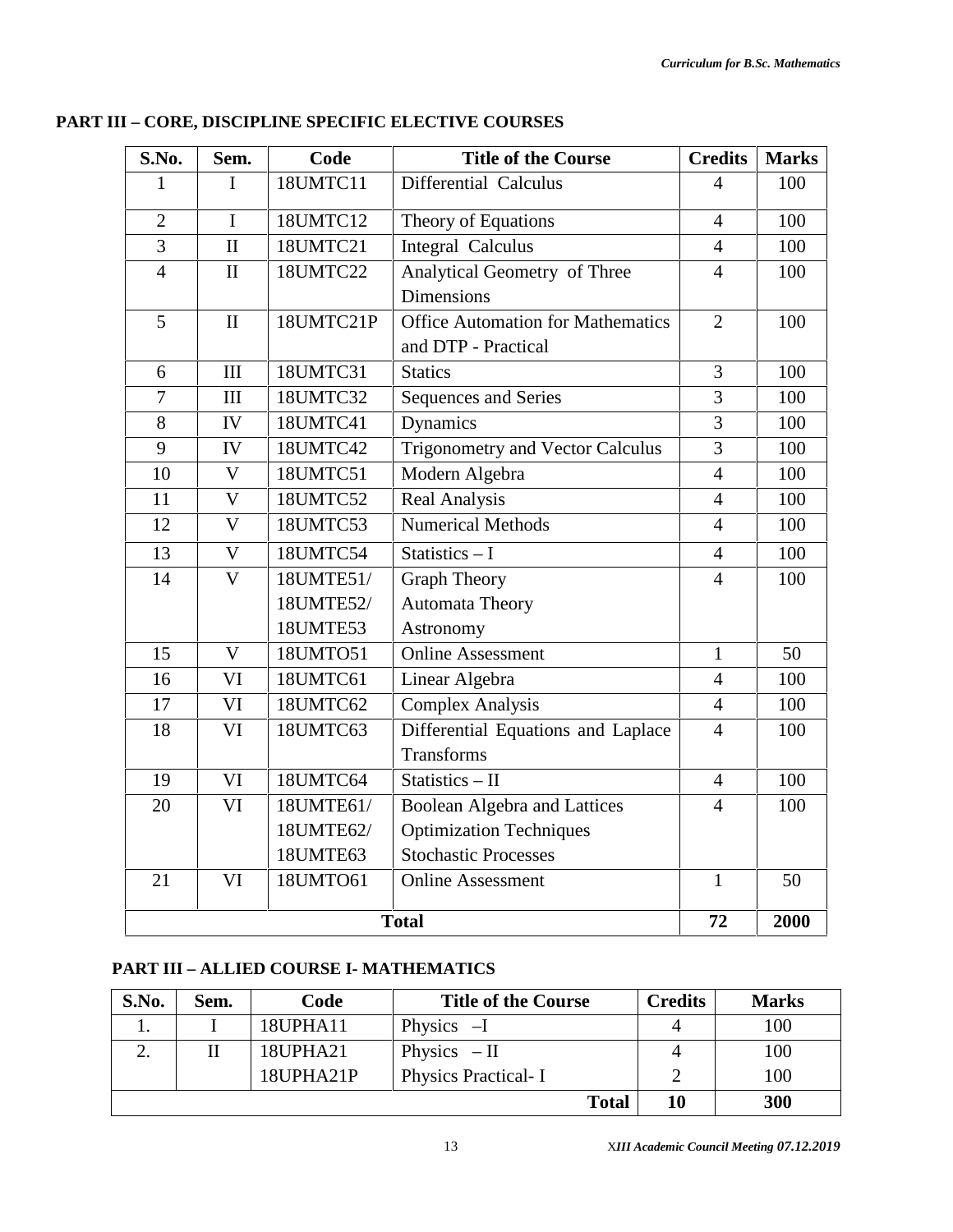| S.No.     | Sem. | Code      | <b>Title of the Course</b> | <b>Credits</b> | <b>Marks</b> |
|-----------|------|-----------|----------------------------|----------------|--------------|
| . .       |      | 18UAMA31  | <b>Operations Research</b> |                | 100          |
| <u>L.</u> | IV   | 18UAMA41  | Programming in C           |                | 100          |
|           | TV   | 18UAMA41P | C - Practical              |                | 100          |
|           |      |           | <b>Total</b>               | 10             | 300          |

#### **PART III - ALLIED COURSE II- APPLIED MATHEMATICS**

#### **PART IV -SKILL ENHANCEMENT COURSES**

| S.No. | Sem. | Code      | <b>Credits</b>                    | <b>Marks</b> |     |
|-------|------|-----------|-----------------------------------|--------------|-----|
| ı.    |      | 18UMTS21  | <b>Fundamentals of Accounting</b> |              | 100 |
| 2.    | Ш    | 18UMTS31P | <b>MAT LAB-Practical</b>          |              | 100 |
| 3.    | IV   | 18UMTS41  | Transforms                        |              | 100 |
| 4.    |      | 18UMTS51  | <b>Summation of Series</b>        |              | 100 |
| 5.    |      | 18UMTS52  | Mathematical Modelling            |              | 100 |
| 6.    | VI   | 18UMTS61P | Numerical Methods using C         |              | 100 |
|       |      |           | <b>Total</b>                      | 12           | 600 |

#### **PART IV –NON MAJOR ELECTIVE COURSES**

| S.No. | Sem. | Code     | <b>Title of the Course</b>                | <b>Credits</b> | <b>Marks</b> |
|-------|------|----------|-------------------------------------------|----------------|--------------|
|       |      | 18UMTN31 | <b>Quantitative Aptitude</b>              |                | 100          |
| ـ ـ   |      | 18UMTN41 | <b>Statistics and Operations Research</b> |                | 100          |
|       |      |          | Total                                     |                | 200          |

#### **PARTIV–GENERIC ELECTIVE AND ABILITY ENHANCEMENT COMPULSORY COURSES**

| S.No. | Sem. | Code      | <b>Title of the Course</b>   | <b>Credits</b>              | <b>Marks</b> |
|-------|------|-----------|------------------------------|-----------------------------|--------------|
|       |      | 18UGVE11  | Value Education              | 2                           | 100          |
| 2     | Ш    | 18UGHR31  | Human Rights                 |                             | 100          |
|       |      | 18UGWS32  | <b>Women Studies</b>         |                             |              |
| 3.    | IV   | 18UGEC41  | Constitution of India        |                             | 100          |
| 4     |      | 18UGEM42  | <b>Modern Economics</b>      |                             |              |
| 5     |      | 18UGEG43  | Global Warming               |                             |              |
| 6     |      | 18UGEA44  | <b>Adolescent Psychology</b> |                             |              |
|       |      | 18UGED45  | Disaster Management          |                             |              |
| 8     |      | 18UPHI41G | Internship/Field Project     |                             | 100          |
| 9     |      | PART-V    | <b>Extension Activities</b>  |                             |              |
| 10    | V    | 18UGES51  | <b>Environmental Studies</b> | $\mathcal{D}_{\mathcal{L}}$ | 100          |
|       |      |           | <b>Total</b>                 | 8                           | 500          |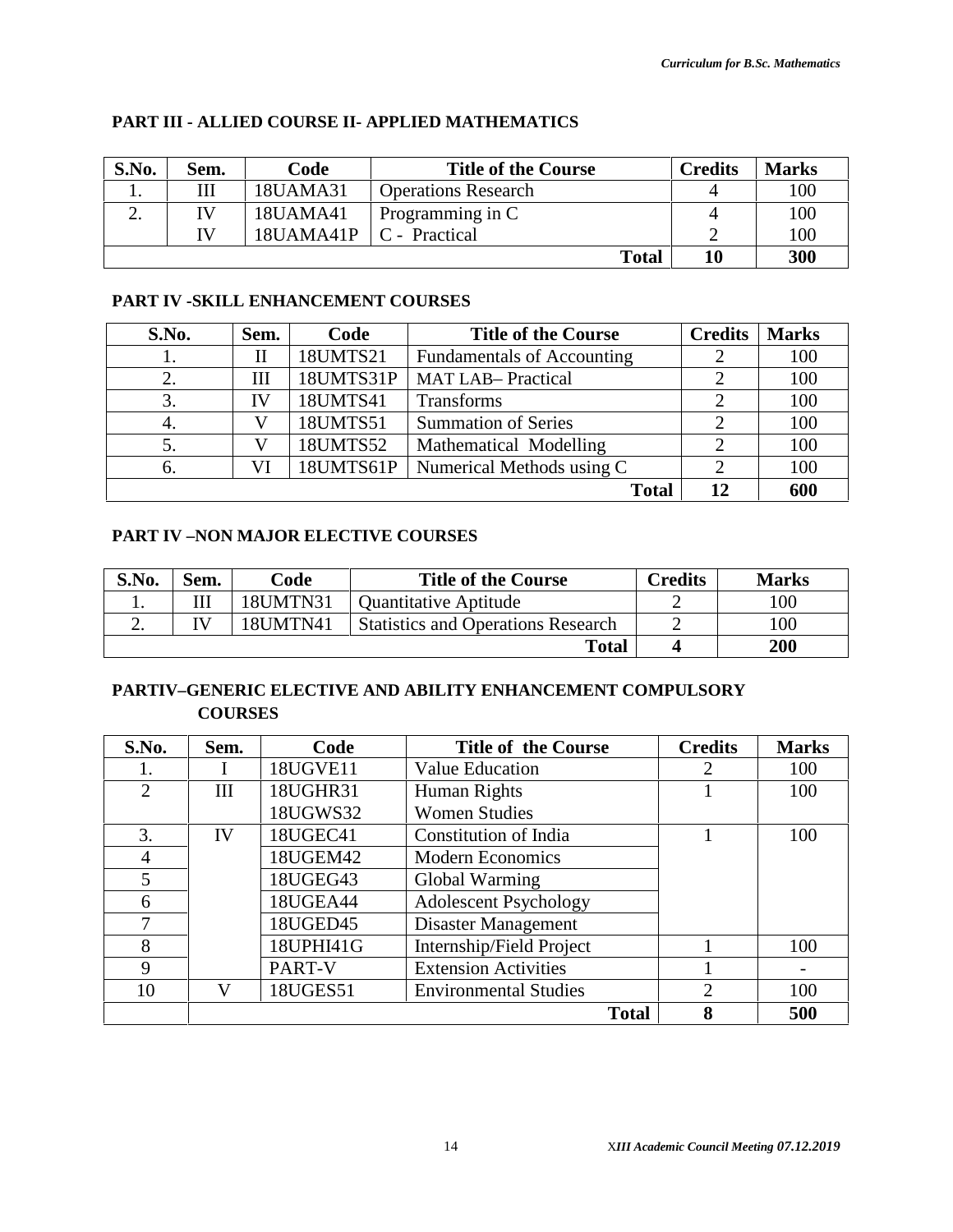| S.No.          | Sem.     | Code           | <b>Title of the Course</b>      | <b>Credit</b> |
|----------------|----------|----------------|---------------------------------|---------------|
|                |          | <b>18UVNS1</b> | <b>National Service Scheme</b>  |               |
| 2              |          | 18UVNS2        | <b>Physical Education</b>       |               |
| 3              |          | 18UVYR1        | <b>Youth Red Cross Society</b>  |               |
|                | I, II,   | 18UVYR2        |                                 | $\mathbf{1}$  |
| $\overline{4}$ | III & IV | <b>18UVRR1</b> | Red Ribbon Club                 |               |
| 5              |          | <b>18UVSF1</b> | ScienceForum                    |               |
| 6              |          | 18UVEC1        | Eco Club                        |               |
| 7              |          | 18UVLI1        | Library and Information Science |               |
| 8              |          | 18UVCC1        | <b>Consumer Forum</b>           |               |
| 9              |          | 18UVHF1        | <b>Health and Fitness Club</b>  |               |

#### **PART –V -EXTENSION ACTIVITIES**

#### **EXTRA CREDIT COURSE(Optional)**

| S.No. | Sem. | Code     | <b>Title of the Course</b>         | <b>Credits</b> | <b>Total</b><br><b>Marks</b> |
|-------|------|----------|------------------------------------|----------------|------------------------------|
|       |      | 18UMT051 | Arithmetic Ability (Internal Only) |                | 50                           |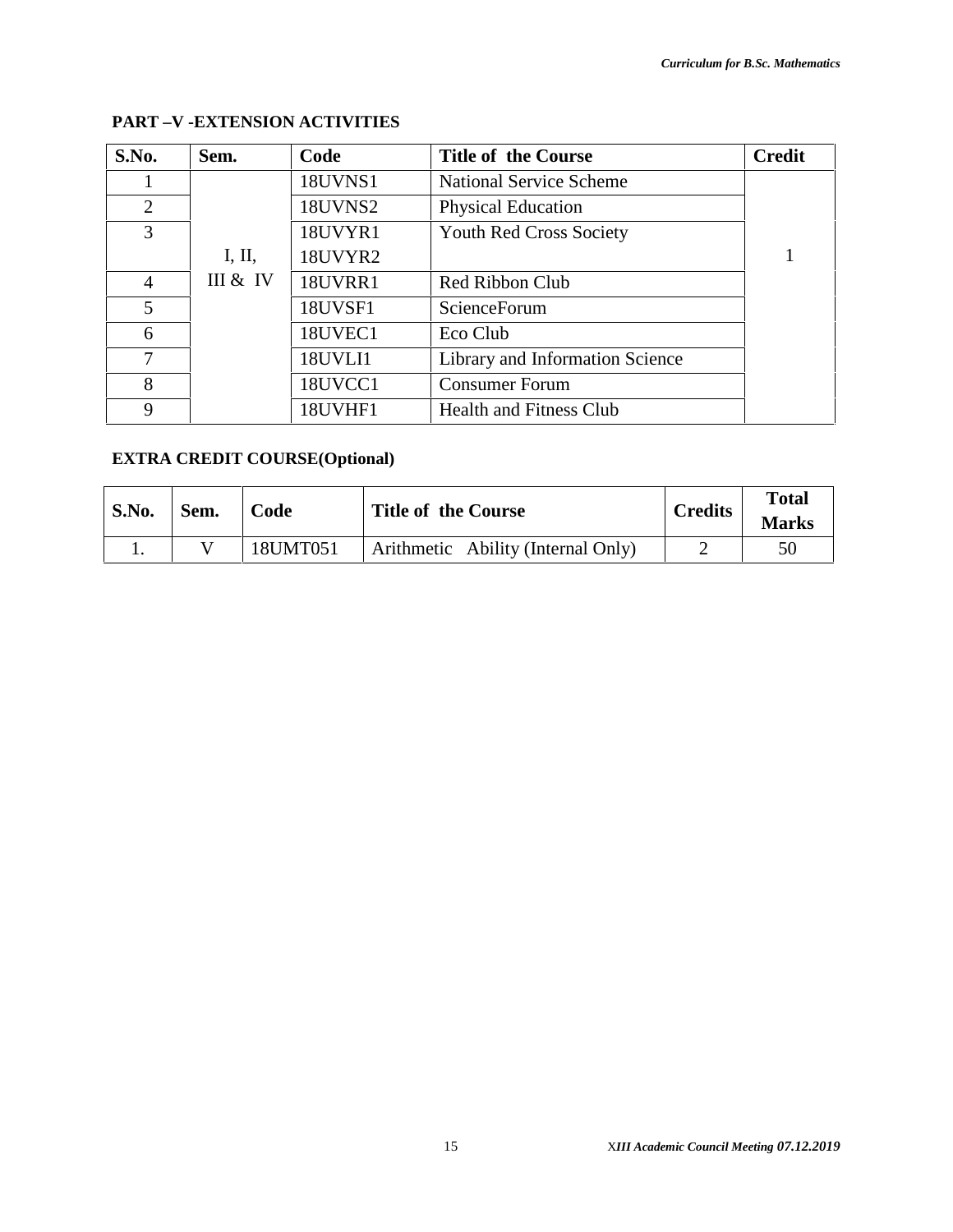

(Belonging to Virudhunagar Hindu Nadars) An Autonomous Institution Affiliated to Madurai Kamaraj University, Madurai *Re-accredited with 'A' Grade (3rd Cycle)by NAAC* VIRUDHUNAGAR - 626 001

### **DEPARTMENT OF MATHEMATICS** PROGRAMME STRUCTURE

|                 |          | Course    | <b>Courses</b>                                                                                        | <b>Hours</b>   | <b>Credits</b> | <b>Total Marks</b> |                       |
|-----------------|----------|-----------|-------------------------------------------------------------------------------------------------------|----------------|----------------|--------------------|-----------------------|
| <b>Semester</b> |          | Code      |                                                                                                       | per<br>week    |                | Int.               | Ext.                  |
|                 | Part I   | 18UTAG11  | Tamil/Hindi I                                                                                         | 6              | 3              | 25                 | 75                    |
|                 | Part II  | 18UENG11  | English I                                                                                             | 6              | $\overline{3}$ | 25                 | 75                    |
|                 |          | 18UMTC11  | Core Course -1<br><b>Differential Calculus</b>                                                        | $\overline{4}$ | $\overline{4}$ | 25                 | 75                    |
| $\mathbf I$     | Part III | 18UMTC12  | <b>Core Course - 2</b><br>Theory of Equations                                                         | $\overline{4}$ | $\overline{4}$ | 25                 | 75                    |
|                 |          | 18UMTC21P | <b>Core Course -1</b><br><b>Core Practical</b><br><b>Office Automation for</b><br>Mathematics and DTP | $\overline{2}$ |                |                    |                       |
|                 |          |           | <b>Allied Course-I</b>                                                                                | $\overline{4}$ | $\overline{4}$ | 25                 | 75                    |
|                 |          | 18UPHA11  | Allied Physics -I                                                                                     | $\overline{2}$ |                |                    |                       |
|                 |          | 18UPHA21P | Allied Physics Practical- I<br><b>Value Education</b>                                                 | $\overline{2}$ | 2              |                    |                       |
|                 | Part IV  | 18UGVE11  | <b>TOTAL</b>                                                                                          | 30             | 20             | 100                | $\blacksquare$<br>600 |
|                 |          |           |                                                                                                       |                |                |                    |                       |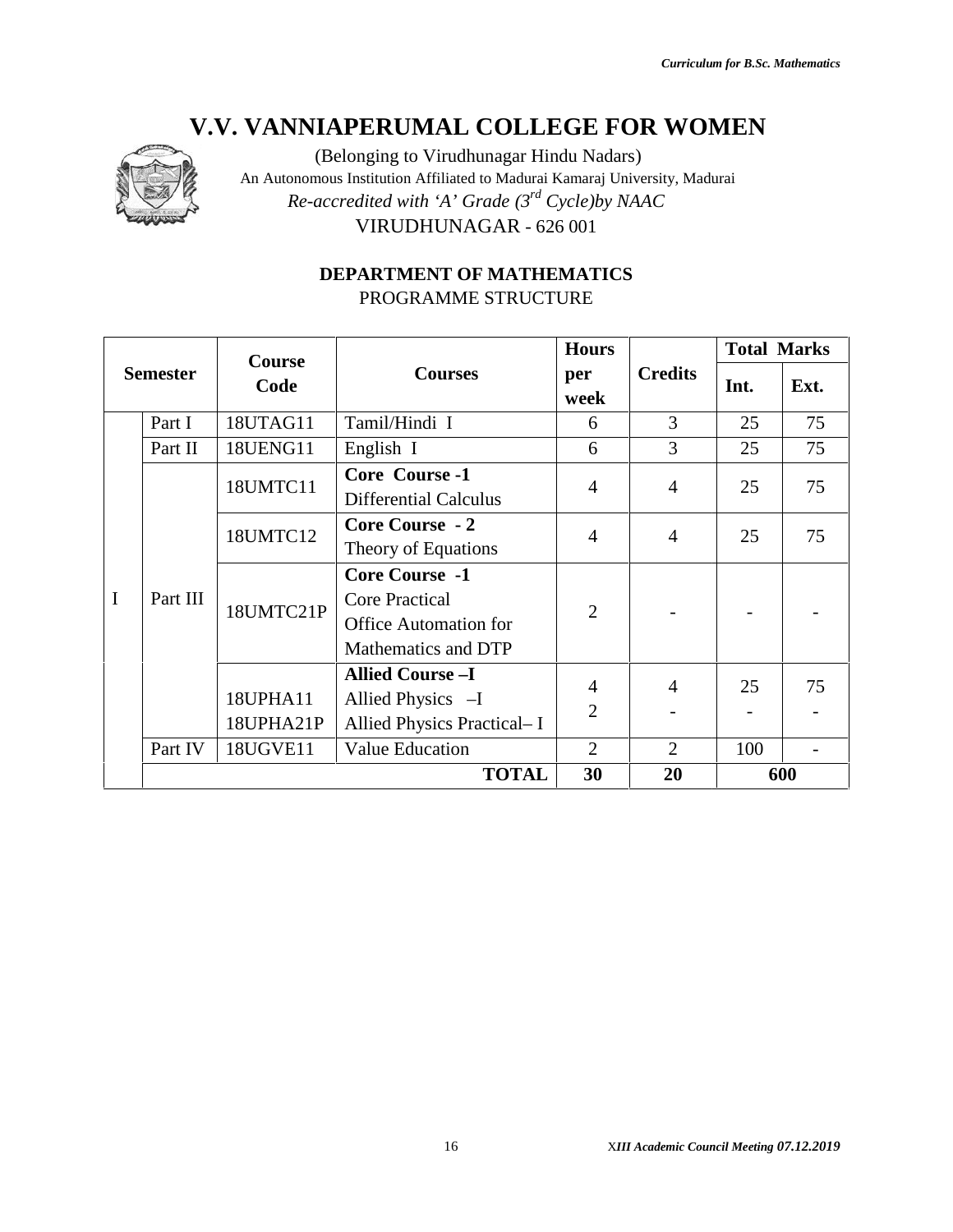|              |                 |                       |                                                                                                | <b>Hours</b>        | <b>Credits</b>                   |          | <b>Total Marks</b> |
|--------------|-----------------|-----------------------|------------------------------------------------------------------------------------------------|---------------------|----------------------------------|----------|--------------------|
|              | <b>Semester</b> | <b>Course Code</b>    | <b>Courses</b>                                                                                 | per<br>week         |                                  | Int.     | Ext.               |
|              | Part I          | 18UTAG21              | Tamil/Hindi II                                                                                 | 6                   | 3                                | 25       | 75                 |
|              | Part II         | 18UENG21              | English II                                                                                     | 6                   | 3                                | 25       | 75                 |
|              |                 | 18UMTC21              | Core Course - 3<br>Integral Calculus                                                           | $\overline{4}$      | $\overline{4}$                   | 25       | 75                 |
|              | Part III        | 18UMTC22              | Core Course - 4<br>Analytical Geometry of<br>Three Dimensions                                  | $\overline{4}$      | $\overline{4}$                   | 25       | 75                 |
| $\mathbf{I}$ |                 | 18UMTC21P             | <b>Core Course</b><br>Core Practical -1<br><b>Office Automation for</b><br>Mathematics and DTP | $\overline{2}$      | $\overline{2}$                   | 40       | 60                 |
|              |                 | 18UPHA21<br>18UPHA21P | <b>Allied Course -I</b><br>Allied Physics -II<br>Allied Physics Practical-I                    | 4<br>$\overline{2}$ | $\overline{4}$<br>$\overline{2}$ | 25<br>40 | 75<br>60           |
|              | Part IV         | 18UMTS21              | $SEC -1$<br>Fundamentals of<br>Accounting                                                      | $\overline{2}$      | $\overline{2}$                   | 40       | 60                 |
|              |                 |                       | <b>TOTAL</b>                                                                                   | 30                  | 24                               |          | 800                |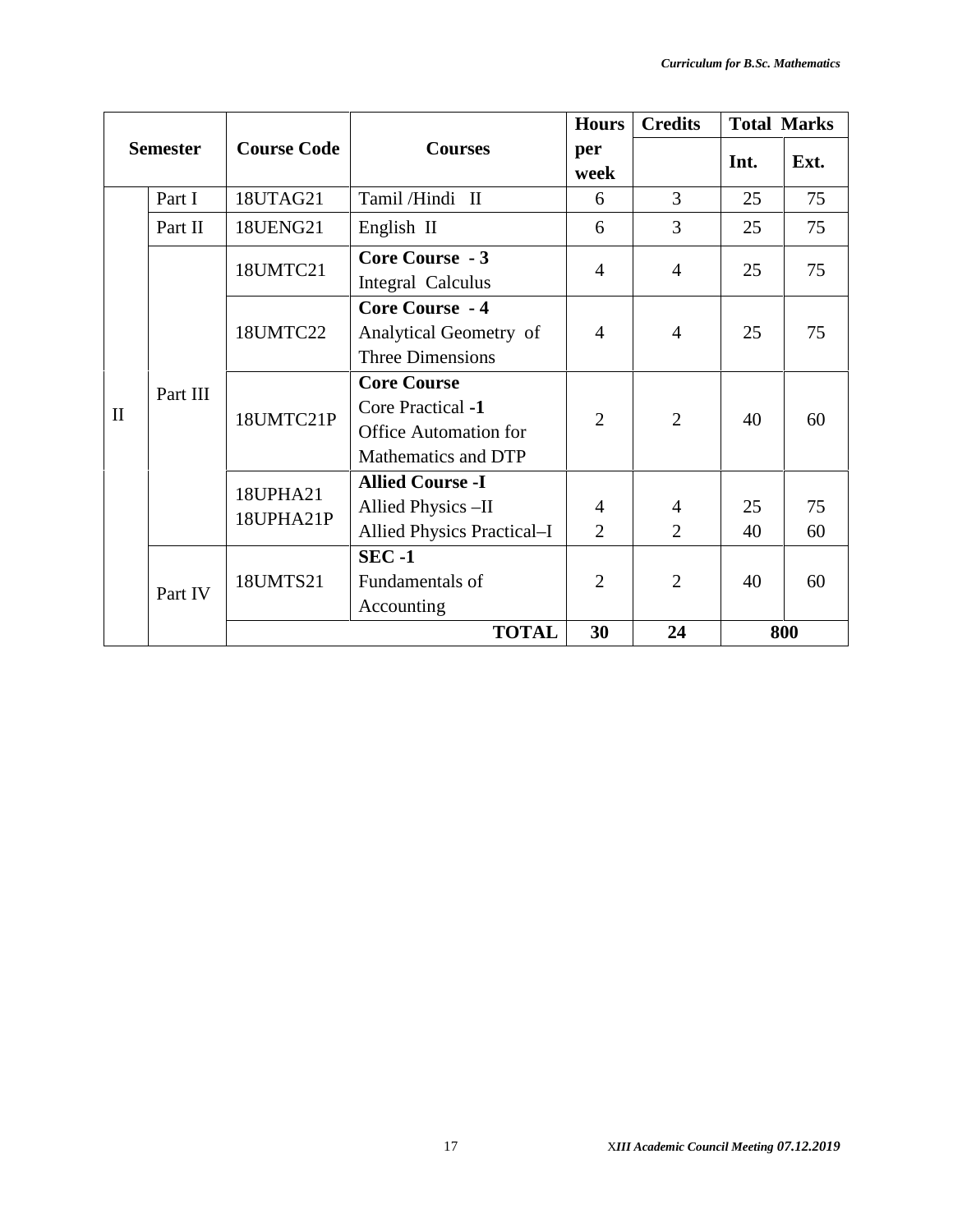|     |                 |                                                           | <b>Hours</b>                                                                                                                                                 |                |                | <b>Total Marks</b> |      |
|-----|-----------------|-----------------------------------------------------------|--------------------------------------------------------------------------------------------------------------------------------------------------------------|----------------|----------------|--------------------|------|
|     | <b>Semester</b> | <b>Course Code</b>                                        | <b>Courses</b>                                                                                                                                               | per<br>week    | <b>Credits</b> | Int.               | Ext. |
|     | Part I          | 18UTAG31                                                  | Tamil/Hindi III                                                                                                                                              | 6              | $\overline{3}$ | 25                 | 75   |
|     | Part II         | 18UENG31                                                  | English III                                                                                                                                                  | 6              | $\overline{3}$ | 25                 | 75   |
|     |                 | 18UMTC31                                                  | <b>Core Course -5</b><br><b>Statics</b>                                                                                                                      | $\overline{3}$ | $\overline{3}$ | 25                 | 75   |
|     | Part III        | 18UMTC32                                                  | <b>Core Course -6</b><br>Sequences and Series                                                                                                                | $\overline{4}$ | 3              | 25                 | 75   |
|     |                 | 18UAMA31                                                  | <b>Allied-Course -II</b><br><b>Operations Research</b>                                                                                                       | 6              | $\overline{4}$ | 25                 | 75   |
|     | Part IV         | $SEC -2$<br>18UMTS31P<br><b>MAT LAB - Practical</b>       |                                                                                                                                                              | $\overline{2}$ | $\overline{2}$ | 40                 | 60   |
| III |                 | 18UMTN31                                                  | NMEC-1<br><b>Quantitative Aptitude</b>                                                                                                                       | $\overline{2}$ | $\overline{2}$ | 40                 | 60   |
|     |                 | 18UGHR31<br>18UGWS32                                      | <b>Generic Elective -1</b><br>1.Human Rights<br>2. Women Studies                                                                                             | $\overline{0}$ | $\mathbf{1}$   | 40                 | 60   |
|     | Part IV         | 18UGEC41<br>18UGEM42<br>18UGEA43<br>18UGED44<br>18UGED44N | <b>Generic Elective -2</b><br>Constitution of India<br><b>Modern Economics</b><br><b>Adolescent Psychology</b><br>Disaster Management<br>Disaster Management |                |                |                    |      |
|     |                 |                                                           | <b>TOTAL</b>                                                                                                                                                 | 30             | 21             |                    | 800  |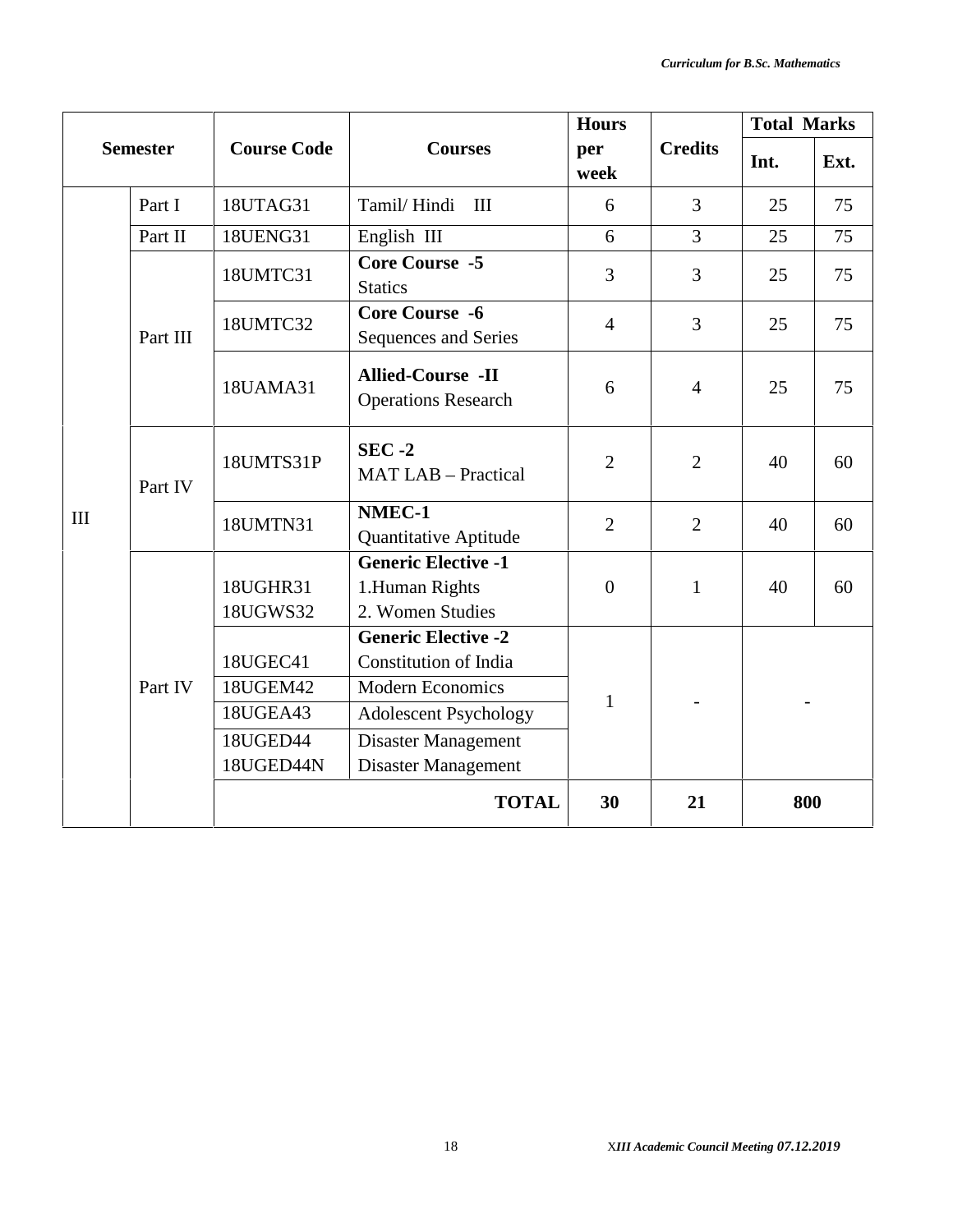|    |                 |                    |                                                               | <b>Hours</b>   |                | <b>Total Marks</b> |                |  |
|----|-----------------|--------------------|---------------------------------------------------------------|----------------|----------------|--------------------|----------------|--|
|    | <b>Semester</b> | <b>Course Code</b> | <b>Courses</b>                                                | per<br>week    | <b>Credits</b> | Int                | Ext            |  |
|    | Part I          | 18UTAG41           | Tamil/Hindi IV                                                | 6              | $\overline{3}$ | 25                 | 75             |  |
|    | Part II         | <b>18UENG41</b>    | English IV                                                    | 6              | $\overline{3}$ | 25                 | 75             |  |
|    |                 | 18UMTC41           | <b>Core Course - 7</b><br>Dynamics                            | 3              | 3              | 25                 | 75             |  |
|    | Part III        | 18UMTC42           | <b>Core Course - 8</b><br>Trigonometry and Vector<br>Calculus | $\overline{4}$ | 3              | 25                 | 75             |  |
|    |                 |                    | <b>Allied Course - II</b>                                     |                |                |                    |                |  |
|    |                 | 18UAMA41           | Programming in C                                              | $\overline{4}$ | $\overline{4}$ | 25                 | 75             |  |
|    |                 | 18UAMA41P          | C - Practical                                                 | $\overline{2}$ | $\overline{2}$ | 40                 | 60             |  |
|    |                 | 18UMTS41           | $SEC -3$<br>Transforms                                        | $\overline{2}$ | $\overline{2}$ | 40                 | 60             |  |
|    |                 |                    | NMEC-2                                                        |                |                |                    |                |  |
|    |                 | 18UMTN41           | <b>Statistics and Operations</b><br>Research                  | $\overline{2}$ | $\overline{2}$ | 40                 | 60             |  |
| IV | Part IV         | 18UMTI41G          | Internship/Field Project                                      | $\overline{0}$ | $\mathbf{1}$   | 100                | $\overline{a}$ |  |
|    |                 |                    | <b>Generic Elective -2</b>                                    |                |                |                    |                |  |
|    |                 | 18UGEC41           | Constitution of India                                         |                |                |                    |                |  |
|    |                 | 18UGEM42           | <b>Modern Economics</b>                                       | 1              | 1              | 100                |                |  |
|    |                 | 18UGEA43           | <b>Adolescent Psychology</b>                                  |                |                |                    |                |  |
|    |                 | 18UGED44           | Disaster Management                                           |                |                |                    |                |  |
|    |                 | 18UGED44N          | Disaster Management                                           |                |                |                    |                |  |
|    | Part V          |                    | <b>Extension Activities</b>                                   |                | 1              |                    | $\overline{a}$ |  |
|    |                 |                    | <b>TOTAL</b>                                                  | 30             | 25             |                    | 1000           |  |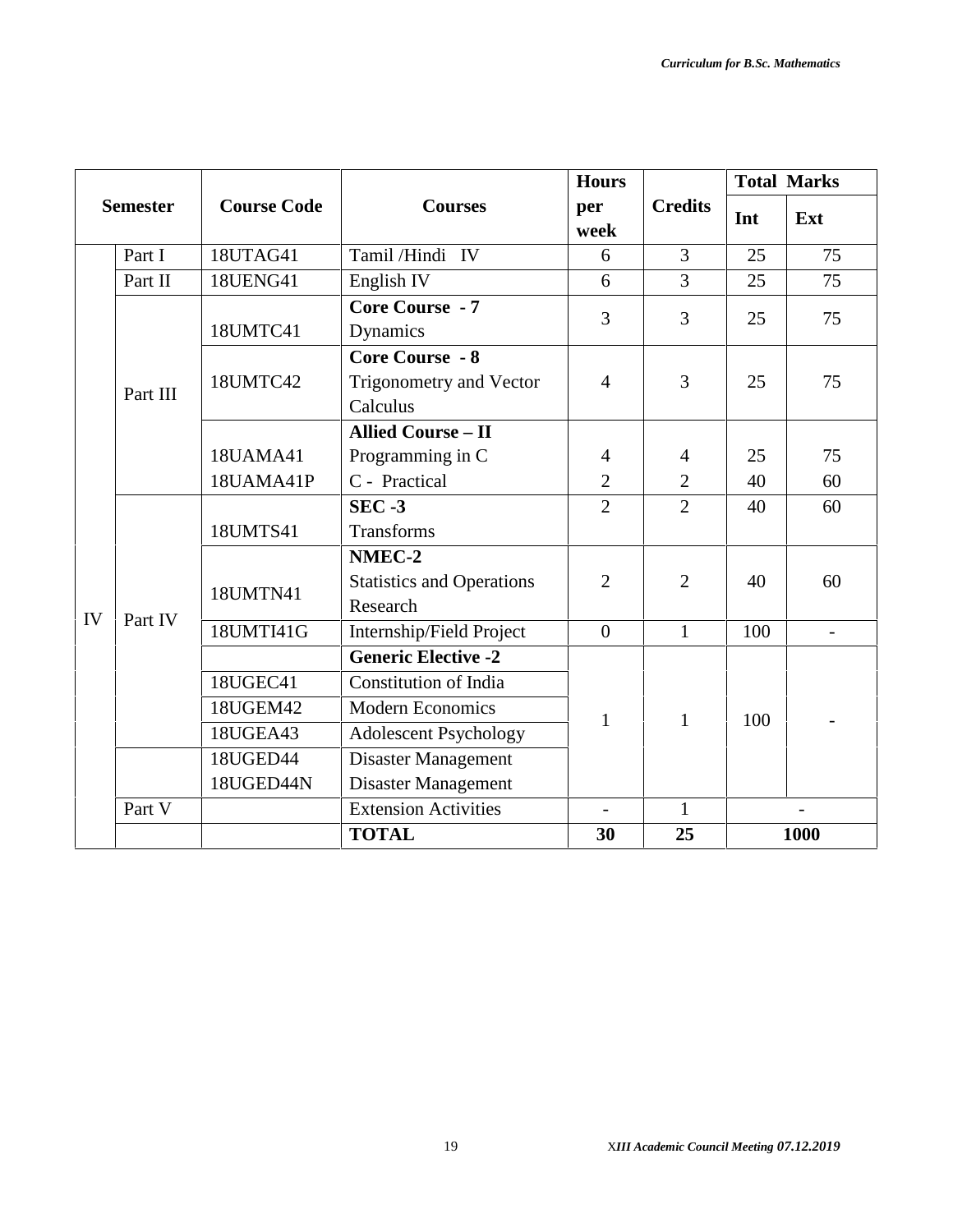|              |                 |                                                    |                                                                              | <b>Hours</b>             |                | <b>Total Marks</b> |     |
|--------------|-----------------|----------------------------------------------------|------------------------------------------------------------------------------|--------------------------|----------------|--------------------|-----|
|              | <b>Semester</b> | <b>Course Code</b>                                 | <b>Courses</b>                                                               | per<br>week              | <b>Credits</b> | Int.               | Ext |
|              |                 | 18UMTC51                                           | Core Course $-9$<br>Modern Algebra                                           | 5                        | $\overline{4}$ | 25                 | 75  |
|              | Part III        | 18UMTC52                                           | Core Course - 10<br>Real Analysis                                            | 5                        | $\overline{4}$ | 25                 | 75  |
|              |                 | 18UMTC53                                           | Core Course $-11$<br><b>Numerical Methods</b>                                | 5                        | $\overline{4}$ | 25                 | 75  |
|              |                 | Core Course - 12<br>18UMTC54<br>Statistics $-1$    |                                                                              | $\overline{4}$           | $\overline{4}$ | 25                 | 75  |
| $\mathbf{V}$ |                 | 18UMTE51/<br>18UMTE52/<br>18UMTE53                 | DSEC-1<br>1. Graph Theory/<br>2. Automata Theory/<br>3. Stochastic Processes | 5                        | $\overline{4}$ | 25                 | 75  |
|              |                 | 18UMTOL51                                          | <b>Online Assessment</b>                                                     | $\overline{\phantom{a}}$ | $\mathbf{1}$   | 50                 |     |
|              |                 | $SEC -4$<br>18UMTS51<br><b>Summation of Series</b> |                                                                              | $\overline{2}$           | $\overline{2}$ | 40                 | 60  |
|              | Part IV         | 18UMTS52                                           | $SEC - 5$<br>Mathematical<br>Modelling                                       | $\overline{2}$           | $\overline{2}$ | 40                 | 60  |
|              |                 | 18UGES51                                           | <b>Environmental Studies</b>                                                 | $\overline{2}$           | $\overline{2}$ | 100                |     |
|              |                 |                                                    | <b>TOTAL</b>                                                                 | 30                       | 27             | 850                |     |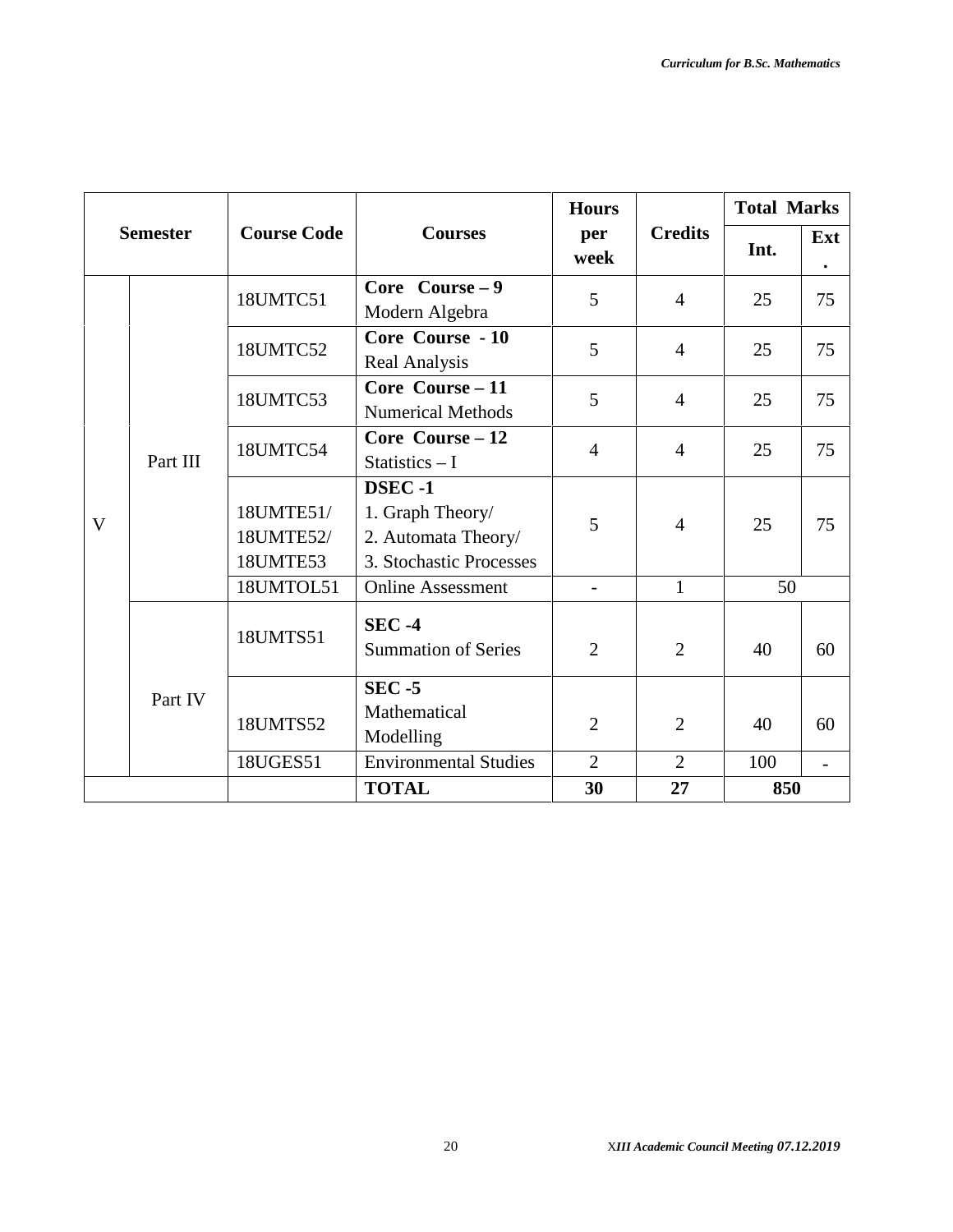|    |                 |                                                       |                                                                                                                             | <b>Hours</b>                  |                                | <b>Total Marks</b> |          |  |
|----|-----------------|-------------------------------------------------------|-----------------------------------------------------------------------------------------------------------------------------|-------------------------------|--------------------------------|--------------------|----------|--|
|    | <b>Semester</b> | <b>Course Code</b>                                    | <b>Courses</b>                                                                                                              | per<br>week                   | <b>Credits</b>                 | Int.               | Ext.     |  |
|    |                 | 18UMTC61                                              | Core Course -13<br>Linear Algebra                                                                                           | 6                             | $\overline{4}$                 | 25                 | 75       |  |
|    |                 | 18UMTC62                                              | Core Course -14<br><b>Complex Analysis</b>                                                                                  | 6                             | $\overline{4}$                 | 25                 | 75       |  |
|    |                 | 18UMTC63                                              | Core Course -15<br><b>Differential Equations</b><br>and Laplace Transforms                                                  | 6                             | $\overline{4}$                 | 25                 | 75       |  |
|    |                 | Core Course - 16<br>18UMTC64<br>$Statistics - II$     |                                                                                                                             | 5                             | $\overline{4}$                 | 25                 | 75       |  |
| VI | Part III        | 18UMTE61/<br>18UMTE62/<br>18UMTE63<br>18UMTOL61       | DSEC-2<br>1. Boolean Algebra and<br>Lattices/<br>2. Optimization<br>Techniques/<br>3. Astronomy<br><b>Online Assessment</b> | 5<br>$\overline{\phantom{a}}$ | $\overline{4}$<br>$\mathbf{1}$ | 25                 | 75<br>50 |  |
|    | Part IV         | $SEC - 6$<br>Mathematical<br>18UMTS61<br>Applications |                                                                                                                             | $\overline{2}$                | $\overline{2}$                 | 40                 | 60       |  |
|    |                 |                                                       | <b>TOTAL</b>                                                                                                                | 30                            | 23                             |                    | 650      |  |

- SEC Skill Enhancement Course
- NMEC Non Major Elective Course
- DSEC **-** Discipline Specific Elective Course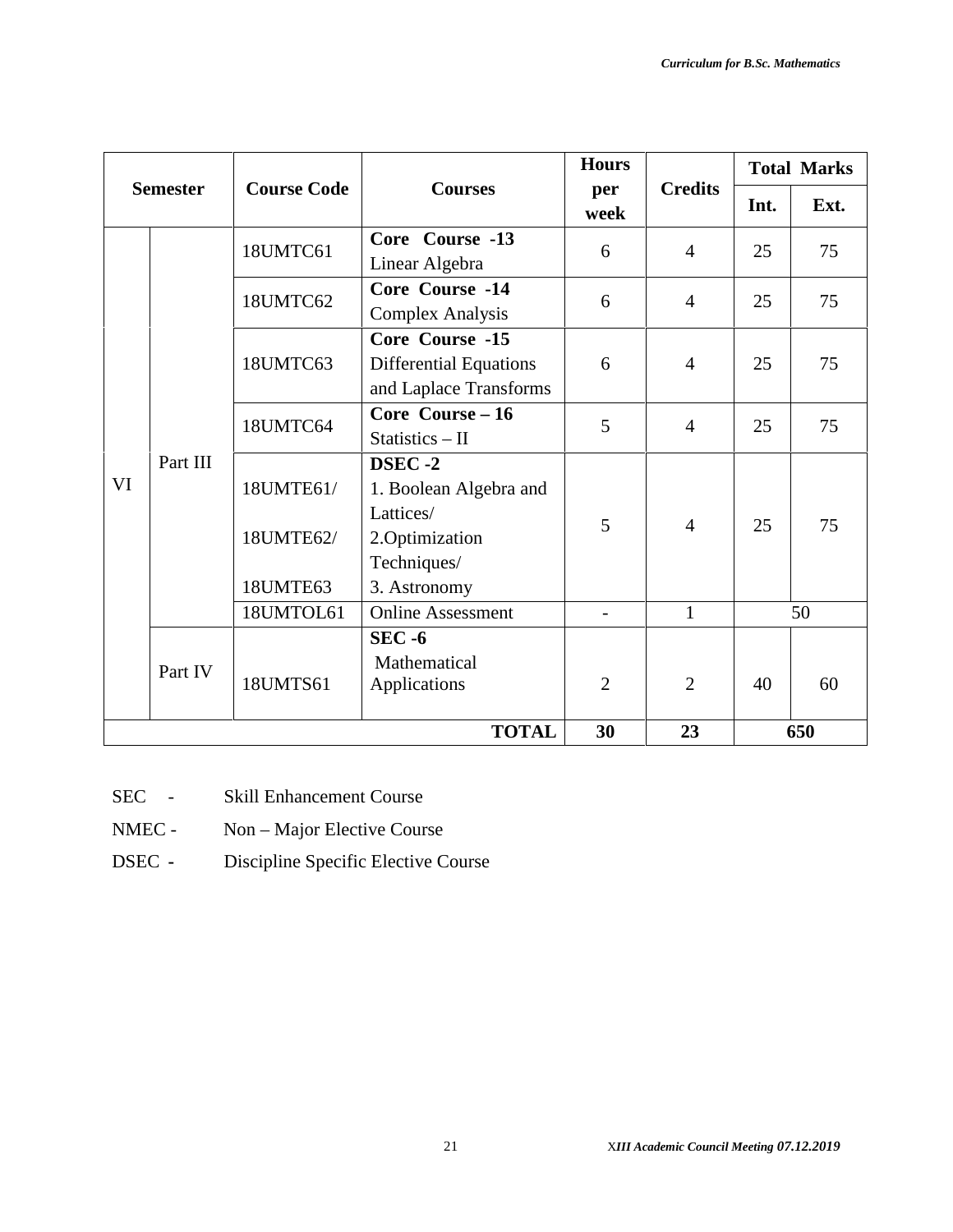#### **COURSE STRUCTURE**

|                                                                                            | <b>Semester</b>          |                          |                          |                          |                          | <b>Total</b>             |                                              |
|--------------------------------------------------------------------------------------------|--------------------------|--------------------------|--------------------------|--------------------------|--------------------------|--------------------------|----------------------------------------------|
| <b>Components</b>                                                                          | $\mathbf I$              | $\mathbf{I}$             | III                      | IV                       | $\mathbf{V}$             | VI                       | <b>Number</b><br>of Hours/<br><b>Credits</b> |
| Part I : Tamil /Hindi                                                                      | 6(3)                     | 6(3)                     | 6(3)                     | 6(3)                     | $\overline{\phantom{a}}$ | $\qquad \qquad -$        | 24(12)                                       |
| Part II : English                                                                          | 6(3)                     | 6(3)                     | 6(3)                     | 6(3)                     | $\overline{\phantom{0}}$ | $\overline{\phantom{0}}$ | 24(12)                                       |
| Part III : Core, Allied and DESC Courses:                                                  |                          |                          |                          |                          |                          |                          |                                              |
| <b>Core Course</b>                                                                         | 4(4)                     | 4(4)                     | 3(3)                     | 4(3)                     | 5(4)                     | 6(4)                     | 26(22)                                       |
| Core Course                                                                                | 4(4)                     | 4(4)                     | 4(3)                     | 4(3)                     | 5(4)                     | 6(4)                     | 27(22)                                       |
| Core Course                                                                                | $\overline{\phantom{a}}$ | $\overline{\phantom{a}}$ | $\overline{\phantom{m}}$ | $\qquad \qquad -$        | 5(4)                     | 6(4)                     | 11(8)                                        |
| Core Course                                                                                | $\overline{a}$           |                          |                          | $\overline{\phantom{0}}$ | 4(4)                     | 5(4)                     | 9(8)                                         |
| <b>Core Practical</b>                                                                      | 2(0)                     | 2(2)                     | $\qquad \qquad -$        | $\overline{\phantom{0}}$ |                          |                          | 4(2)                                         |
| Core Courses Assessment -                                                                  |                          | L,                       | $\overline{\phantom{0}}$ | $\overline{a}$           | 0(1)                     | 0(1)                     | 0(2)                                         |
| Online                                                                                     |                          |                          |                          |                          |                          |                          |                                              |
| Allied I                                                                                   |                          |                          |                          |                          |                          |                          |                                              |
| Course                                                                                     | 4(4)                     | 4(4)                     | $\overline{\phantom{a}}$ | -                        |                          |                          | 8(8)                                         |
| Practical                                                                                  | 2(0)                     | 2(2)                     | $\overline{\phantom{a}}$ | $\overline{a}$           | $\overline{\phantom{a}}$ | $\overline{a}$           | 4(2)                                         |
| Allied II                                                                                  |                          |                          |                          |                          |                          |                          |                                              |
| Course                                                                                     | $\overline{\phantom{0}}$ | $\frac{1}{2}$            | 6(4)                     | 4(4)                     | $\overline{\phantom{a}}$ | $\overline{\phantom{0}}$ | 10(8)                                        |
| Practical                                                                                  | $\overline{a}$           | $\qquad \qquad -$        |                          | 2(2)                     |                          |                          | 2(2)                                         |
| <b>Field Project</b>                                                                       | $\overline{\phantom{a}}$ | $\qquad \qquad -$        |                          | 0(1)                     | $\frac{1}{2}$            | $\overline{\phantom{a}}$ | 0(1)                                         |
| <b>DSEC</b>                                                                                |                          | $\overline{\phantom{a}}$ | $\overline{\phantom{a}}$ | $\overline{a}$           | 5(4)                     | 5(4)                     | 10(8)                                        |
| Part IV : Non Major Elective and Value Added Courses:                                      |                          |                          |                          |                          |                          |                          |                                              |
| <b>Value Education</b>                                                                     | 2(2)                     | $\overline{a}$           | $\frac{1}{2}$            | $\overline{\phantom{0}}$ | $\overline{a}$           | $\overline{\phantom{0}}$ | 2(2)                                         |
| <b>Environmental Studies</b>                                                               |                          |                          |                          | $\overline{a}$           | 2(2)                     | $\overline{\phantom{0}}$ | 2(2)                                         |
| Non Major Elective                                                                         | $\overline{\phantom{a}}$ | $\overline{\phantom{a}}$ | 2(2)                     | 2(2)                     | $\overline{\phantom{0}}$ | $\overline{\phantom{0}}$ | 4(4)                                         |
| Generic Elective                                                                           | $\overline{\phantom{a}}$ | $\qquad \qquad -$        | 1(0)                     | 1(1)                     | $\overline{\phantom{a}}$ | $\overline{\phantom{0}}$ | 2(1)                                         |
| <b>SEC</b>                                                                                 | $\overline{\phantom{a}}$ | 2(2)                     | 2(2)                     | 2(2)                     | 2(2)                     | 2(2)                     | 10(10)                                       |
| <b>SEC</b>                                                                                 | $\overline{\phantom{0}}$ | $\blacksquare$           | $\overline{\phantom{0}}$ | $\overline{a}$           | 2(2)                     | $\overline{\phantom{0}}$ | 2(2)                                         |
| Human Rights                                                                               | $\overline{\phantom{a}}$ | $\qquad \qquad -$        | $\qquad \qquad -$        | 0(1)                     | $\overline{a}$           | $\overline{\phantom{0}}$ | 0(1)                                         |
| Part V - Extension Activities<br>NSS/Physical Education/YRC/                               | $\overline{\phantom{a}}$ | $\overline{\phantom{a}}$ | $\overline{\phantom{0}}$ | 0(1)                     | $\overline{\phantom{0}}$ | $\overline{\phantom{a}}$ | 0(1)                                         |
| RRC/ Science Forum/ ECO<br>Club/Library and Information<br>Science/ Consumer Club/ Fitness |                          |                          |                          |                          |                          |                          |                                              |
| Club<br><b>Total</b>                                                                       | 30<br>(20)               | 30<br>(24)               | 30<br>(21)               | 30<br>(25)               | 30<br>(27)               | 30<br>(23)               | 180<br>(140)                                 |

**DSEC:** Discipline Specific Elective Course **SEC:** Skill Enhancement Course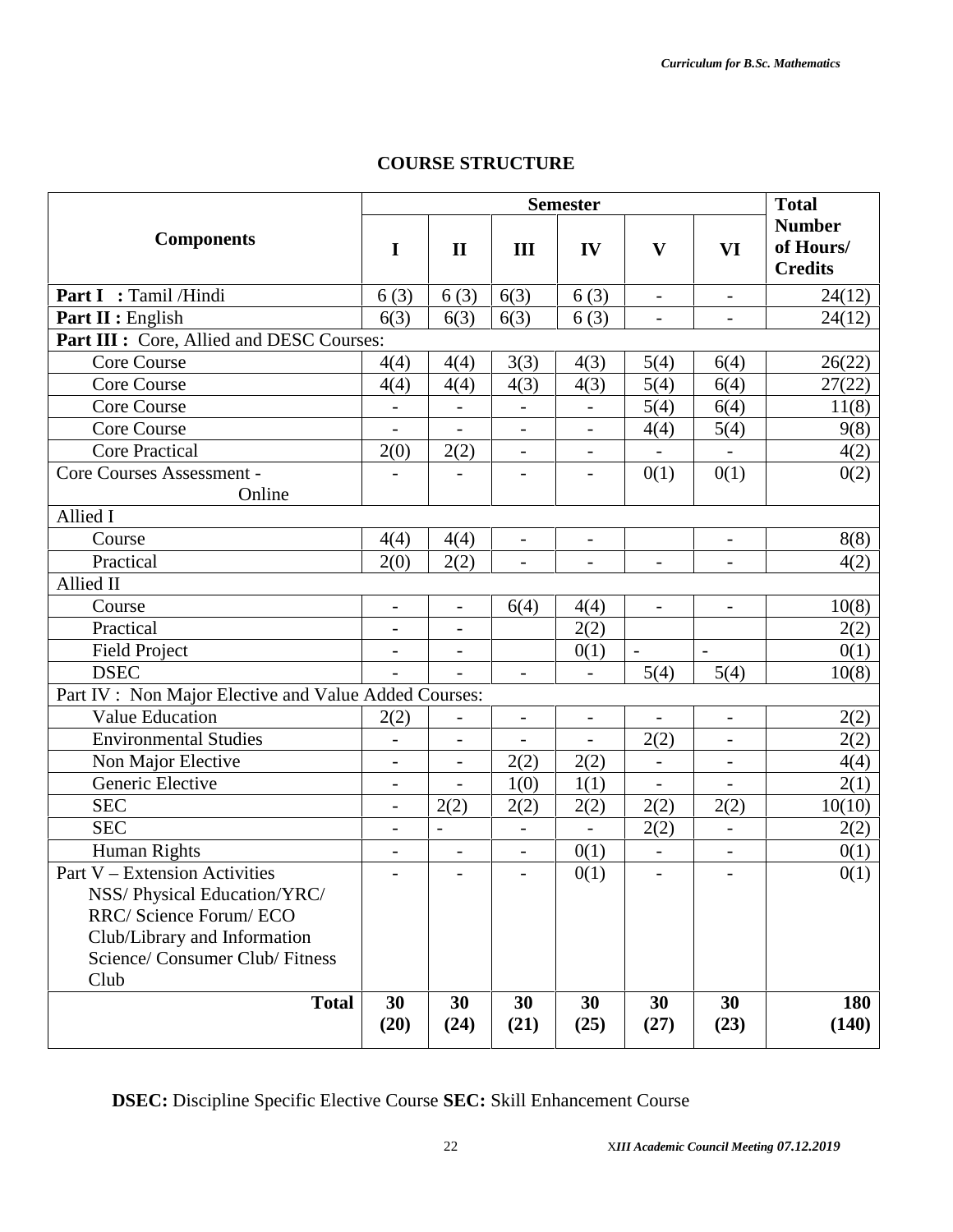

#### **B.Sc. MATHEMATICS (SEMESTER) (SEMESTER)(2018 -19 onwards)**

|                              | (Belonging to Virudhunagar Hindu Nadars)<br>An Autonomous Institution Affiliated to Madurai Kamaraj University, Madurai |          |                                          |
|------------------------------|-------------------------------------------------------------------------------------------------------------------------|----------|------------------------------------------|
|                              | Re-accredited with 'A' Grade $(3^{rd}$ Cycle) by NAAC                                                                   |          |                                          |
|                              | VIRUDHUNAGAR - 626 001                                                                                                  |          |                                          |
|                              | <b>B.Sc. MATHEMATICS (SEMESTER)</b><br>$(2018 - 19)$ onwards)                                                           |          |                                          |
| Semester V                   |                                                                                                                         |          | Hours/Week: 5                            |
| Core Course-9                | <b>MODERN ALGEBRA</b>                                                                                                   |          | Credits: 4                               |
| <b>Course Code</b>           |                                                                                                                         | Internal | External                                 |
| 18UMTC51                     |                                                                                                                         | 25       | 75                                       |
| <b>DURSE OUTCOMES</b>        |                                                                                                                         |          |                                          |
|                              | On completing this course students will be able to                                                                      |          |                                          |
|                              | get a basic idea on functions which is the root in all the branches of Mathematics.                                     |          |                                          |
| $\qquad \qquad \blacksquare$ | understand the algebraic structure of a group which has many important applications                                     |          |                                          |
|                              | in Chemistry and Physics.                                                                                               |          |                                          |
|                              | know normal subgroups which is used to construct quotient groups of a given group.                                      |          |                                          |
|                              | gain the knowledge about the algebraic system with two binary operations which is                                       |          |                                          |
|                              | very useful in cryptography.                                                                                            |          |                                          |
|                              | know the fundamental algebraic structure-field which is widely used                                                     |          |                                          |
|                              | in algebra, number theory and many other areas of Mathematics.                                                          |          |                                          |
|                              |                                                                                                                         |          |                                          |
| NIT I                        |                                                                                                                         |          |                                          |
| lations and Mappings         |                                                                                                                         |          |                                          |
|                              | Relations – Equivalence Relations- Partial order-Functions – Binary Operations.                                         |          |                                          |
| oups'                        |                                                                                                                         |          |                                          |
|                              | Permutation Groups - Subgroups.                                                                                         |          | (15 hours)                               |
| NIT II                       |                                                                                                                         |          |                                          |
| oups continued               |                                                                                                                         |          |                                          |
|                              | 23                                                                                                                      |          | XIII Academic Council Meeting 07.12.2019 |

#### **COURSE OUTCOMES**

#### **On completing this course students will be able to**

- get a basic idea on functions which is the root in all the branches of Mathematics.
- understand the algebraic structure of a group which has many important applications in Chemistry and Physics.
- know normal subgroups which is used to construct quotient groups of a given group.
- gain the knowledge about the algebraic system with two binary operations which is very useful in cryptography. get a basic idea on functions which is the root in all the branches of Math<br>understand the algebraic structure of a group which has many important<br>in Chemistry and Physics.<br>know normal subgroups which is used to construct on functions which is the i<br>ilgebraic structure of a greed Physics.<br>bgroups which is used to edge about the algebraic sy<br>yptography.<br>mental <u>algebraic structure-</u><br>er theory and many other a
- know the fundamental algebraic structure-field which is widely used in algebra, number theory and many other areas of Mathematics.

#### **UNIT I**

#### **Relations and Mappings**

#### **Groups**

#### **UNIT II**

#### **Groups continued**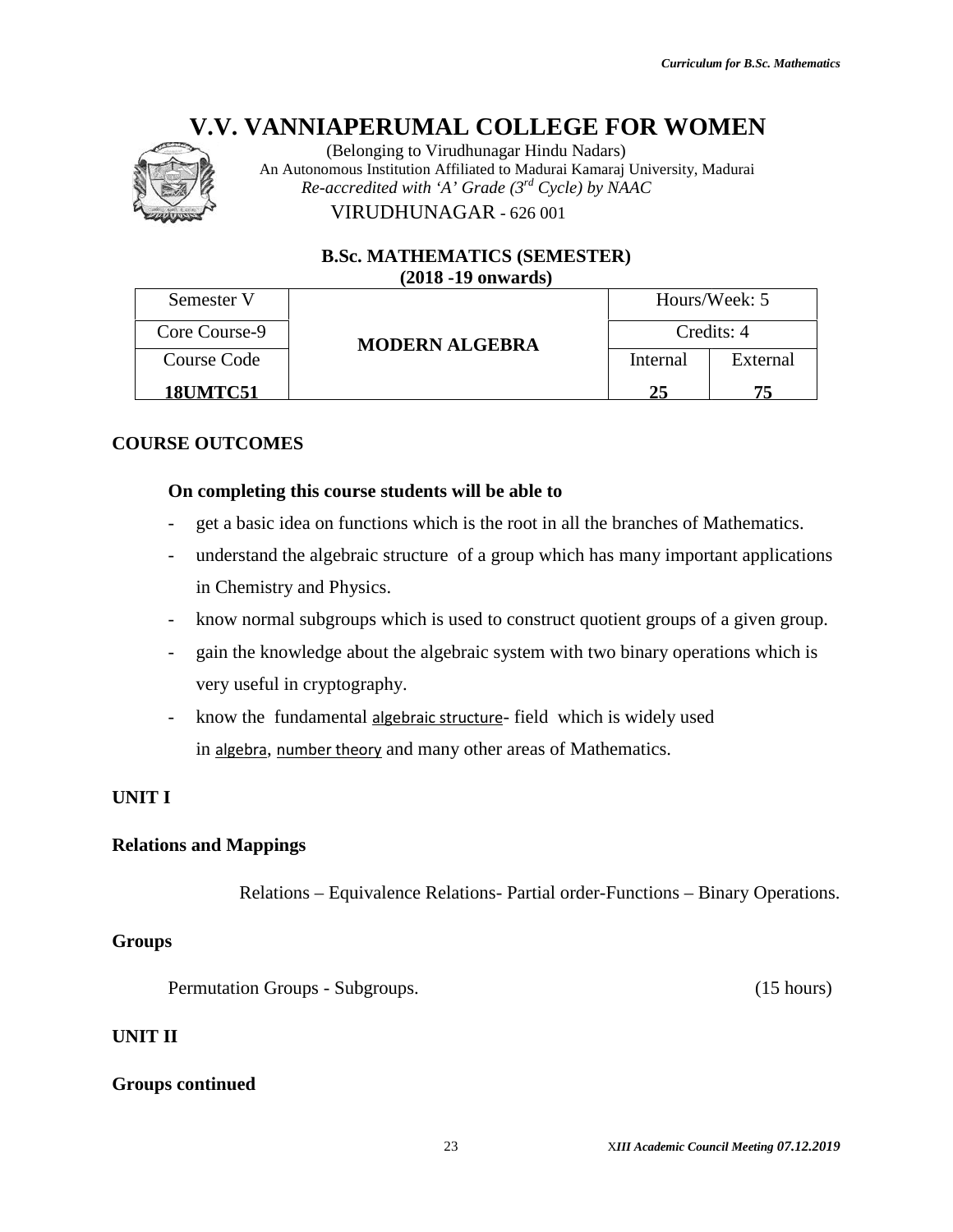Cyclic Groups – Order of an Element- Cosets and Lagrange's Theorem- Euler's Theorem – Fermat's Theorem- Solved Problems. (15 hours)

#### **UNIT III**

#### **Groups continued**

Normal Subgroups-Examples- Solved Problems- Quotient Groups – Examples-Isomorphism-Automorphism-Inner automorphism - Solved Problems. (15 hours)

#### **UNIT IV**

#### **Groups continued**

Homomorphisms - Examples-Kernel of a homomorphism-Fundamental theorem of homomorphism- Solved Problems

#### **Rings**

Definitions and examples – Elementary Properties of rings- Isomorphism. (15 hours)

#### **UNIT V**

#### **Rings continued**

Types of Rings – Ring with identity - skew field – Field –Zero divisor- Integral domain- Solved Problems-Characteristic of a Ring. (15 hours)

#### **TEXT BOOK:**

Arumugam. S and Thangapandi Isaac.A(2017), *Modern Algebra*, ,SciTech Publications (India) Pvt., Ltd.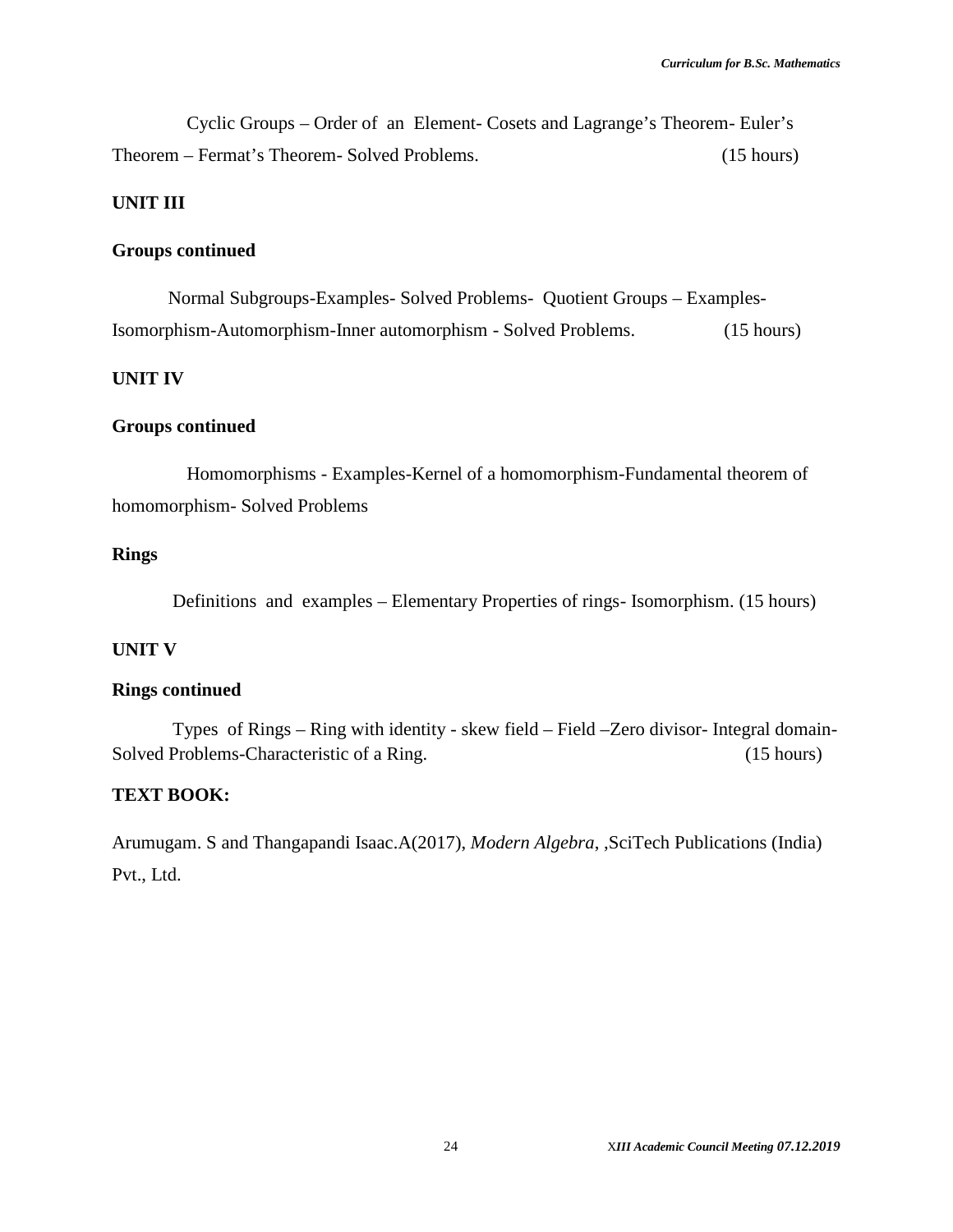| Unit         | <b>Chapter</b>                             | <b>Section</b> |
|--------------|--------------------------------------------|----------------|
| I            | $\mathcal{D}_{\mathcal{L}}$<br>$2.1 - 2.5$ |                |
|              | 3                                          | 3.4 and 3.5    |
| $\mathbf{I}$ | 3                                          | $3.6 - 3.8$    |
| Ш            | 3                                          | 3.9 and 3.10   |
| IV           | 3                                          | 3.11           |
|              | 4                                          | $4.1 - 4.3$    |
| ۲.           |                                            | 4.4, 4.5       |

Dr.A.Uma Devi

Course Designer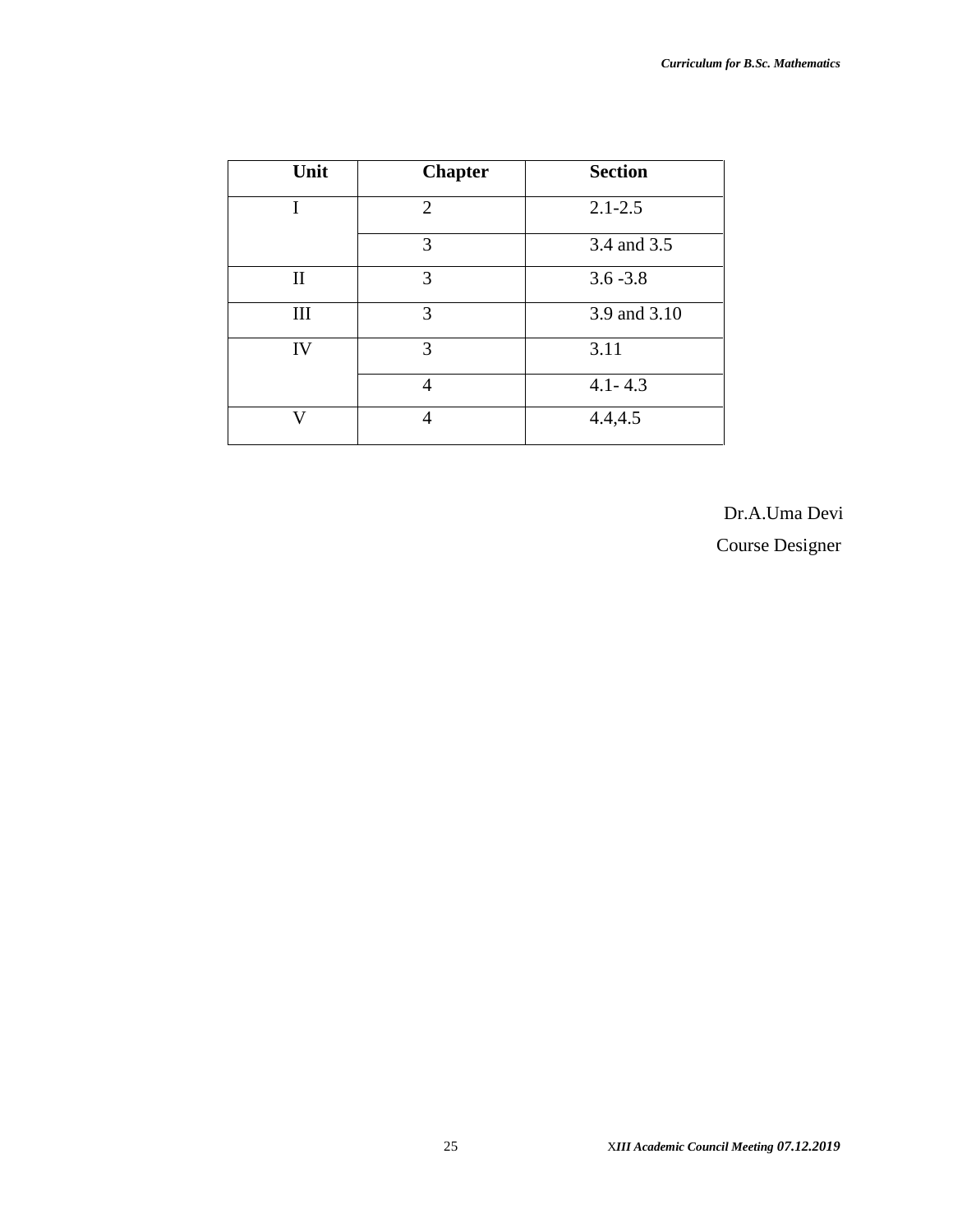

#### **B.Sc. MATHEMATICS (SEMESTER) (SEMESTER)(2018 -19 onwards)**

|                                            | V.V. VANNIAPERUMAL COLLEGE FOR WOMEN<br>(Belonging to Virudhunagar Hindu Nadars)<br>An Autonomous Institution Affiliated to Madurai Kamaraj University, Madurai |          |                                          |  |
|--------------------------------------------|-----------------------------------------------------------------------------------------------------------------------------------------------------------------|----------|------------------------------------------|--|
|                                            | Re-accredited with 'A' Grade $(3^{rd}$ Cycle) by NAAC                                                                                                           |          |                                          |  |
|                                            | VIRUDHUNAGAR - 626 001                                                                                                                                          |          |                                          |  |
|                                            | <b>B.Sc. MATHEMATICS (SEMESTER)</b><br>$(2018 - 19)$ onwards)                                                                                                   |          |                                          |  |
| Semester V                                 |                                                                                                                                                                 |          | Hours/Week: 5                            |  |
| Core Course-10                             | <b>REAL ANALYSIS</b>                                                                                                                                            |          | Credits: 4                               |  |
| <b>Course Code</b>                         |                                                                                                                                                                 | Internal | External                                 |  |
| <b>18UMTC52</b>                            |                                                                                                                                                                 | 25       | 75                                       |  |
| <b>DURSE OUTCOMES</b>                      |                                                                                                                                                                 |          |                                          |  |
|                                            | On completion of the course, students will be able to                                                                                                           |          |                                          |  |
|                                            | describe fundamental properties of real numbers that lead to the formal development of                                                                          |          |                                          |  |
| real analysis.                             |                                                                                                                                                                 |          |                                          |  |
|                                            | know basic properties of closed sets, open sets, compact sets and metric spaces                                                                                 |          |                                          |  |
|                                            | gain in-depth knowledge on the properties of real numbers that allows many                                                                                      |          |                                          |  |
|                                            | interconnections with other mathematical areas.                                                                                                                 |          |                                          |  |
|                                            | differentiate between countable and uncountable sets and give examples for them.                                                                                |          |                                          |  |
|                                            | construct rigorous mathematical proofs of basic results in real analysis                                                                                        |          |                                          |  |
| NIT I                                      |                                                                                                                                                                 |          |                                          |  |
| reliminaries:                              |                                                                                                                                                                 |          |                                          |  |
|                                            | Countable sets – Uncountable sets – Inequalities of Holder and Minkowski                                                                                        |          |                                          |  |
| etric Spaces:                              |                                                                                                                                                                 |          |                                          |  |
| Open sets – Subspaces – Interior of a set. | Definitions and examples – Bounded sets in a metric space – Open ball in a metric space                                                                         |          | (15 hours)                               |  |
| NIT II                                     |                                                                                                                                                                 |          |                                          |  |
| etric Spaces:                              |                                                                                                                                                                 |          |                                          |  |
|                                            |                                                                                                                                                                 |          |                                          |  |
|                                            | 26                                                                                                                                                              |          | XIII Academic Council Meeting 07.12.2019 |  |

#### **COURSE OUTCOMES**

- describe fundamental properties of real numbers that lead to the formal development of real analysis.
- know basic properties of closed sets, open sets, compact sets and metric spaces
- gain in-depth knowledge on the properties of real numbers that allows many interconnections with other mathematical areas. in-depth knowledge on the properties of real num<br>onnections with other mathematical areas.<br>entiate between countable and uncountable sets and give<br>uct rigorous mathematical proofs of basic results in real a
- differentiate between countable and uncountable sets and give examples for them.
- construct rigorous mathematical proofs of basic results in real analysis

#### **UNIT I**

#### **Preliminaries:**

#### **Metric Spaces:**

Definitions and examples – Bounded sets in a metric space – Open ball in a metric space sets – Subspaces – Interior of a set. (15 hours) – Open sets – Subspaces – Interior of a set. (15 hours)

#### **UNIT II**

#### **Metric Spaces:**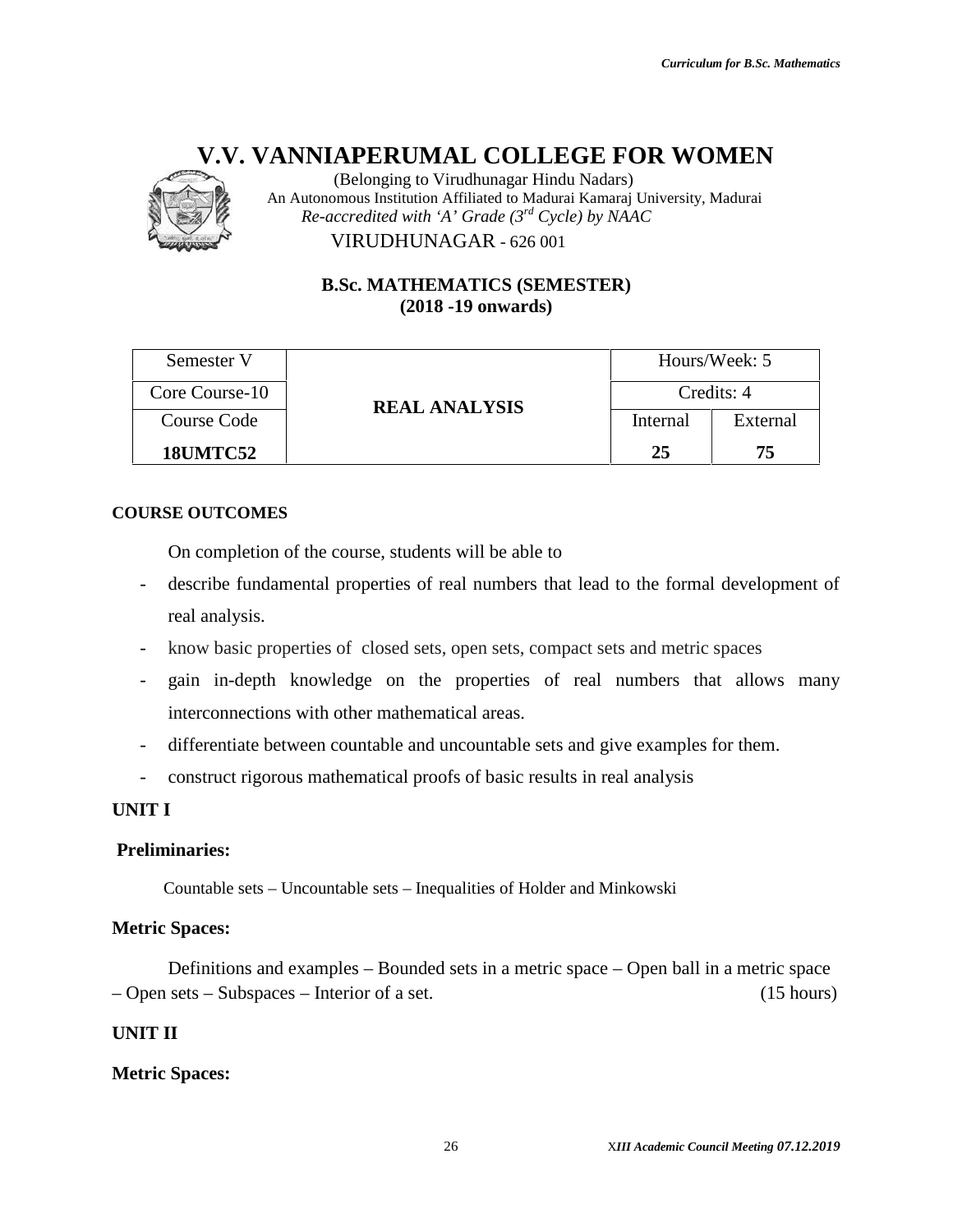Closed sets – Closure – Limit point – Dense sets.

#### **Complete Metric Space:**

Completeness – Baire's Category theorem. (15 hours)

#### **UNIT III**

#### **Continuity :**

| Continuity - Homeomorphism - Uniform continuity | $(15 \text{ hours})$ |
|-------------------------------------------------|----------------------|
|-------------------------------------------------|----------------------|

#### **UNIT IV**

#### **Connectedness**

Definition and examples - Connected subsets of R -Connectedness and continuity. (15 hours)

#### **UNIT V**

#### **Compactness:**

Compact space – Compact subsets of R – Compactness and continuity. (15 hours)

#### **TEXT BOOK:**

Dr. Arumugam.S, Mr.Thangapandi Isaac.A, (2015), *Modern Analysis*, New Gamma Publishing House

| Unit         | <b>Chapter</b> | <b>Section</b>       |
|--------------|----------------|----------------------|
|              |                |                      |
| I            | 1              | $1.2 - 1.4$          |
|              |                |                      |
|              | $\overline{2}$ | $2.1 - 2.6$          |
| $\mathbf{I}$ | 2              | $2.7 - 2.10$         |
|              | 3              | 3.1, 3.2             |
| III          | $\overline{4}$ | $4.1 - 4.3$          |
| IV           | 5              | $5.1 - 5.3$          |
| V            | 6              | $6.1, 6.2$ and $6.4$ |

Dr.P.Sooriyakala Course Designer

27 X*III Academic Council Meeting 07.12.2019*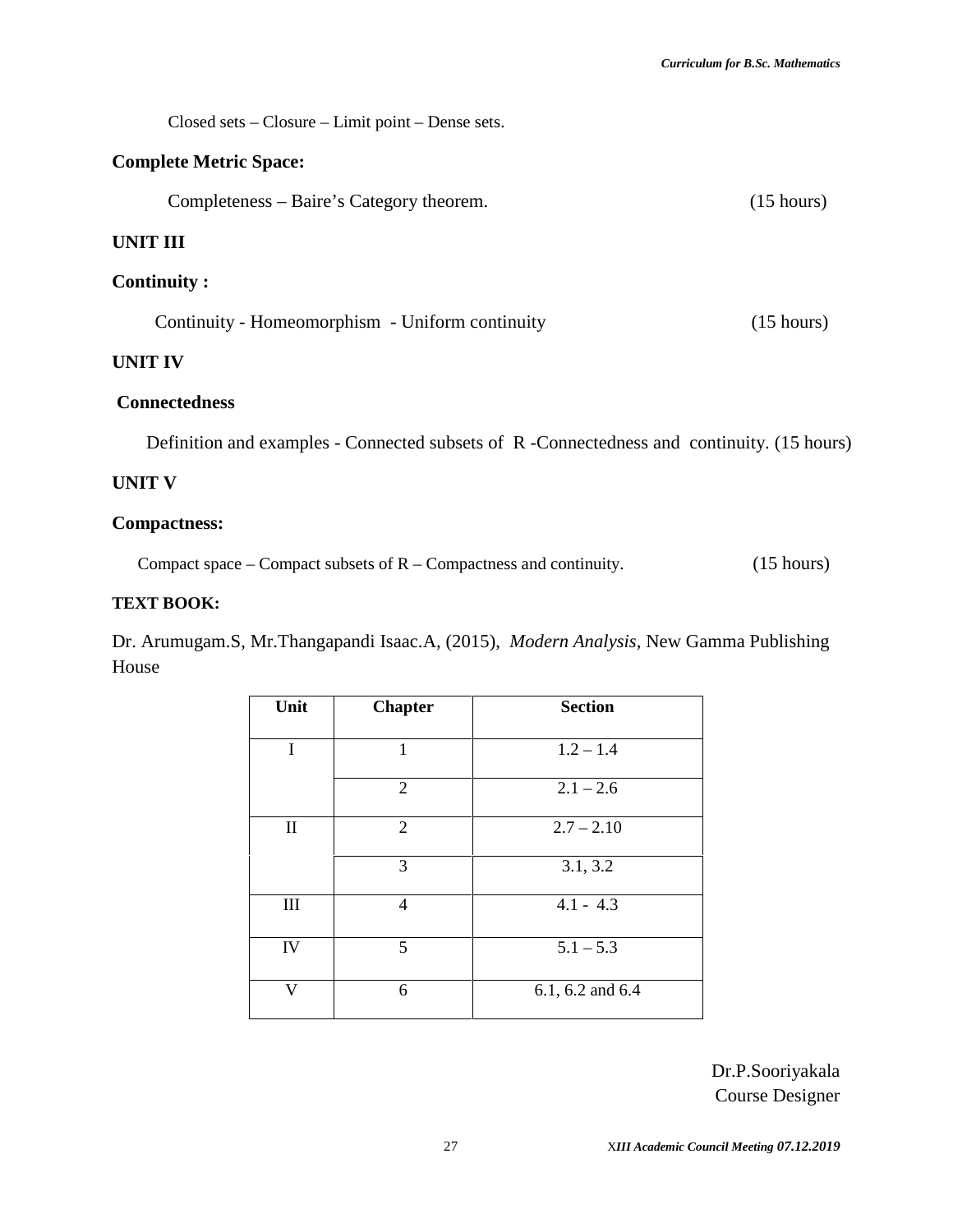

(Belonging to Virudhunagar Hindu Nadars) An Autonomous Institution Affiliated to Madurai Kamaraj University, Madurai *Re-accredited with 'A' Grade (3rd Cycle) by NAAC*

#### **B.Sc. MATHEMATICS (SEMESTER) (SEMESTER)(2018 -19 onwards)**

|                                 | (Belonging to Virudhunagar Hindu Nadars)<br>An Autonomous Institution Affiliated to Madurai Kamaraj University, Madurai |          |                                          |
|---------------------------------|-------------------------------------------------------------------------------------------------------------------------|----------|------------------------------------------|
|                                 | Re-accredited with 'A' Grade $(3^{rd}$ Cycle) by NAAC                                                                   |          |                                          |
|                                 | VIRUDHUNAGAR - 626 001                                                                                                  |          |                                          |
|                                 | <b>B.Sc. MATHEMATICS (SEMESTER)</b><br>$(2018 - 19)$ onwards)                                                           |          |                                          |
| Semester V                      |                                                                                                                         |          | Hours/Week: 5                            |
| Core Course-11                  |                                                                                                                         |          | Credits: 4                               |
| Course Code                     | <b>NUMERICAL METHODS</b>                                                                                                | Internal | External                                 |
| <b>18UMTC53</b>                 |                                                                                                                         | 25       | 75                                       |
|                                 |                                                                                                                         |          |                                          |
| <b>COURSE OUTCOMES</b>          |                                                                                                                         |          |                                          |
|                                 | In completion of the course, students will be able to                                                                   |          |                                          |
|                                 | solve an algebraic or transcendental equation using an appropriate numerical method                                     |          |                                          |
|                                 | understand the use of interpolation methods to find missing values in given tabulated                                   |          |                                          |
| data.                           |                                                                                                                         |          |                                          |
|                                 | select appropriate numerical methods for solving various types of problems in                                           |          |                                          |
| engineering and science.        |                                                                                                                         |          |                                          |
|                                 | comprehend numerical integration and differentiation in solving ODE.                                                    |          |                                          |
|                                 | apply numerical methods to obtain approximate solutions to mathematical problems.                                       |          |                                          |
| <b>INIT I</b>                   |                                                                                                                         |          |                                          |
|                                 | The Solution of Numerical Algebraic and Transcendental Equations                                                        |          |                                          |
|                                 | Introduction-The Bisection Method – Method of Succesive Approximations or the                                           |          |                                          |
|                                 | teration Method – The Method of False Position(Regula Falsi Method) – Newton's Iteration                                |          |                                          |
| nethod or Newton-Raphson method |                                                                                                                         |          |                                          |
|                                 | imultaneous Linear Algebraic Equations                                                                                  |          |                                          |
|                                 | Introduction-Gauss Elimination Method – Gauss Jordan Method – Computation of the                                        |          |                                          |
|                                 | nverse of a matrix using Gauss's elimination method – Iterative Methods                                                 |          |                                          |
|                                 |                                                                                                                         |          | (15 hours)                               |
|                                 |                                                                                                                         |          |                                          |
|                                 |                                                                                                                         |          |                                          |
|                                 | 28                                                                                                                      |          | XIII Academic Council Meeting 07.12.2019 |

#### **COURSE OUTCOMES**

- solve an algebraic or transcendental equation using an appropriate numerical method
- understand the use of interpolation methods to find missing values in given tabulated data. Internal External<br>ISUMTC53 25 75<br>SE OUTCOMES<br>Superion of the course, students will be able to<br>solve an algebraic or transcendental equation using an appropriate numerical method<br>understand the use of interpolation methods
- select appropriate numerical methods for solving various types of problems in engineering and science.
- comprehend numerical integration and differentiation in solving ODE.
- apply numerical methods to obtain approximate solutions to mathematical problems.

#### **UNIT I**

#### **The Solution of Numerical Algebraic and Transcendental Equations**

Introduction-The Bisection Method – Method of Succesive Approximations or the Iteration Method – The Method of False Position(Regula Falsi Method) – Newton's Iteration method or Newton– Raphson method by numerical methods to obtain approximate solutions to mather<br>
ion of Numerical Algebraic and Transcendental Equations<br>
roduction-The Bisection Method – Method of Succesive<br>
Aethod – The Method of False Position(Regula Fa

#### **Simultaneous Linear Algebraic Equations**

Introduction-Gauss Elimination Method – Gauss Jordan Method – Computation of the Inverse of a matrix using Gauss's elimination method – Iterative Methods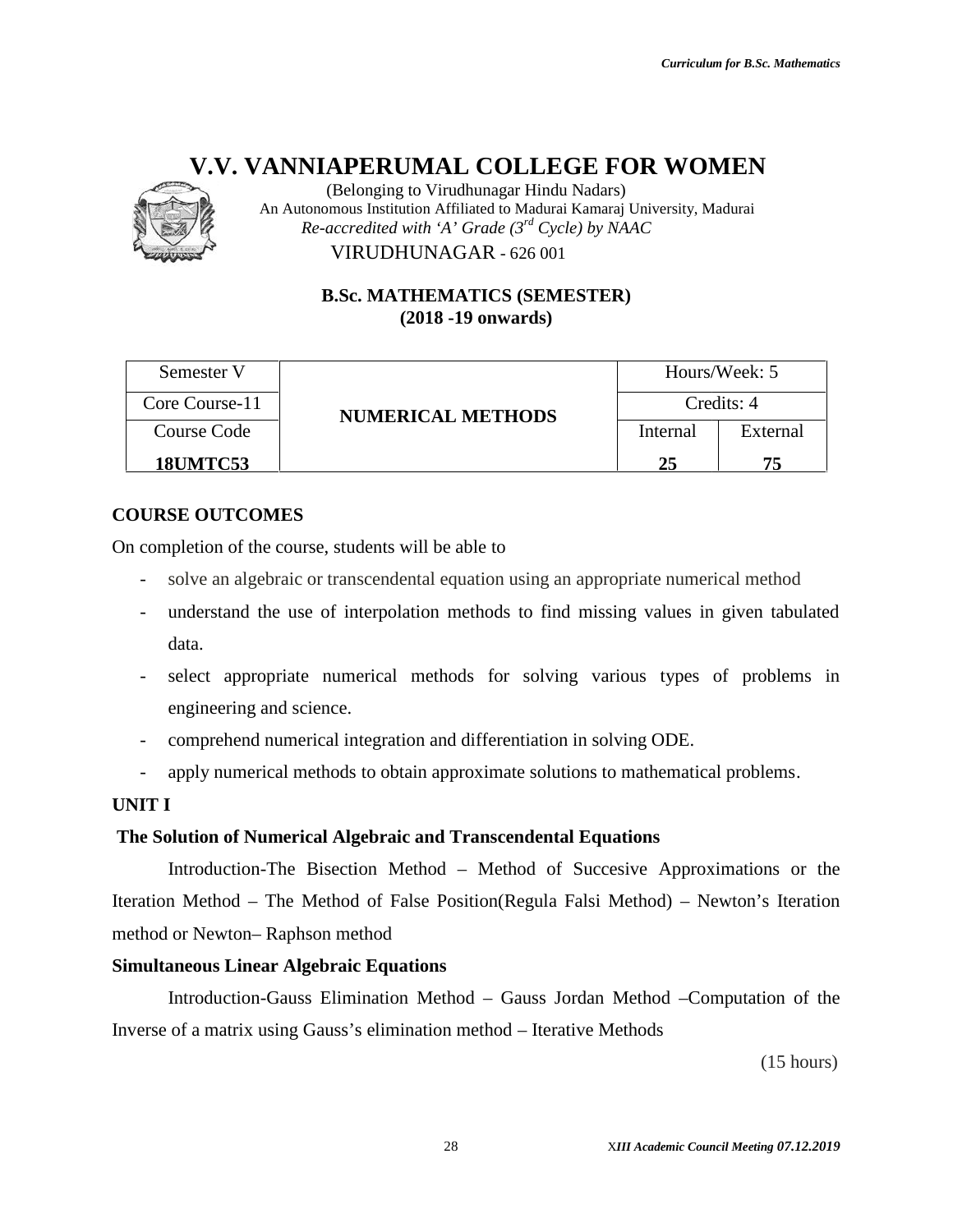#### **UNIT II**

#### **Finite Differences**

Introduction-First Differences – Higher differences – Difference Tables –To express any value of y in terms of initial value  $y_0$  and the differences - Backward differences-To express any value of y in terms of  $y_n$  and the backward differences- Central difference Notation – Properties of the operator – Differences of a polynomial – Factorial Polynomials – The Operator E - Relation between the operators E and – Relation between the operators D and - Other Difference Operators - Relation between the operators (15 hours)

#### **UNIT III**

#### **Interpolation**

Introduction- Linear interpolation – Gregory-Newton Forward Interpolation Formula – Gregory-Newton Backward Interpolation Formula – Equidistant terms with one or more missing values.

#### **Central Difference Interpolation Formulae**

Central Difference Tables-Central Difference Interpolation Formulae – Gauss's forward interpolation formula – Gauss's Backward Interpolation Formula – Stirling's Formula

#### **Interpolation with unequal intervals**

Divided Differences-Properties of Divided Differences-Newton's interpolation formula for unequal intervals-Lagrange's Interpolation formula (15 hours)

#### **UNIT IV**

#### **Numerical Differentiation and Integration**

Introduction-Newton's forward difference formula to compute the derivatives - Newton's backward difference formula to compute the Derivatives - Derivatives using Stirling's formula – Maxima and Minima of a tabulated function. (15 hours)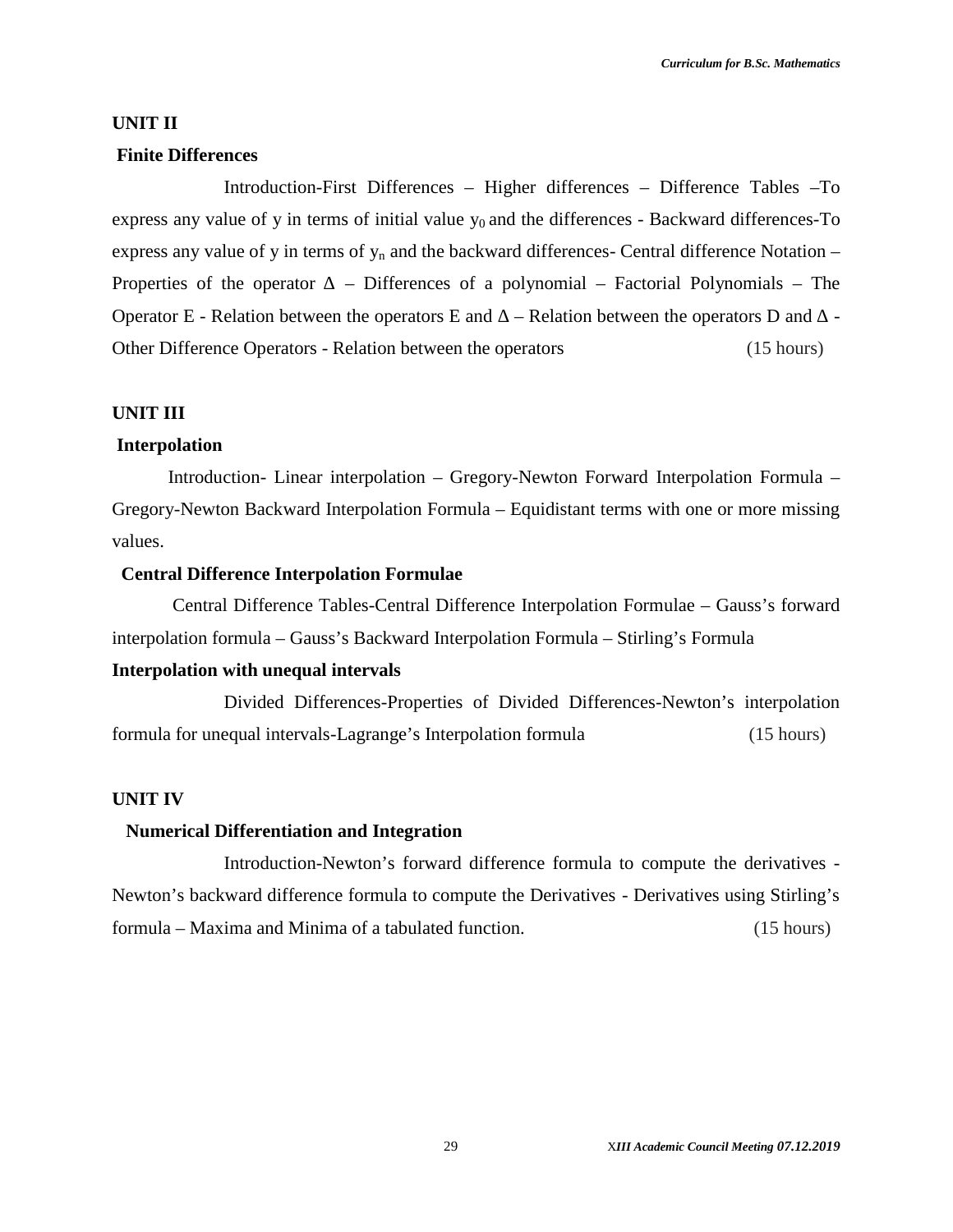#### **UNIT V**

#### **Numerical Differentiation and Integration**

Numerical Integration - The Trapezoidal Rule - Truncation error in the Trapezoidal formula - Romberg's method - Simpson's Rule - Truncation error in Simpson's formula – Practical Applications of Simpson's rule. (15 hours)

#### **TEXT BOOK**

Venkataraman. M.K. (2013), *Numerical Methods in Science and Engineering*, The National Publishing Co.,  $5<sup>th</sup>$  Edition.

| Unit | <b>Chapter</b> | <b>Section</b>                    |
|------|----------------|-----------------------------------|
|      |                | $1 - 5$                           |
|      |                | $1 - 3$ and 6                     |
| Н    | 5              | $1 - 8$ , $10 - 12$ and $14 - 18$ |
| Ш    | 6              | $1 - 5$                           |
|      |                |                                   |
|      | 7              | $1 - 5$                           |
|      | 8              | $1 - 4$                           |
| IV   | 9              | 1-4 and $6$                       |
|      | Q              | $7 - 12$                          |

Dr.R.P.Aditya Course Designer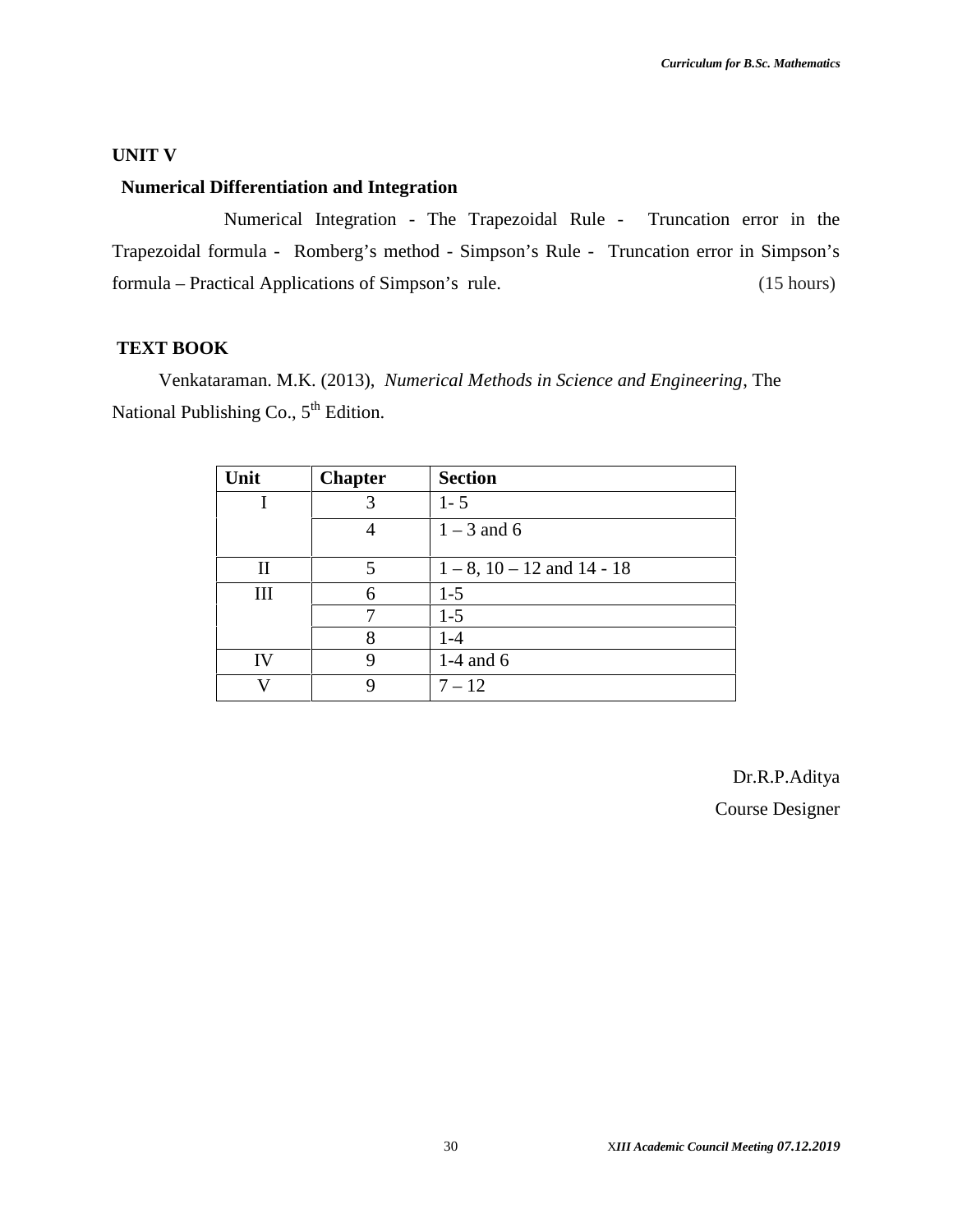

|                              | (Belonging to Virudhunagar Hindu Nadars)<br>An Autonomous Institution Affiliated to Madurai Kamaraj University, Madurai |               |                                          |
|------------------------------|-------------------------------------------------------------------------------------------------------------------------|---------------|------------------------------------------|
|                              | Re-accredited with 'A' Grade $(3^{rd}$ Cycle) by NAAC                                                                   |               |                                          |
|                              | VIRUDHUNAGAR - 626 001                                                                                                  |               |                                          |
|                              | <b>B.Sc. MATHEMATICS (SEMESTER)</b>                                                                                     |               |                                          |
| Semester V                   | $(2018 - 19)$ onwards)                                                                                                  | Hours/Week: 4 |                                          |
| Core Course-12               | <b>STATISTICS I</b>                                                                                                     | Credits: 4    |                                          |
| Course Code                  |                                                                                                                         | Internal      | External                                 |
| <b>18UMTC54</b>              |                                                                                                                         | 25            | 75                                       |
|                              |                                                                                                                         |               |                                          |
| <b>JRSE OUTCOMES</b>         |                                                                                                                         |               |                                          |
|                              | completion of the course, students will be able to                                                                      |               |                                          |
|                              | determine the few statistical constants to characterize nature of the curve.                                            |               |                                          |
|                              | find the correlation coefficient used to measure the degree of relationship between the                                 |               |                                          |
| variables.                   |                                                                                                                         |               |                                          |
|                              | measure qualities that cannot be measured quantitatively.                                                               |               |                                          |
|                              | calculate index numbers which is an indispensable tool for economics and business.                                      |               |                                          |
|                              | understand the basic concept of probability for uncertain events in our daily life.                                     |               |                                          |
| ТI                           |                                                                                                                         |               |                                          |
| nents, Skewness and Kurtosis | Moments – Moment about any point – Central Moment – Karl Pearson coefficient of                                         |               |                                          |
|                              | ness – Bowley's coefficient of skewness – Kurtosis and its types.                                                       |               |                                          |
| ve Fitting                   |                                                                                                                         |               |                                          |
|                              | Principle of least squares – Fitting a Straight Line – Fitting a Second Degree Parabola.                                |               |                                          |
|                              |                                                                                                                         |               | $(13$ Hours)                             |
| T II                         |                                                                                                                         |               |                                          |
| relation and Regression      |                                                                                                                         |               |                                          |
|                              | Correlation – Rank Correlation – Regression – Correlation coefficient for a bivariate                                   |               |                                          |
| uency distribution.          |                                                                                                                         |               | $(12$ Hours)                             |
|                              |                                                                                                                         |               |                                          |
|                              | 31                                                                                                                      |               | XIII Academic Council Meeting 07.12.2019 |

#### **COURSE OUTCOMES**

On completion of the course, students will be able to

- determine the few statistical constants to characterize nature of the curve.
- find the correlation coefficient used to measure the degree of relationship between the variables. ion of the course, students will be able to<br>determine the few statistical constants to characterize nature of the curve.<br>find the correlation coefficient used to measure the degree of relationship between the<br>variables.<br>me
- measure qualities that cannot be measured quantitatively.
- calculate index numbers which is an indispensable tool for economics and business.
- understand the basic concept of probability for uncertain events in our daily life.

#### **UNIT I**

#### **Moments, Skewness and Kurtosis**

Moments – Moment about any point – Central Moment – Karl Pearson coefficient of skewness – Bowley's coefficient of skewness – Kurtosis and its types. for uncertain events in our<br>Moment – Karl Pearson coe<br>sis and its types.<br>ine – Fitting a Second Degre<br>Correlation coefficient for a

#### **Curve Fitting**

#### **UNIT II**

#### **Correlation and Regression**

Correlation – Rank Correlation –Regression – Correlation coefficient for a bivariate frequency distribution. (12 Hours)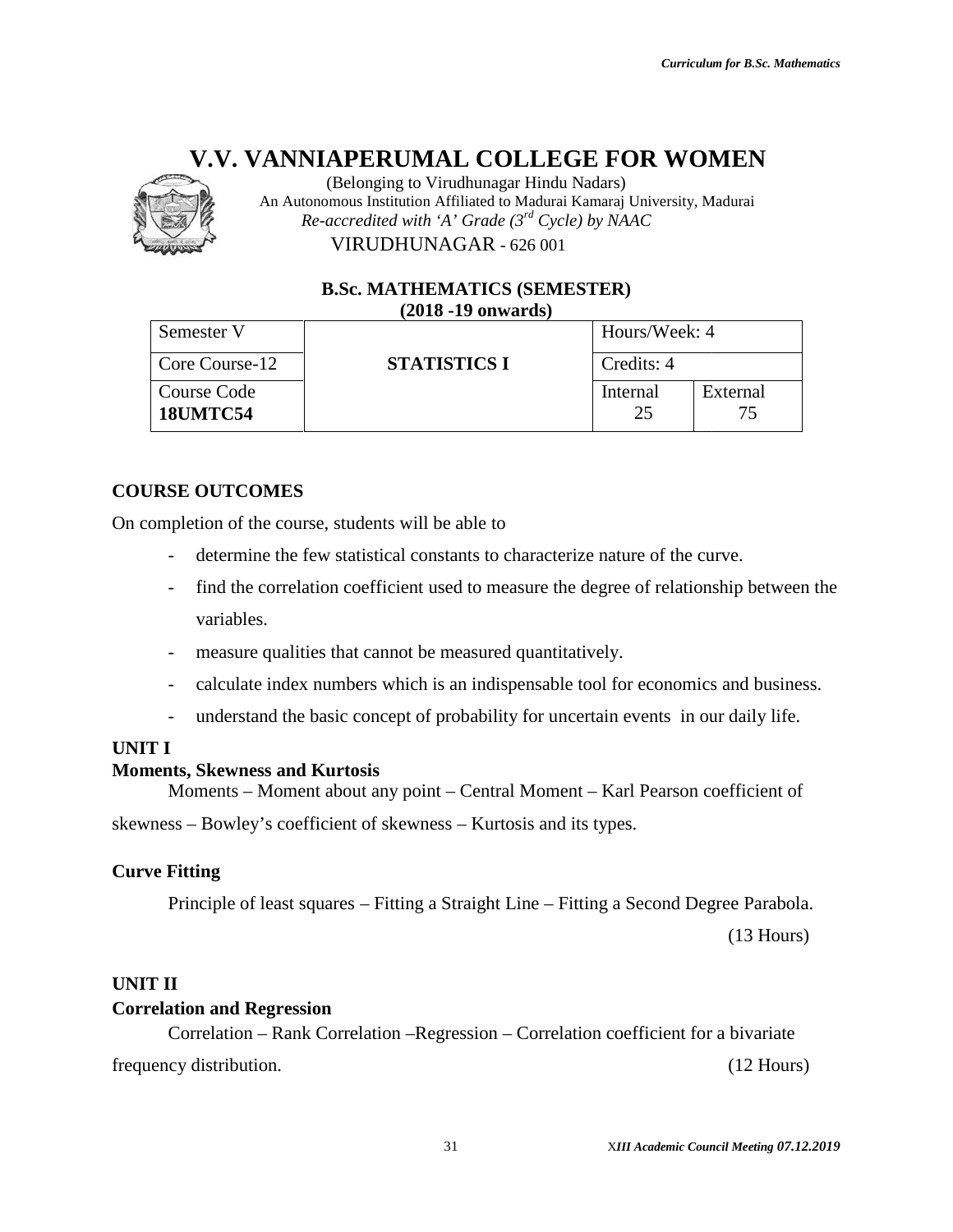#### **UNIT III**

#### **Theory of Attributes**

Attributes – Consistency of Data – Independence and Association of Data. (11 Hours)

#### **UNIT IV**

#### **Index Numbers**

Index Numbers – Consumer Price Index Numbers(Cost of living index numbers) – Conversion of Chain Base Index Number into Fixed Base Index Number and conversely.

#### **Analysis of Time Series**

Time Series – Components of a Time Series – Measurement of Trends. (13 Hours)

#### **UNIT V**

#### **Probability**

Probability – Conditional Probability – Properties of Independent Events – Baye's Theorem – Boole's inequality – Theorems and Problems. (11 Hours)

#### **TEXT BOOK**

Arumugam & Isaac.(July 2016).*Statistics*.Palayamkottai: New Gamma Publishing House.

| Unit | <b>Chapter</b> | <b>Section</b>     |
|------|----------------|--------------------|
|      |                | 4.1, 4.2           |
|      | 5              | 5.1                |
| П    | 6              | 6.1, 6.2, 6.3, 6.4 |
| Ш    |                | 8.1, 8.2           |
| IV   |                | 9.1, 9.2, 9.3      |
|      | 10             | 10.1, 10.2, 10.3   |
|      | 11             | 11.1, 11.2         |

Dr.P.Geetha Course Designer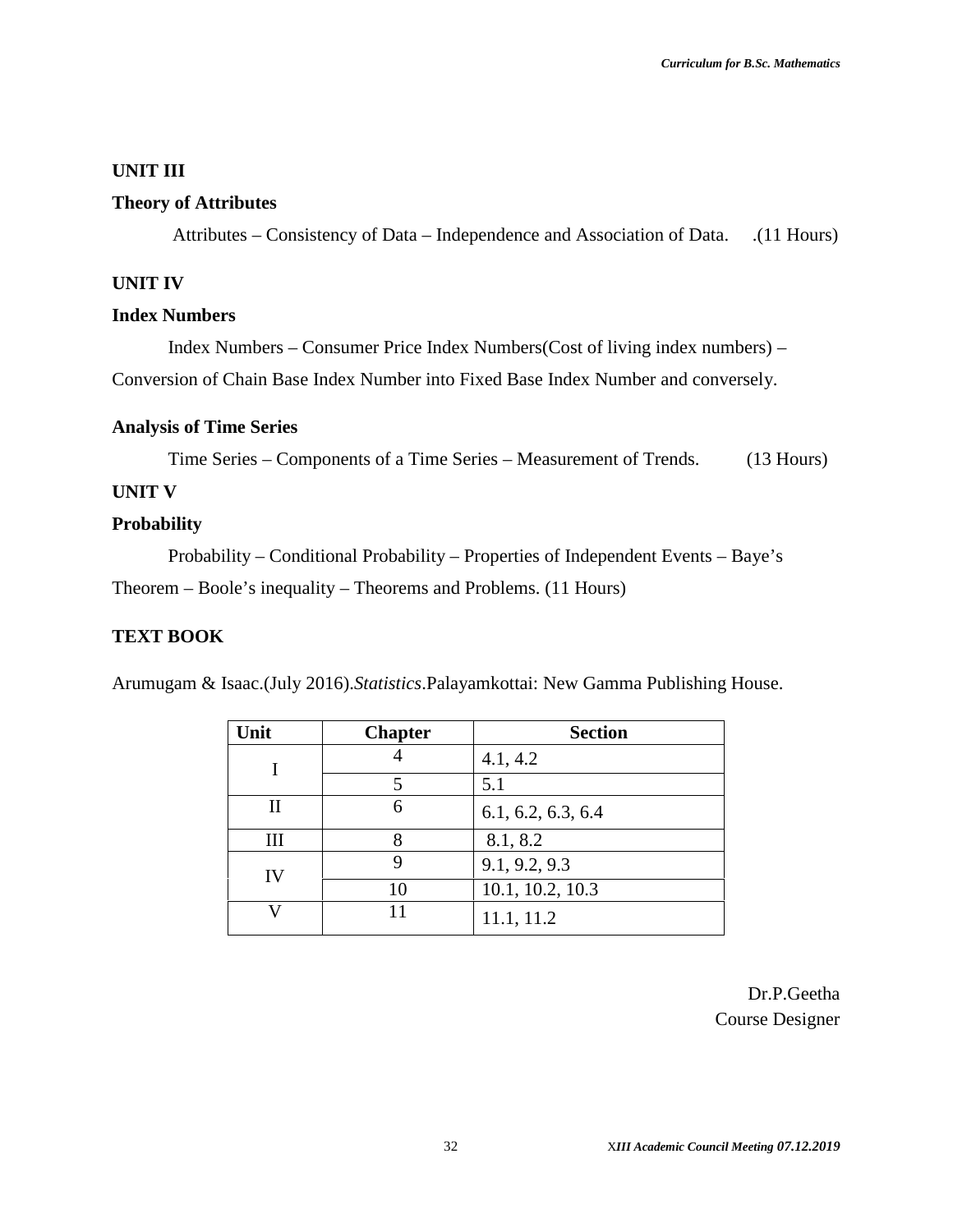

(Belonging to Virudhunagar Hindu Nadars) An Autonomous Institution Affiliated to Madurai Kamaraj University, Madurai *Re-accredited with 'A' Grade (3rd Cycle) by NAAC*

#### **B.Sc. MATHEMATICS (SEMESTER) (SEMESTER)(2018 -19 onwards)**

|                                       | (Belonging to Virudhunagar Hindu Nadars)<br>An Autonomous Institution Affiliated to Madurai Kamaraj University, Madurai |                |                                          |  |
|---------------------------------------|-------------------------------------------------------------------------------------------------------------------------|----------------|------------------------------------------|--|
|                                       | Re-accredited with 'A' Grade ( $3^{rd}$ Cycle) by NAAC                                                                  |                |                                          |  |
|                                       | VIRUDHUNAGAR - 626 001                                                                                                  |                |                                          |  |
|                                       | <b>B.Sc. MATHEMATICS (SEMESTER)</b><br>$(2018 - 19)$ onwards)                                                           |                |                                          |  |
|                                       |                                                                                                                         |                |                                          |  |
| Semester V                            |                                                                                                                         | Hours/Week: 5  |                                          |  |
| <b>DSEC Course-1</b>                  |                                                                                                                         | Credits: 4     |                                          |  |
| <b>Course Code</b><br><b>18UMTE51</b> | <b>GRAPH THEORY</b>                                                                                                     | Internal<br>25 | External<br>75                           |  |
|                                       |                                                                                                                         |                |                                          |  |
| <b>RSE OUTCOMES</b>                   |                                                                                                                         |                |                                          |  |
|                                       | ompletion of the course, students will be able to<br>model the real world problems using Graph Theory                   |                |                                          |  |
|                                       |                                                                                                                         |                |                                          |  |
|                                       | apply the concept of graph connectivity theories in network applications, routing                                       |                |                                          |  |
|                                       | transportation networks, network tolerance etc.                                                                         |                |                                          |  |
|                                       | apply Graph Theory concepts such as Eulerian and Hamiltonicity in the area of networks                                  |                |                                          |  |
|                                       | resulting in games, routing communication and security problems.                                                        |                |                                          |  |
|                                       | apply the concept of planarity in computational geometry and in determining the                                         |                |                                          |  |
| isomorphism of chemical structures    |                                                                                                                         |                |                                          |  |
|                                       |                                                                                                                         |                |                                          |  |
|                                       | execute the graph colouring techniques in real time applications such as Job scheduling,                                |                |                                          |  |
|                                       | Aircraft scheduling, Time table scheduling etc.                                                                         |                |                                          |  |
| $\mathbf{I}$<br>hs and Subgraphs      | ition and examples - Degrees - Sub Graphs - Isomorphism - Ramsey Numbers -                                              |                |                                          |  |
|                                       | endent Sets and Coverings – Matrices – Operations on Graphs.                                                            |                | $(15$ Hours)                             |  |
|                                       |                                                                                                                         |                |                                          |  |
| $\overline{\Gamma}$ II                |                                                                                                                         |                |                                          |  |
| ectedness:                            | s, Trails and Paths - Connectedness and Components – Connectivity.                                                      |                | $(15$ Hours)                             |  |
|                                       | 33                                                                                                                      |                | XIII Academic Council Meeting 07.12.2019 |  |

#### **COURSE OUTCOMES**

On completion of the course, students will be able to

- model the real world problems using Graph Theory
- completion of the course, students will be able to<br>
 model the real world problems using Graph Theory<br>
 apply the concept of graph connectivity theories in network applications, routing transportation networks, network tolerance etc.
- apply Graph Theory concepts such as Eulerian and Hamiltonicity in the area of networks<br>resulting in games, routing communication and security problems.<br>apply the concept of planarity in computational geometry and in determ resulting in games, routing communication and security problems. the concept of graph connectivity theories in network applications, routing<br>cortation networks, network tolerance etc.<br>Graph Theory concepts such as Eulerian and Hamiltonicity in the area of networks<br>ing in games, routing
- apply the concept of planarity in computational geometry and in determining the isomorphism of chemical structures
- execute the graph colouring techniques in real time applications such as Job scheduling, Aircraft scheduling, Time table scheduling etc.

#### **UNIT I**

#### **Graphs and Subgraphs**

Definition and examples - Degrees - Sub Graphs – Isomorphism - Ramsey Numbers - Independent Sets and Coverings – Matrices – Operations on Graphs. (15 Hours)

#### **UNIT II**

#### **Connectedness:**

Walks, Trails and Paths - Connectedness and Components – Connectivity. (15 Hours)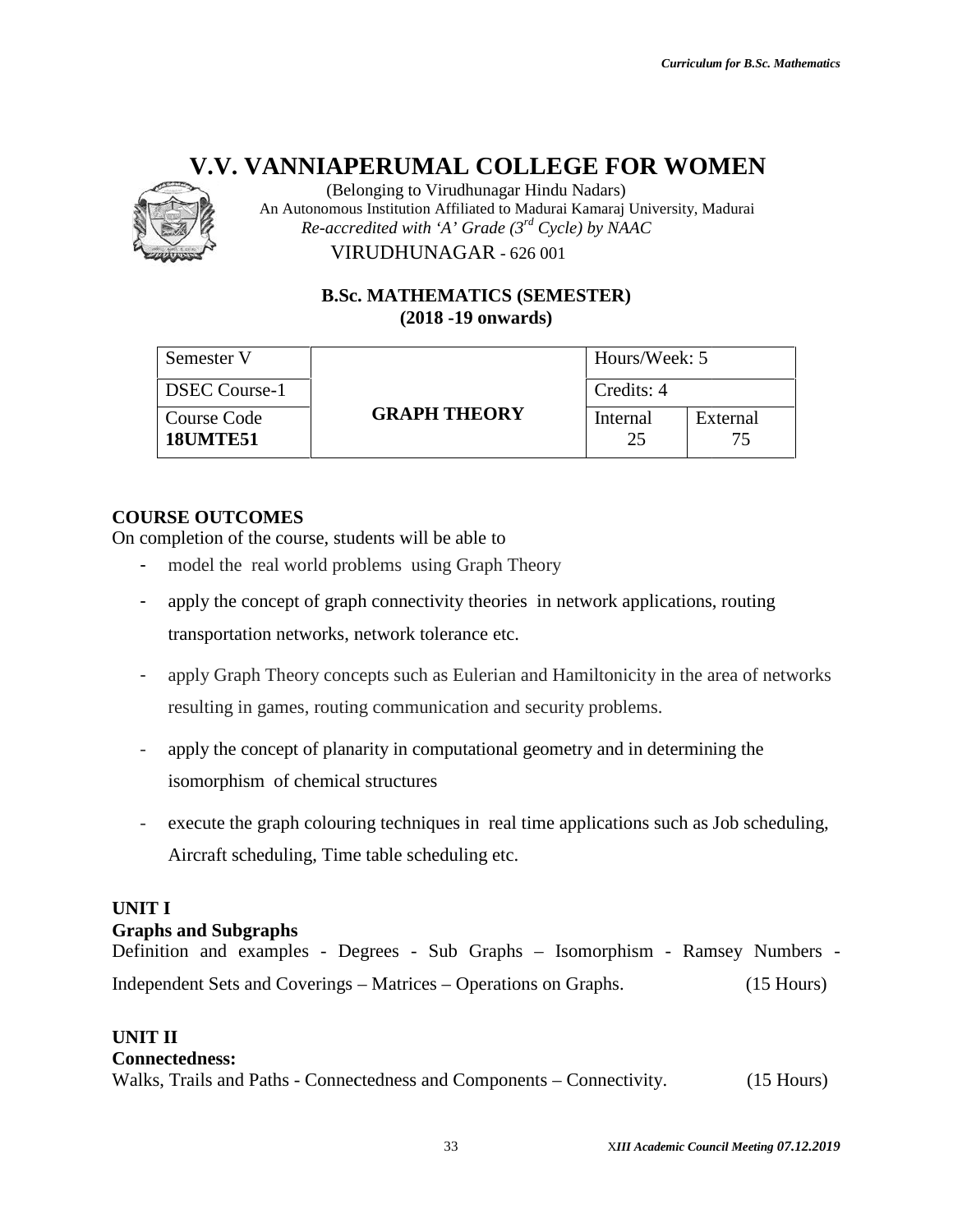#### **UNIT III Eulerian and Hamiltonian Graphs :** Eulerian Graphs - Hamiltonian Graphs.

#### **Trees:**

Characterization of Trees – Center of a Tree. (15 Hours)

#### **UNIT IV Matchings and Planarity:**

Matchings - Matchings in Bipartite Graphs -Definition and Properties. (15 Hours)

#### **UNIT V**

#### **Colourability:**

Chromatic Number and Chromatic Index - The Five Colour Theorem - Chromatic Polynomials.

(15 Hours)

#### **TEXT BOOK:**

Dr.S.Arumugam and S.Ramachandran (May 2017 ) *Invitation to Graph Theory*, SCITECH

Publications.

| Unit | <b>Chapter</b> | <b>Section</b>              |
|------|----------------|-----------------------------|
|      | 2              | $2.0 - 2.6$ and $2.8$ , 2.9 |
| П    |                | $4.0 - 4.2$ and $4.4$       |
| Ш    | 5              | $5.0 - 5.2$                 |
|      | 6              | $6.0 - 6.2$ .               |
| IV   | 7              | $7.0 - 7.2$                 |
|      | 8              | 8.0 and 8.1                 |
| 17   | 9              | $9.0 - 9.2$ and $9.4$       |

Mrs.P.Getchial Pon Packiavathi Course Designer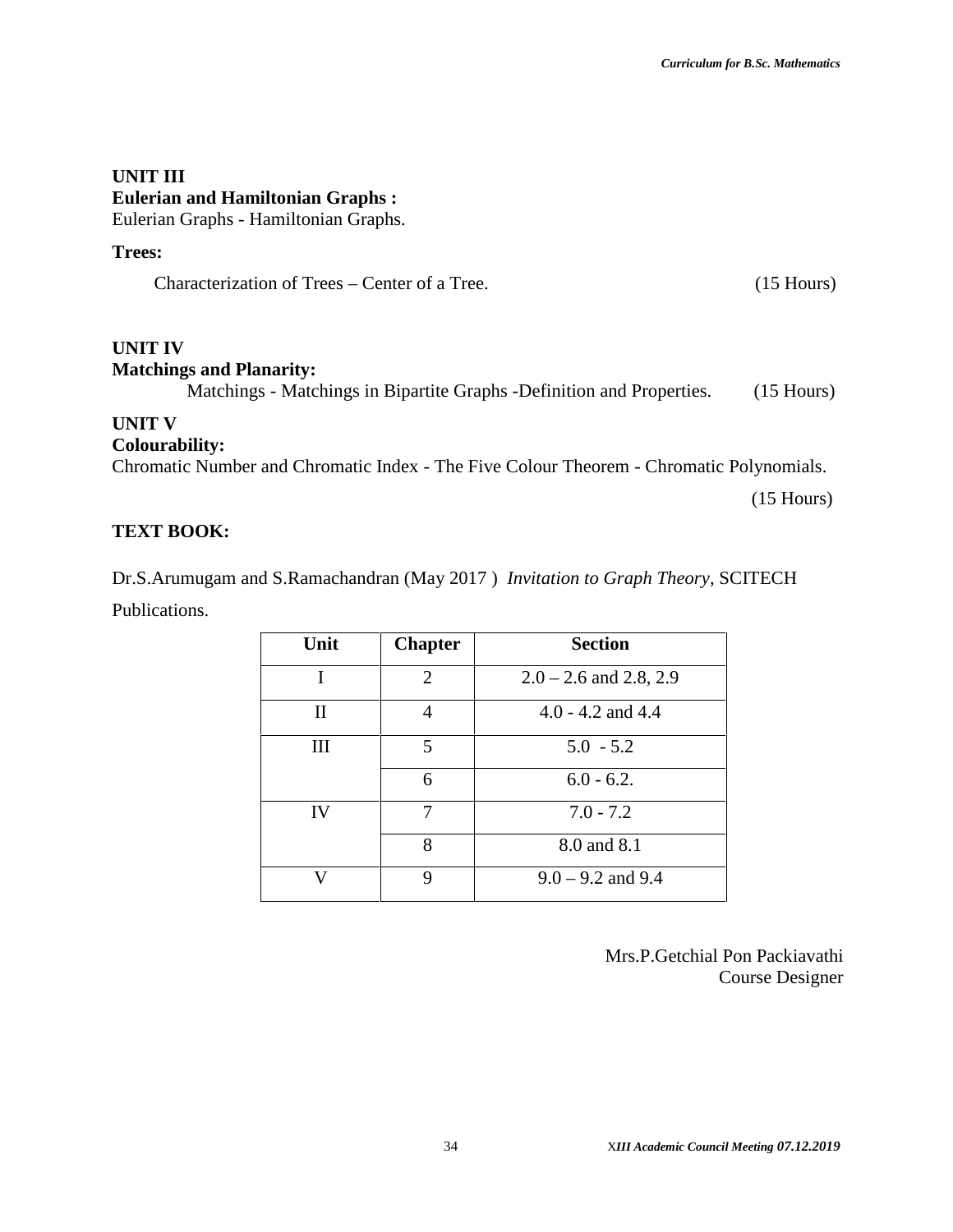

#### **B.Sc. MATHEMATICS (SEMESTER) (SEMESTER)(2018 -19 onwards)**

|                                | (Belonging to Virudhunagar Hindu Nadars)<br>An Autonomous Institution Affiliated to Madurai Kamaraj University, Madurai |                |                                          |
|--------------------------------|-------------------------------------------------------------------------------------------------------------------------|----------------|------------------------------------------|
|                                | Re-accredited with 'A' Grade $(3^{rd}$ Cycle) by NAAC                                                                   |                |                                          |
|                                | VIRUDHUNAGAR - 626 001                                                                                                  |                |                                          |
|                                | <b>B.Sc. MATHEMATICS (SEMESTER)</b><br>$(2018 - 19)$ onwards)                                                           |                |                                          |
| Semester V                     |                                                                                                                         | Hours/Week: 5  |                                          |
| DSEC-1                         | <b>AUTOMATA THEORY</b>                                                                                                  | Credits: 4     |                                          |
| Course Code<br><b>18UMTE52</b> |                                                                                                                         | Internal<br>25 | External<br>75                           |
|                                |                                                                                                                         |                |                                          |
| <b>URSE OUTCOMES</b>           |                                                                                                                         |                |                                          |
|                                | completion of the course, students will be able to                                                                      |                |                                          |
| $\overline{\phantom{0}}$       | improve programmimg skills and software development.                                                                    |                |                                          |
|                                | study various automata such as deterministic and non - deterministic finite state                                       |                |                                          |
| machines, turing machines.     |                                                                                                                         |                |                                          |
| $\overline{\phantom{0}}$       | make connections between theoretical results and regular -expression libraries.                                         |                |                                          |
| $\qquad \qquad -$              | use standard algorithms to transform automata and languages in various ways.                                            |                |                                          |
| -                              | Study formal languages of different kinds such as regular and context free languages.                                   |                |                                          |
| <b>ITI</b>                     |                                                                                                                         |                |                                          |
|                                | Why study automata theory? - Introduction to formal proof - Additional forms of Proof-                                  |                |                                          |
|                                | uctive proofs - The central concepts of Automata theory.                                                                |                | (15 hours)                               |
|                                |                                                                                                                         |                |                                          |
| IT II                          |                                                                                                                         |                |                                          |
|                                | An informal picture of finite automata- Deterministic finite automata-Non-deterministic                                 |                |                                          |
|                                | te automata- An application: Text search-Finite automata with epsilon transitions. (15 hours)                           |                |                                          |
|                                |                                                                                                                         |                |                                          |
|                                | 35                                                                                                                      |                | XIII Academic Council Meeting 07.12.2019 |

#### **COURSE OUTCOMES**

On completion of the course, students will be able to

- improve programmimg skills and software development.
- study various automata such as deterministic and non deterministic finite state machines, turing machines.
- make connections between theoretical results and regular –expression libraries.
- use standard algorithms to transform automata and languages in various ways.
- Study formal languages of different kinds such as regular and context free languages.

#### **UNIT I**

#### **UNIT II**

Inductive proofs - The central concepts of Automata theory. (15 hours)<br>
UNIT II<br>
An informal picture of finite automata- Deterministic finite automata-Non-deterministic An informal picture of finite automata- Deterministic finite automata-Non-deterministic finite automata- An application: Text search-Finite automata with epsilon transitions. (15 hours)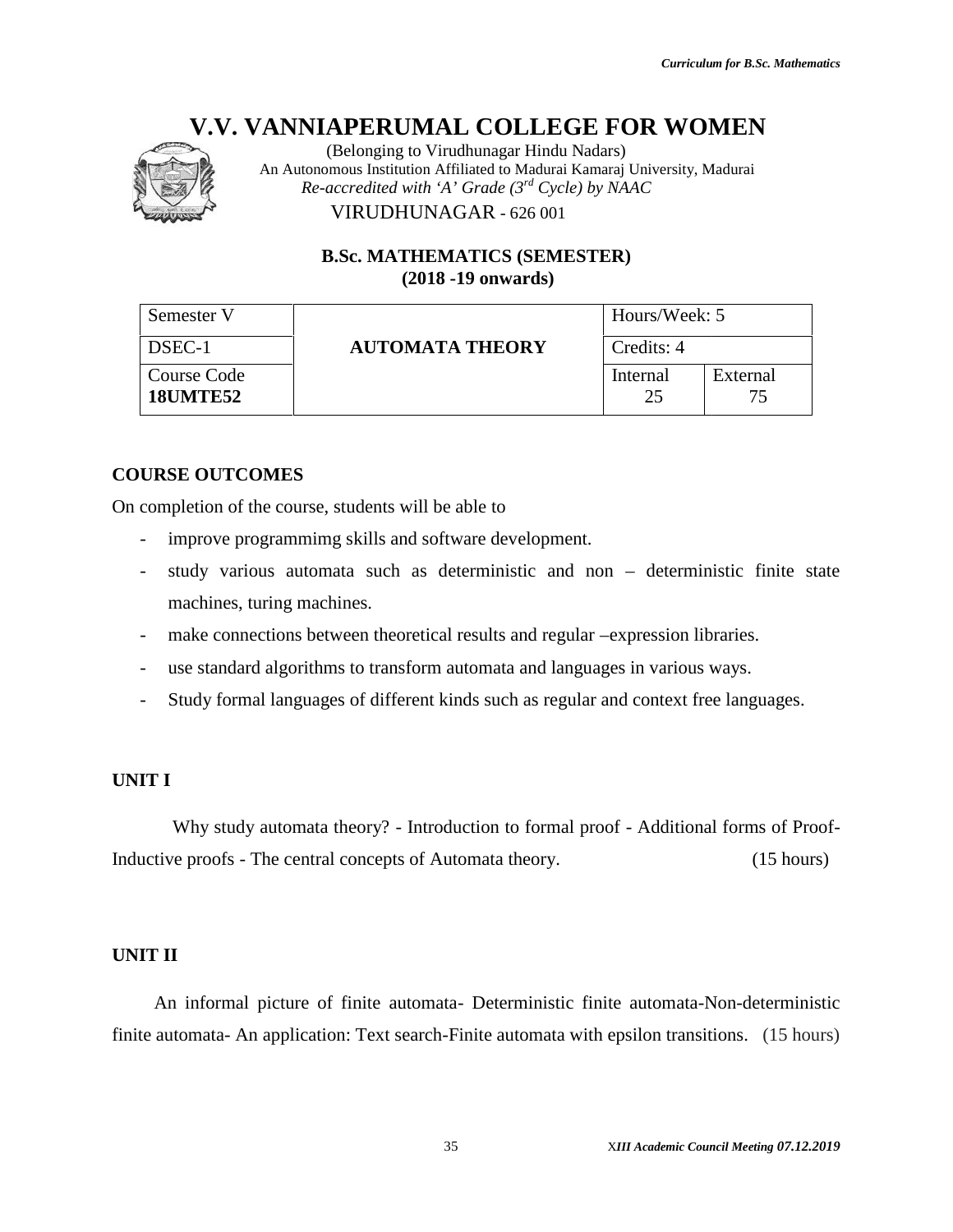#### **UNIT III**

Regular expressions- Finite automata and regular expressions- Applications of regular expressions-Algebraic laws of regular expressions. . (15 hours)

#### **UNIT IV**

Proving languages are not regular- Closure properties of regular languages- Decision properties of regular languages- Equivalence and Minimization of automata

 $(15 \text{ hours})$ 

#### **UNIT V**

Context-free grammars- parse trees- Applications of context-free grammar -Ambiguity in grammars and languages- Definition of Push Down Automata- Languages of PDA- Equivalence of PDA's and CFG's Deterministic PDA . . (15 hours)

#### **TEXT BOOK**

Hopcroft J.E , Motwani.R, and Ullman J.D (2001) *Introduction to Automata., Languages and Computation*, Pearson Education, Second Edition.

| Unit | <b>Chapter</b>              | <b>Section</b> |
|------|-----------------------------|----------------|
|      |                             | $1.1 - 1.5$    |
| Н    | $\mathcal{D}_{\mathcal{L}}$ | $2.1 - 2.5$    |
| Ш    | 3                           | $3.1 - 3.4$    |
| IV   |                             | $4.1 - 4.4$    |
|      | $\overline{\mathcal{L}}$    | $5.1 - 5.4$    |
|      | 6                           | $6.1 - 6.4$    |
|      |                             |                |

Dr.C.Santhini Course Designer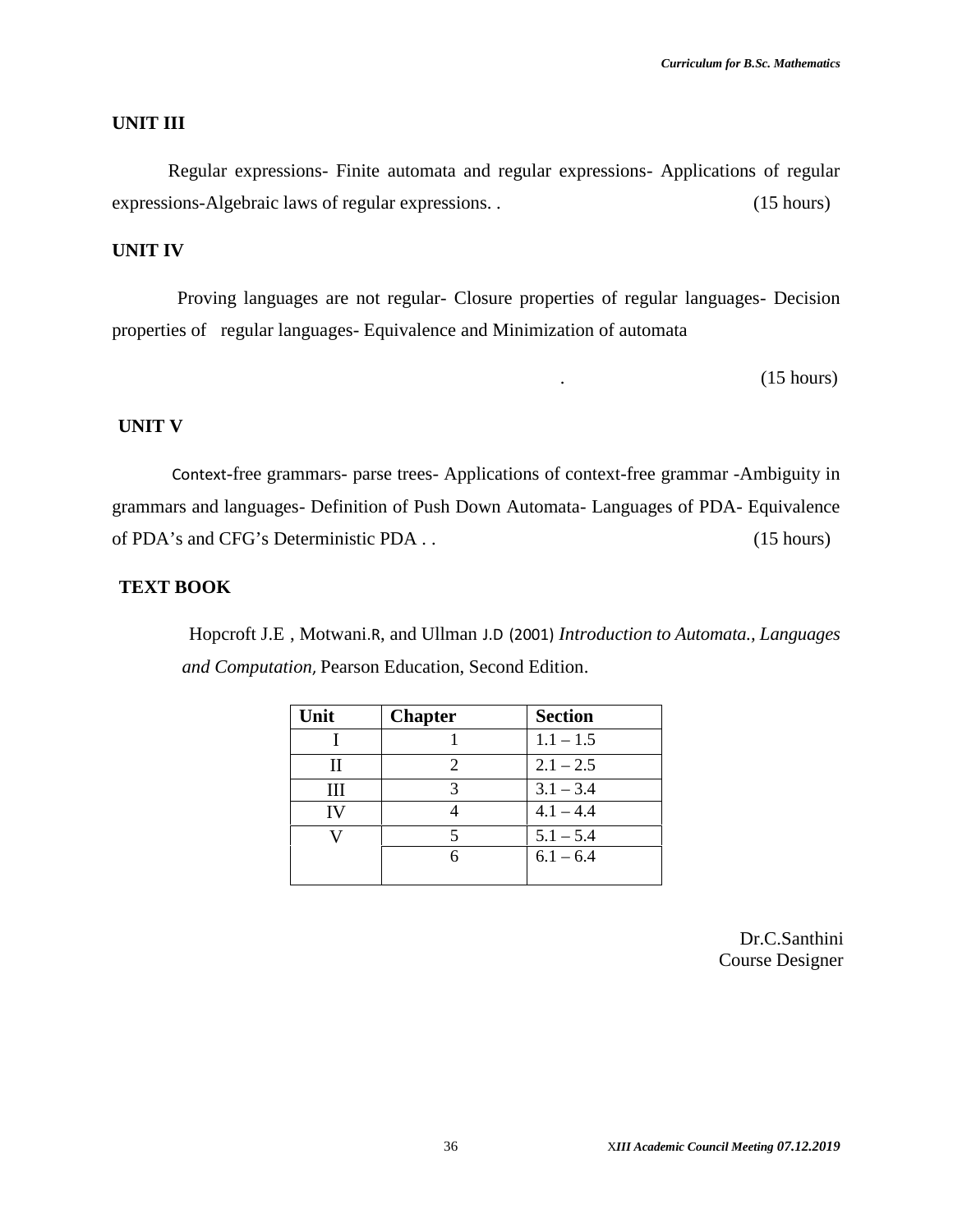

(Belonging to Virudhunagar Hindu Nadars) An Autonomous Institution Affiliated to Madurai Kamaraj University, Madurai *Re-accredited with 'A' Grade (3rd Cycle) by NAAC* VIRUDHUNAGAR - 626 001 VIRUDHUNAGAR

> **B.Sc. MATHEMATICS (SEMESTER) (2018 -19 onwards)**

| Semester V                     |                             | Hours/Week: 5  |          |
|--------------------------------|-----------------------------|----------------|----------|
| <b>DSEC Course-1</b>           |                             | Credits: 4     |          |
| Course Code<br><b>18UMTE53</b> | <b>STOCHASTIC PROCESSES</b> | Internal<br>25 | External |

#### **COURSE OUTCOMES**

On completion of the course, students will be able to

- learn the transition probabilities and their classifications.
- get an idea about Markov chain.
- thoroughly explain the meaning of Markov processes with continuous state space, especially Brownian motion and diffusion processes. EXECOURE SECOURCOMES<br>
SECOUTCOMES<br>
SECOUTCOMES<br>
SECOUTCOMES<br>
EXECUTCOMES<br>
EXECUTCOMES<br>
EXECUTCOMES<br>
EXECUTCOMES<br>
EXECUTCOMES<br>
EXECUTE:<br>
EXECUTE SANTAINE TO ADDED TO EXECUTE AND REGALAR POINCIPY EXPLAINED AND TO EXECUTE APP
- apply the Poisson process in incoming telephone calls, arrival of customers for services, occurrence of accidents at a certain place etc.
- apply the concept of the birth- death process in Queuing theory.

#### **UNIT I**

#### **Random Variables and Stochastic Process: Random Variables**

Generating Functions: Introduction - Probability Generating Functions: Mean and Variance –Sum of (a fixed number of) random variables –Sum of a random number of Discrete Random Variables(Stochastic Sum) – Generating Function of Bivariate Distribution – Stochastic<br>Processes: An introduction - Specification of Stochastic Process. (15 Hours) Processes: An introduction -Specification of Stochastic Process. (15 Hours) *III Academic 07.12.2019*to Hindu Nadars)Autonomous Affiliated to *Grade (3 NAAC*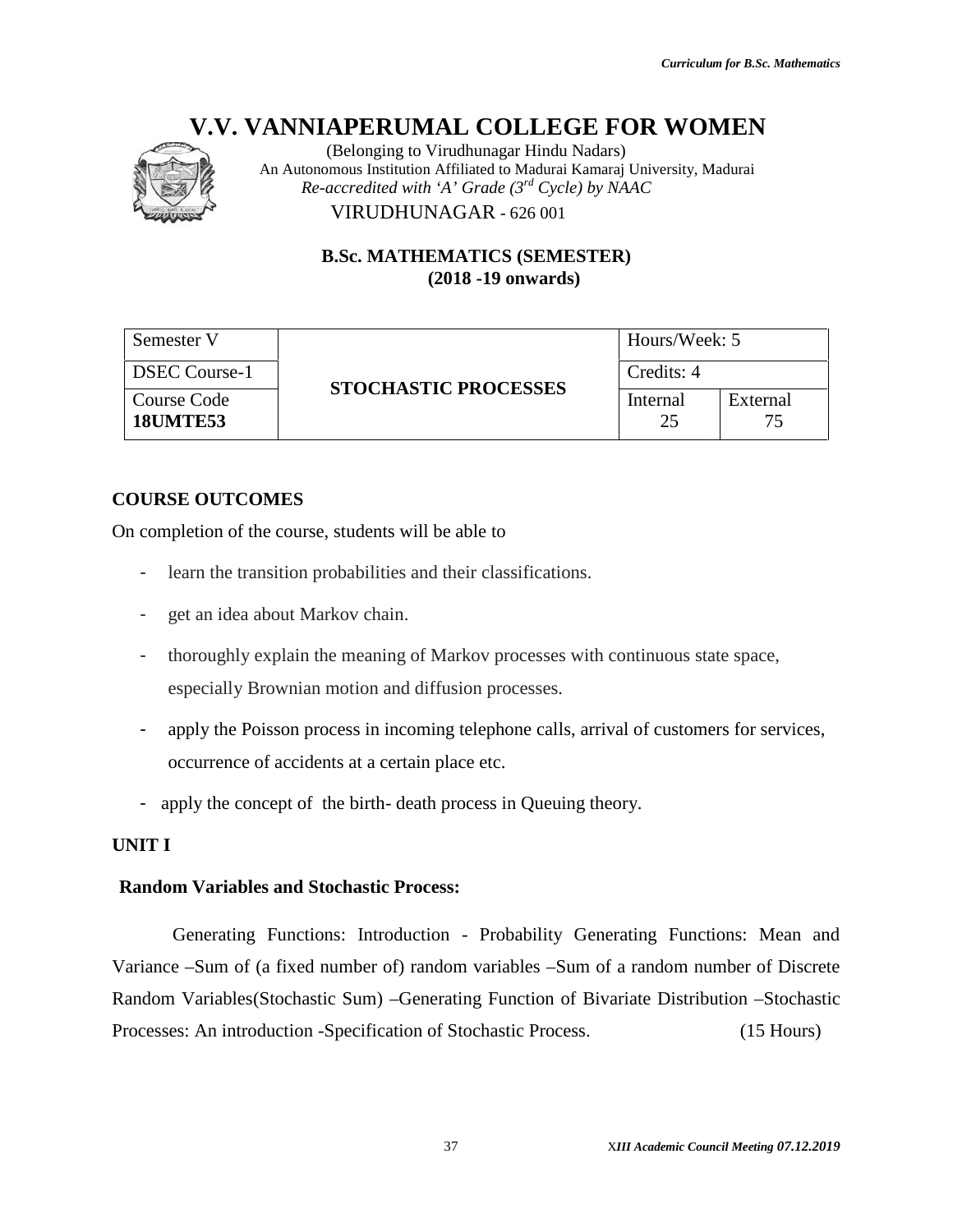#### **UNIT II**

#### **Markov Chains:**

Definition and Examples - Transition Matrix –Order of a Markov Chain – Markov Chains as Graphs – Higher Transition Probabilities – Generalization of Independent Bernoulli Trails: Sequence of Chain - Dependent Trails - Markov – Bernoulli Chain Correlated Random walk (15 Hours) (15 Hours)

#### **UNIT III**

#### **Markov Chains Continued:**

Stability of a Markov System –Computation of the Equilibrium Probabilities –Graph theoretic Approach –Markov Chain with Denumerable Number of States –Reducible Chains – Finite Reducible Chains with a Single Closed Class – Chain with one single class of Persistent Non-null Aperiodic States -Absorbing Markov Chains (15 Hours)

#### **UNIT IV**

#### **Markov Processes with Discrete State Space: Poisson Process and Its Extensions:**

Poisson Process: Introduction - Postulates of Poisson Process - Properties of Poisson Process –Poisson Process and Related Distributions – Interarrival Time – Further Interesting Properties of Poisson Process. (15 Hours)

#### **UNIT V**

### **Markov Processes with Discrete State Space: Poisson Process and Its Extensions Continued:**

Generalizations of Poisson Process: Poisson Process in Higher Dimensions – Poisson Cluster Process – Pure Birth Process: Yule - Furry Process – Birth-Immigration Process – Time dependent Poisson Processes – Random Variation of the Parameter } – Renewal Process –Birth and Death Process – Particular Cases (15 Hours)

#### **TEXT BOOK**

Medhi J(Third Edition, Reprint 2013), *Stochastic Processes,* New Age International Publishers, New Delhi.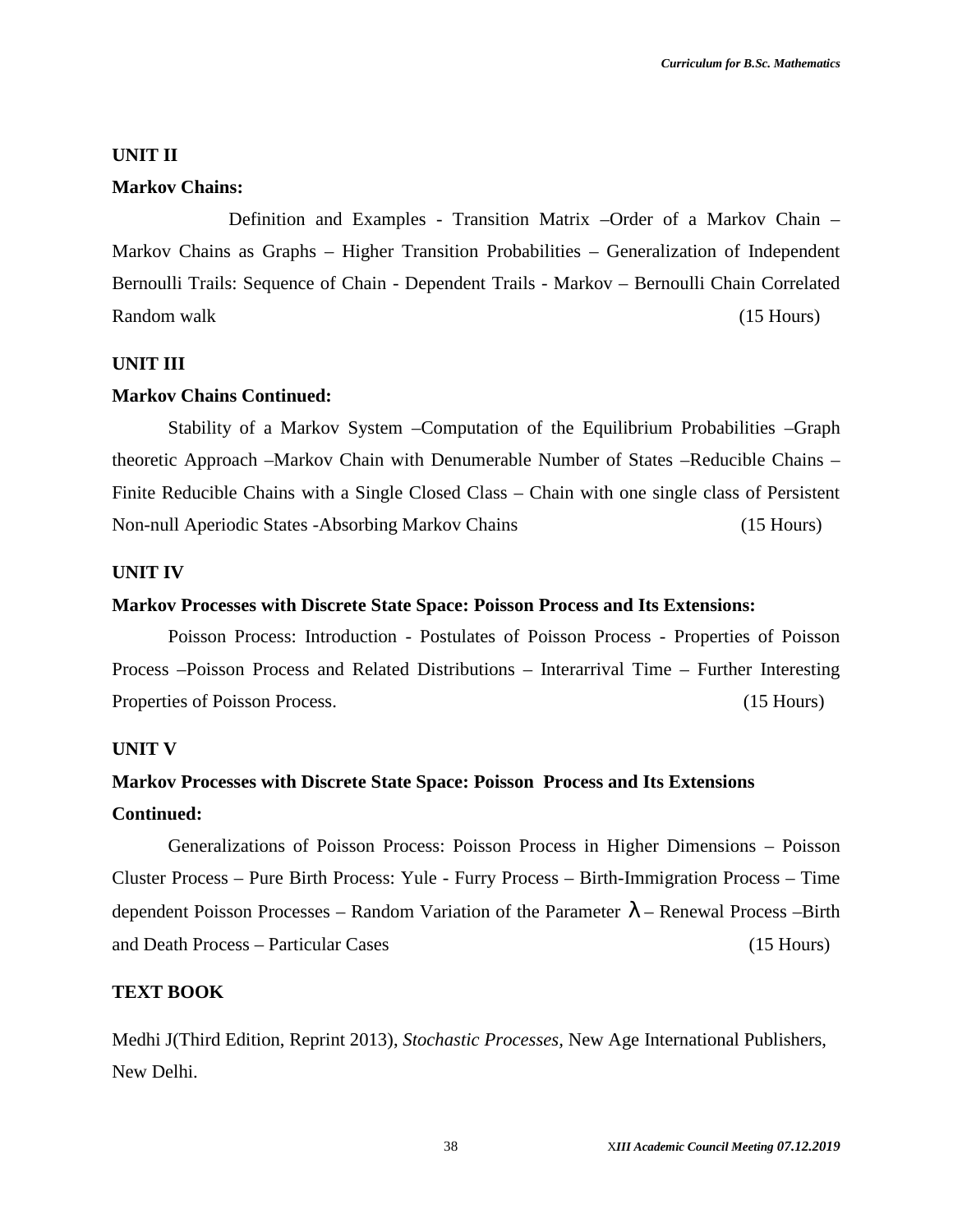| Unit         | <b>Chapter</b> | <b>Section</b>           |
|--------------|----------------|--------------------------|
|              |                |                          |
| T            | 1              | 1.1, 1.5                 |
| $\mathbf{I}$ | 2              | $2.1 - 2.3$              |
| Ш            | 2              | $2.6 - 2.9$ (upto 2.9.3) |
| IV           | 3              | 3.1, 3.2                 |
| v            | 3              | 3.3, 3.4                 |

Mrs.P.Getchial Pon Packiavathi Course Designer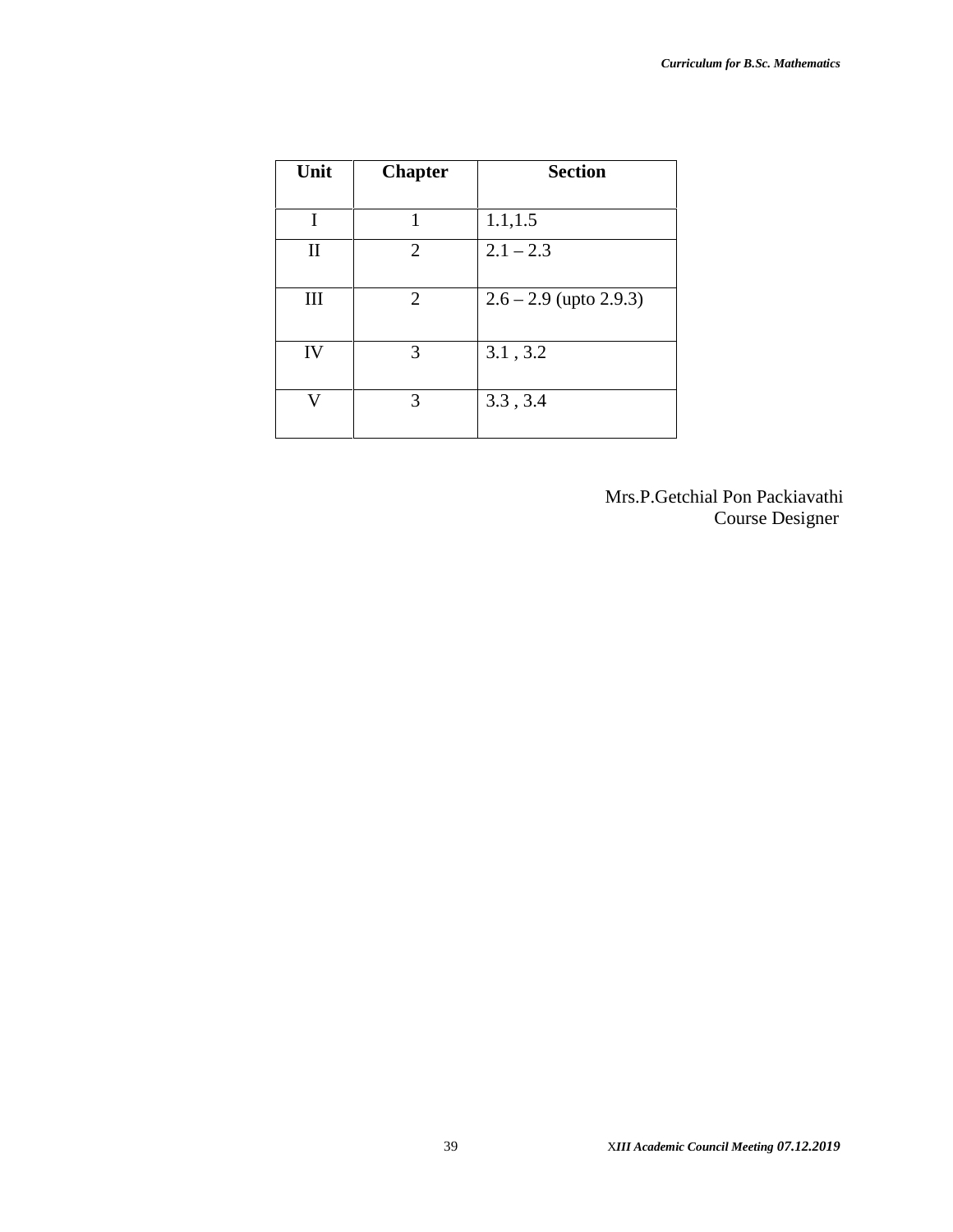

(Belonging to Virudhunagar Hindu Nadars) An Autonomous Institution Affiliated to Madurai Kamaraj University, Madurai *Re-accredited with 'A' Grade (3rd Cycle) by NAAC*

#### **B.Sc. MATHEMATICS (SEMESTER) (SEMESTER)(2018 -19 onwards)**

|                                       | (Belonging to Virudhunagar Hindu Nadars)<br>An Autonomous Institution Affiliated to Madurai Kamaraj University, Madurai                                                               |                |                                          |
|---------------------------------------|---------------------------------------------------------------------------------------------------------------------------------------------------------------------------------------|----------------|------------------------------------------|
|                                       | Re-accredited with 'A' Grade $(3^{rd}$ Cycle) by NAAC<br>VIRUDHUNAGAR - 626 001                                                                                                       |                |                                          |
|                                       |                                                                                                                                                                                       |                |                                          |
|                                       | <b>B.Sc. MATHEMATICS (SEMESTER)</b><br>$(2018 - 19)$ onwards)                                                                                                                         |                |                                          |
| Semester V                            |                                                                                                                                                                                       | Hours/Week: 2  |                                          |
| SEC-4                                 | <b>SUMMATION OF SERIES</b>                                                                                                                                                            | Credits: 2     |                                          |
| <b>Course Code</b><br><b>18UMTS51</b> |                                                                                                                                                                                       | Internal<br>40 | External<br>60                           |
|                                       |                                                                                                                                                                                       |                |                                          |
| <b>COURSE OUTCOMES</b>                |                                                                                                                                                                                       |                |                                          |
|                                       | On completion of this course, the students will be able to<br>enhance the skill in summing up the various types of series to be applied in higher                                     |                |                                          |
| studies.                              |                                                                                                                                                                                       |                |                                          |
|                                       | understand the concept of binomial series and use this to find the approximate values                                                                                                 |                |                                          |
| $\overline{\phantom{a}}$              | find the sums of certain exponential series                                                                                                                                           |                |                                          |
|                                       | understand the use of different forms of logarithmic series                                                                                                                           |                |                                          |
|                                       | apply the abstract concept of limits of sequences in applied mathematics.                                                                                                             |                |                                          |
|                                       |                                                                                                                                                                                       |                |                                          |
| UNIT I                                |                                                                                                                                                                                       |                |                                          |
| <b>Binomial Theorem:</b>              |                                                                                                                                                                                       |                |                                          |
|                                       | Binomial theorem for a rational index (Statement only) – Some important particular cases                                                                                              |                |                                          |
|                                       | of the binomial expansion – sign of terms in the Binomial expansion – Numerically greatest term                                                                                       |                |                                          |
|                                       | -The method of splitting functions into partial fractions                                                                                                                             |                | $(6$ Hours)                              |
| UNIT II                               |                                                                                                                                                                                       |                |                                          |
| <b>Binomial Theorem (Continued):</b>  |                                                                                                                                                                                       |                |                                          |
|                                       | Application of the Binomial theorem to the summation of series – Sum of coefficients –<br>Expansion of some function of x as a power series in two different ways- Approximate values |                |                                          |
|                                       |                                                                                                                                                                                       |                | $(6$ Hours)                              |
|                                       | 40                                                                                                                                                                                    |                | XIII Academic Council Meeting 07.12.2019 |

#### **COURSE OUTCOMES**

- enhance the skill in summing up the various types of series to be applied in higher studies. Internal<br>
Internal<br>
40<br>
OUTCOMES<br>
tion of this course, the students will be able to<br>
enhance the skill in summing up the various types of series to be a<br>
studies.<br>
understand the concept of binomial series<br>
understand the
- understand the concept of binomial series and use this to find the approximate values
- find the sums of certain exponential series
- understand the use of different forms of logarithmic series
- apply the abstract concept of limits of sequences in applied mathematics.

#### **UNIT I**

#### **Binomial Theorem:**

#### **UNIT II**

#### **Binomial Theorem (Continued):**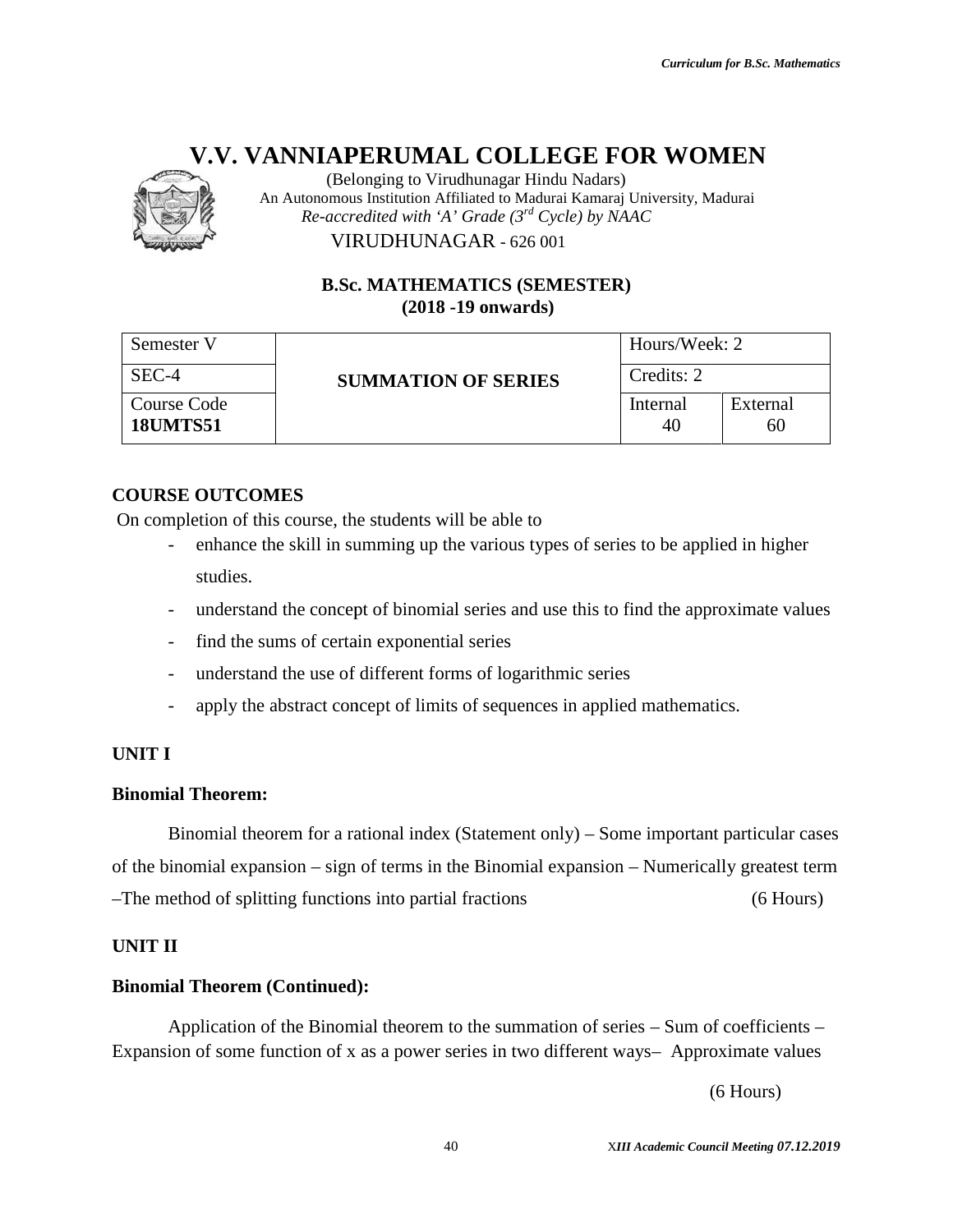#### **UNIT III**

#### **Exponential and Logarithmic series:**

The Exponential theorem (statement only) – Summation-Getting some identities

(6 Hours)

#### **UNIT IV**

#### **Exponential and Logarithmic series (continued):**

The Logarithmic series (statement only) – Modification of the logarithmic series- sums of the certain series using Logarithmic series- Euler's constant (6 Hours)

#### **UNIT V**

#### **Exponential and Logarithmic series (continued):**

Series which can be summed up by the logarithmic series- Calculation of logarithms by means of the logarithmic series- The application of the exponential and logarithmic series to limits and approximations (6 Hours)

#### **Text Book:**

Manicavachagom pillay.T.K, Natarajan.T, GanapathyK.S(2017), *Algebra Volume I* , Divya Subramanian for Ananda Book Depot.

| Units | Chapters | Sections     |
|-------|----------|--------------|
| T     | Ш        | $5$ to $9$   |
| П     | III      | 10 to 12, 14 |
| Ш     | IV       | 2,3,3.1,4    |
| IV    | IV       | $5$ to $8$   |
| V     | IV       | 9 to 11      |

Dr.M.C.Maheswari Course Designer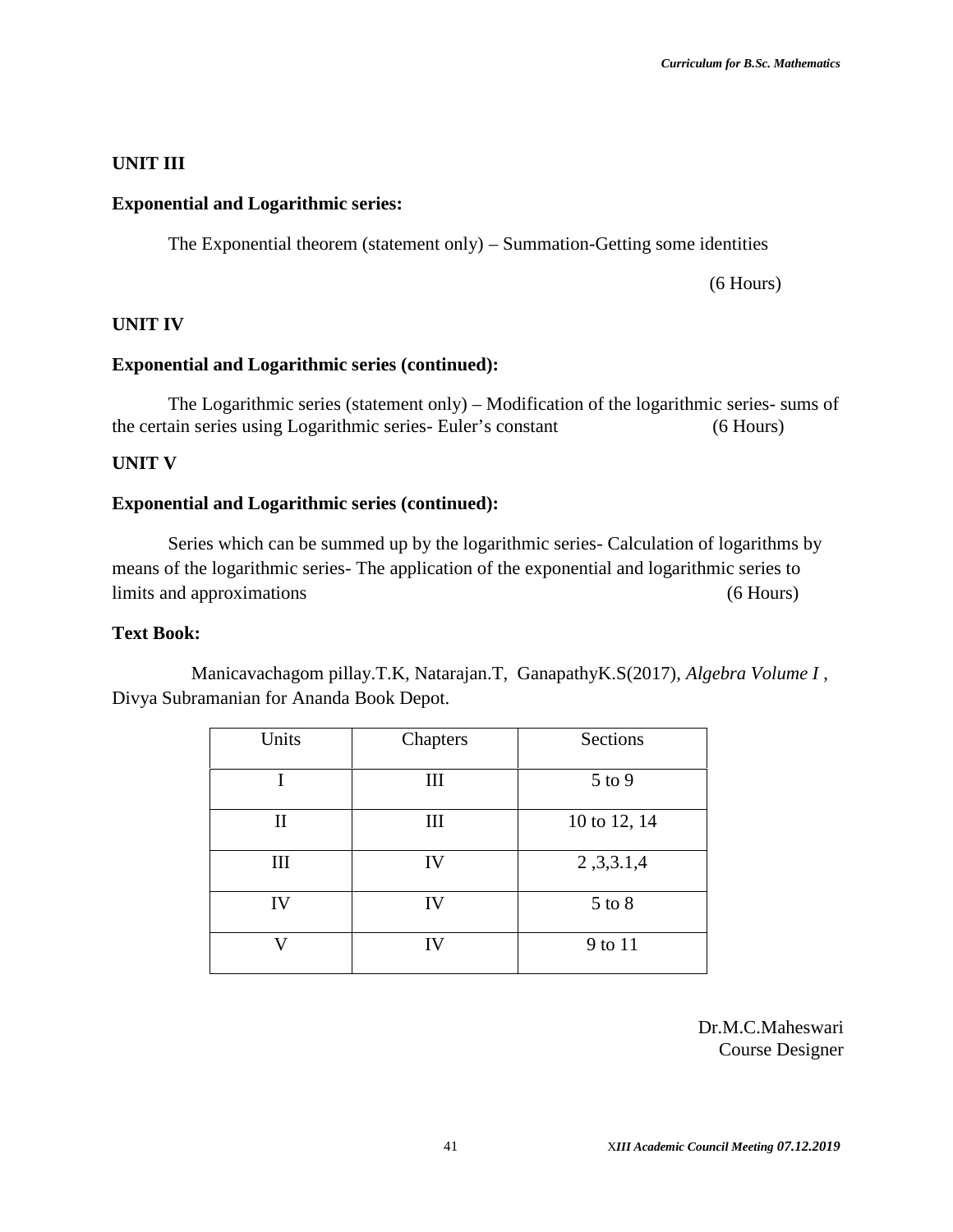

(Belonging to Virudhunagar Hindu Nadars) An Autonomous Institution Affiliated to Madurai Kamaraj University, Madurai *Re-accredited with 'A' Grade (3rd Cycle) by NAAC*

#### **B.Sc. MATHEMATICS (SEMESTER) (SEMESTER)(2018 -19 onwards)**

|                                       | (Belonging to Virudhunagar Hindu Nadars)<br>An Autonomous Institution Affiliated to Madurai Kamaraj University, Madurai                                                     |                |                                          |
|---------------------------------------|-----------------------------------------------------------------------------------------------------------------------------------------------------------------------------|----------------|------------------------------------------|
|                                       | Re-accredited with 'A' Grade $(3^{rd}$ Cycle) by NAAC<br>VIRUDHUNAGAR - 626 001                                                                                             |                |                                          |
|                                       |                                                                                                                                                                             |                |                                          |
|                                       | <b>B.Sc. MATHEMATICS (SEMESTER)</b><br>$(2018 - 19)$ onwards)                                                                                                               |                |                                          |
| Semester V                            | Hours/Week: 2                                                                                                                                                               |                |                                          |
| SEC-5                                 | <b>MATHEMATICAL MODELLING</b>                                                                                                                                               | Credits: 2     |                                          |
| <b>Course Code</b><br><b>18UMTS52</b> |                                                                                                                                                                             | Internal<br>40 | External<br>60                           |
| <b>COURSE OUTCOMES:</b>               | On completion of this course, the students will be able to<br>assemble a mathematical model for a range of physical situations.                                             |                |                                          |
|                                       | apply analytical techniques to solve a mathematical model                                                                                                                   |                |                                          |
|                                       | frame a first order differential equation for real life problems and solve them.                                                                                            |                |                                          |
|                                       | draw inferences from models using mathematical techniques including graphs.                                                                                                 |                |                                          |
|                                       | take an analytical approach to problems in day to day life.                                                                                                                 |                |                                          |
| <b>UNIT I</b>                         |                                                                                                                                                                             |                |                                          |
|                                       | Mathematical Modelling: Need, Techniques, Classifications and simple illustrations:                                                                                         |                |                                          |
|                                       | Simple situations requiring mathematical modeling-The Technique of mathematical<br>modelling-Classification of mathematical models- Some characteristics of mathematical    |                |                                          |
|                                       | models- Mathematical modeling through Geometry                                                                                                                              |                | $(6$ Hours)                              |
| <b>UNIT II</b>                        |                                                                                                                                                                             |                |                                          |
|                                       | Mathematical Modelling: Need, Techniques, Classifications and simple illustrations:                                                                                         |                |                                          |
|                                       | Mathematical modeling through Algebra- Mathematical modeling through Trigonometry-<br>Mathematical modeling through Calculus-Limitations of Mathematical modeling (6 Hours) |                |                                          |
| <b>UNIT III</b>                       |                                                                                                                                                                             |                |                                          |
|                                       | Mathematical Modelling through Ordinary differential equations of first order:                                                                                              |                |                                          |
|                                       | 42                                                                                                                                                                          |                | XIII Academic Council Meeting 07.12.2019 |

#### **COURSE OUTCOMES:**

- assemble a mathematical model for a range of physical situations.
- apply analytical techniques to solve a mathematical model
- frame a first order differential equation for real life problems and solve them.
- draw inferences from models using mathematical techniques including graphs.
- take an analytical approach to problems in day to day life.

#### **UNIT I**

#### **Mathematical Modelling: Need, Techniques, Classifications and simple illustrations:**

#### **UNIT II**

#### **Mathematical Modelling: Need, Techniques, Classifications and simple illustrations**:

#### **UNIT III**

#### **Mathematical Modelling through Ordinary differential equations of first order:**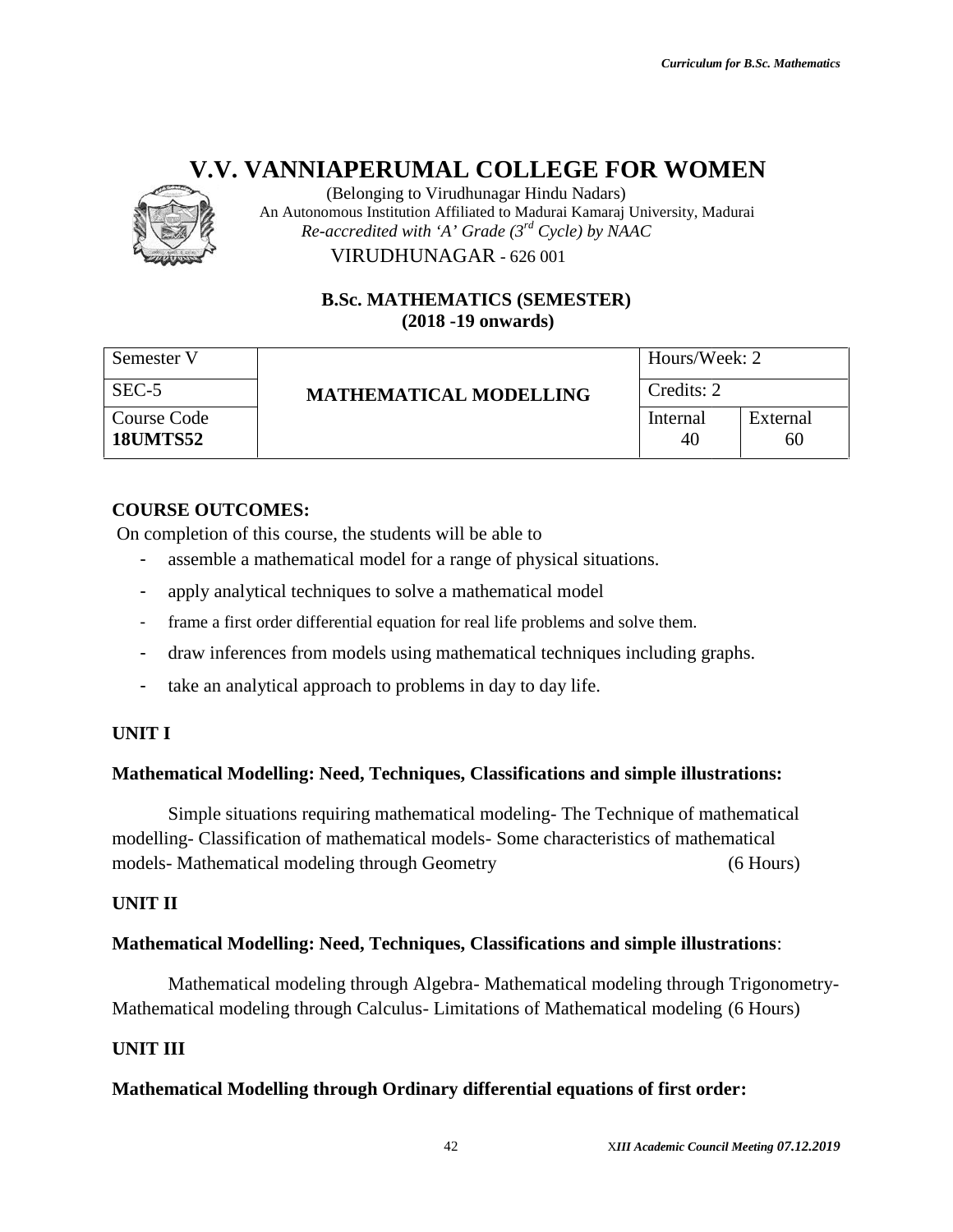Mathematical modeling through differential equations-Linear growth and decay models- Non – Linear growth and decay models (6 Hours)

#### **UNIT IV**

#### **Mathematical Modelling Through Graphs:**

Situations that can be modeled through graphs-Mathematical models in terms of directed graphs-Mathematical models in terms of signed graphs. (6 Hours)

#### **UNIT V**

#### **Mathematical Modelling Through Graphs:**

Mathematical Modelling in terms of weighted digraphs- Mathematical Modelling in terms of unoriented graphs. (6 Hours)

#### **TEXT BOOK**

Kapur, J. N.(Second edition 2015) , *Mathematical Modelling* , New Age International (P) LTD Publishers.

| Units        | Chapters     | Sections              |
|--------------|--------------|-----------------------|
|              |              | 1.1 to 1.5            |
| $\mathbf{I}$ |              | 1.6 to 1.9            |
| Ш            | $\mathbf{I}$ | $2.1 \text{ to } 2.3$ |
| IV           | VII          | 7.1 to 7.3            |
|              | VII          | 7.4 to 7.5            |

Dr.M.C.Maheswari Course Designer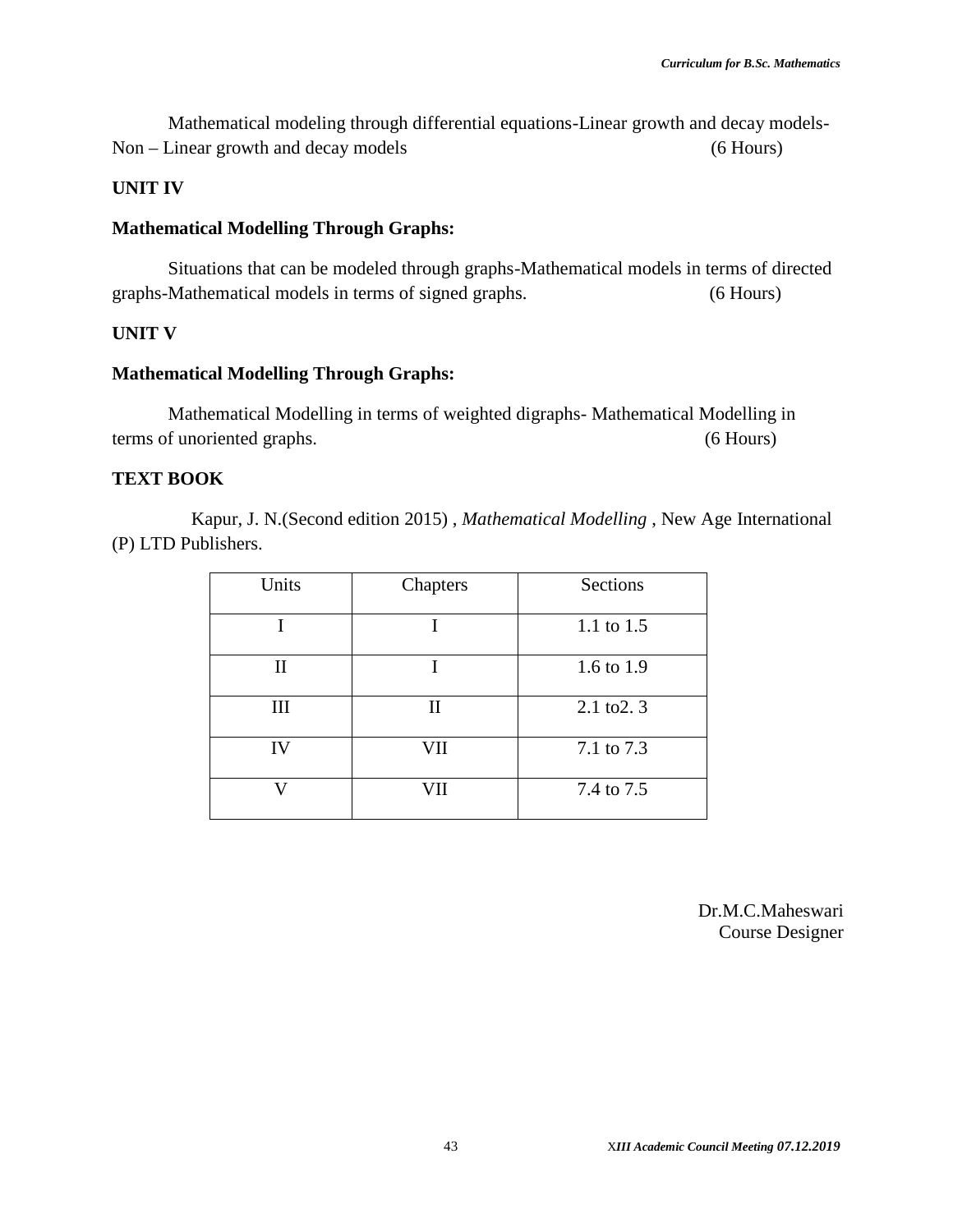

#### **B.Sc. MATHEMATICS (SEMESTER) (SEMESTER)(2018 -19 onwards)**

| Semester V                          |                                                                       |          |            |
|-------------------------------------|-----------------------------------------------------------------------|----------|------------|
|                                     |                                                                       |          | Hours: 0   |
| Self study paper                    | <b>ARITHMETIC ABILITY</b>                                             |          | Credits: 2 |
| <b>Course Code</b>                  |                                                                       | Internal | External   |
| <b>18UMT051</b>                     |                                                                       | 50       |            |
| <b>URSE OUTCOMES</b>                |                                                                       |          |            |
|                                     | completion of the course, students will be able to                    |          |            |
|                                     | understand the basic concepts of Quantitative Aptitude.               |          |            |
|                                     | acquire satisfactory competency in Aptitude skills.                   |          |            |
| improve their employability skills. |                                                                       |          |            |
|                                     | enhance their problem solving skills and reasoning ability.           |          |            |
|                                     | compete various exams like CAT, Railway , GATE, UPSC, TNPSC, Bank etc |          |            |
| VIT I                               |                                                                       |          |            |
| Problems on Ages                    |                                                                       |          |            |
| лт п                                |                                                                       |          |            |
| Ratio, Proportion and Partnership   |                                                                       |          |            |
| NIT III                             |                                                                       |          |            |
| Time and Work                       |                                                                       |          |            |
|                                     |                                                                       |          |            |
|                                     |                                                                       |          |            |

#### **COURSE OUTCOMES**

On completion of the course, students will be able to

- understand the basic concepts of Quantitative Aptitude.
- acquire satisfactory competency in Aptitude skills.
- improve their employability skills.
- enhance their problem solving skills and reasoning ability.
- compete various exams like CAT, Railway , GATE, UPSC, TNPSC, Bank etc... 50<br>
DUTCOMES<br>
ion of the course, students will be able to<br>
restand the basic concepts of Quantitative Aptitude.<br>
ire satisfactory competency in Aptitude skills.<br>
nove their employability skills.<br>
mee their problem solving

#### **UNIT I**

#### **UNIT II**

#### **UNIT III**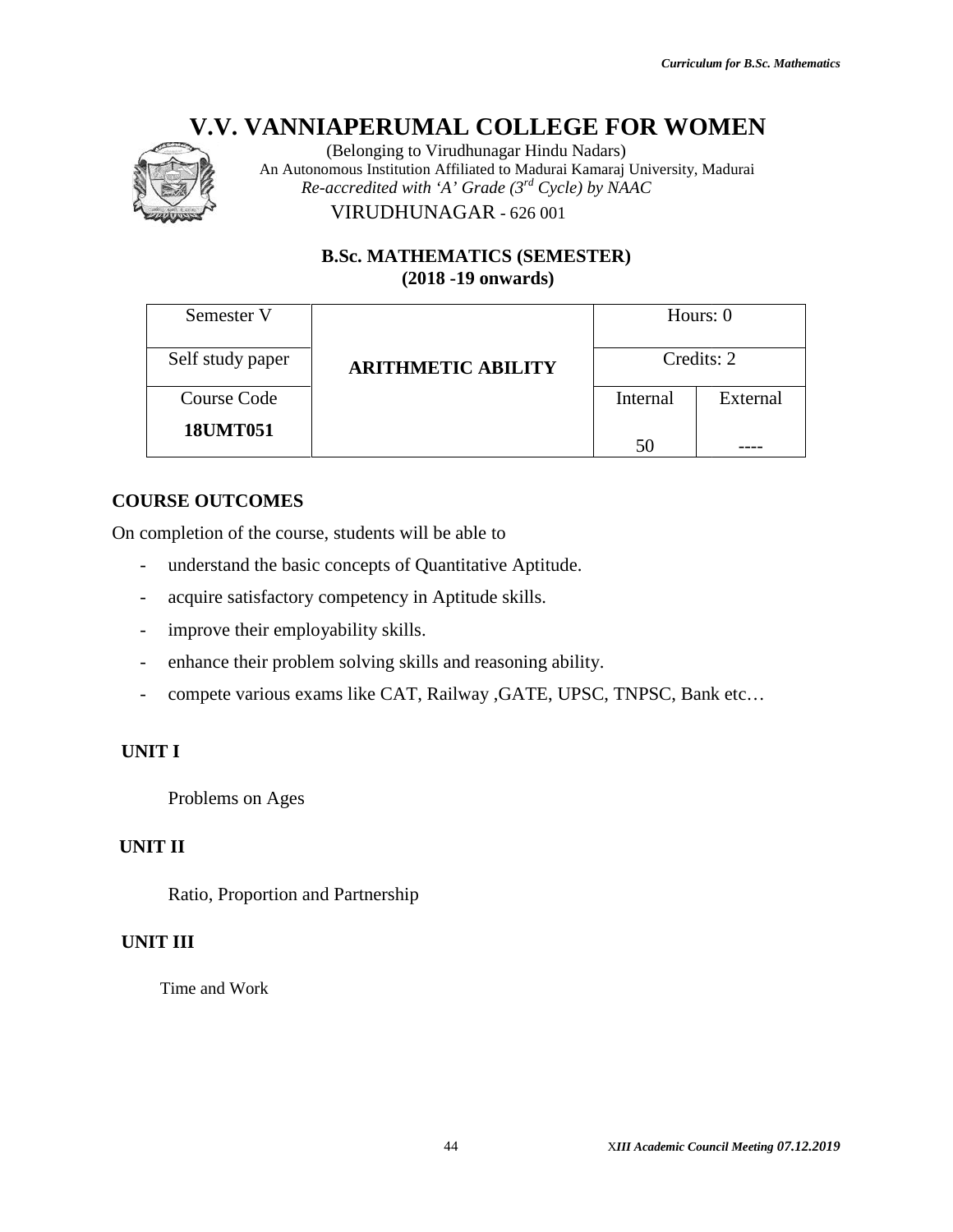#### **UNIT IV**

Time and Distance

#### **UNIT V**

Permutation and Combinations

#### **TEXT BOOK**

Ashish Aggarwal (7<sup>th</sup> Revised Edition 2014), *Quick Arithmetic*, S.Chand Publications, New Delhi.

Ashish Aggarwal. (7th Revised Edition 2014). *Quick Arithmetic*.New Delhi:S.Chand Publications.

| Unit           | <b>Chapter</b> |
|----------------|----------------|
|                |                |
| I              | 13             |
|                |                |
| $\mathbf{I}$   | 12             |
|                |                |
| $\rm III$      | 24             |
|                |                |
| IV             | 25             |
|                |                |
| $\overline{V}$ | 34             |
|                |                |

Mrs.P.Getchial Pon Packiavathi Course Designer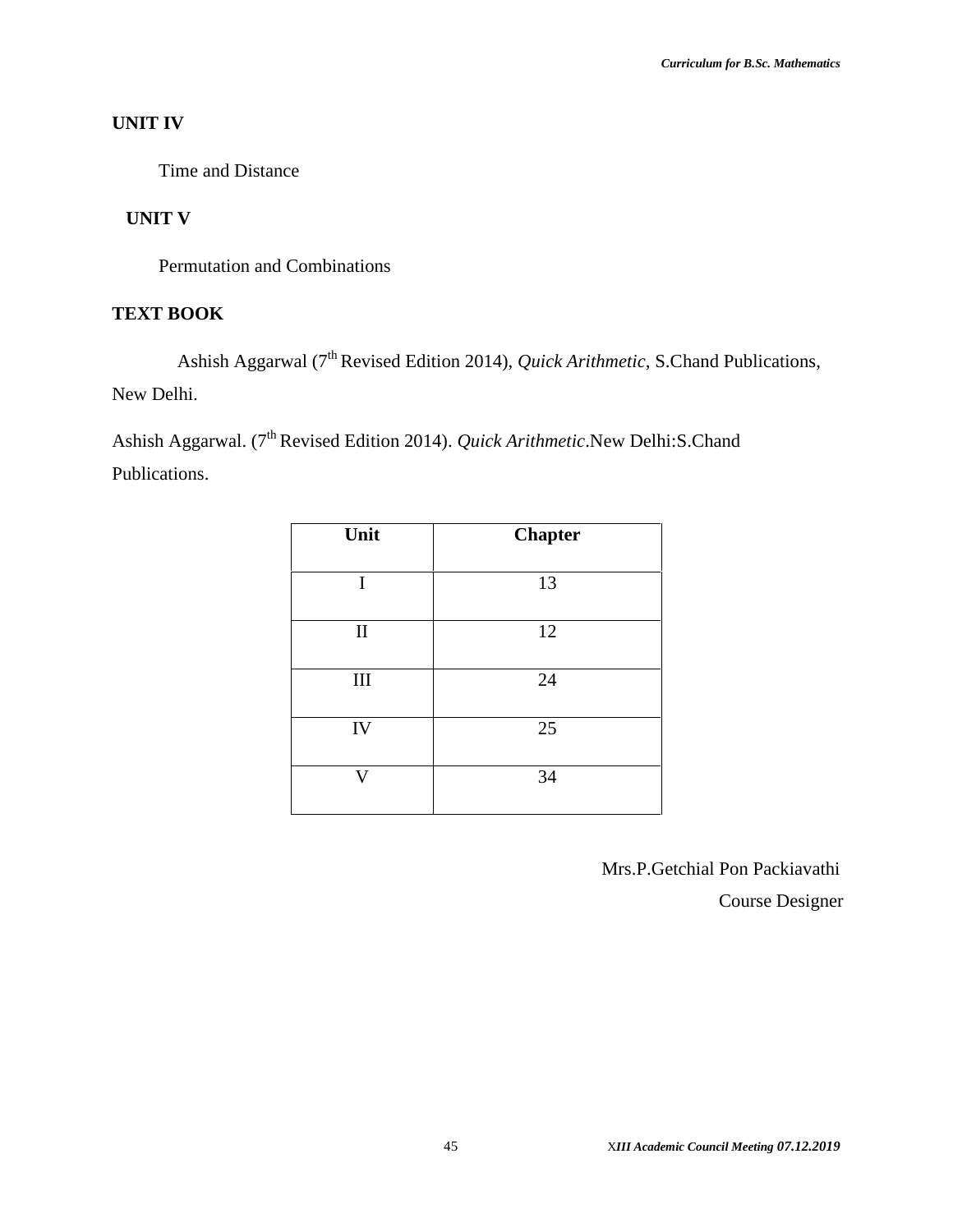

#### **B.Sc. MATHEMATICS (SEMESTER) (SEMESTER)(2018 -19 onwards)**

|                                  | VIRUDHUNAGAR - 626 001                                                                                        |          |                                          |
|----------------------------------|---------------------------------------------------------------------------------------------------------------|----------|------------------------------------------|
|                                  | <b>B.Sc. MATHEMATICS (SEMESTER)</b><br>$(2018 - 19)$ onwards)                                                 |          |                                          |
| Semester VI                      |                                                                                                               |          | Hours/Week: 6                            |
| Core Course-13                   | <b>LINEAR ALGEBRA</b>                                                                                         |          | Credits: 4                               |
| <b>Course Code</b>               |                                                                                                               | Internal | External                                 |
| <b>18UMTC61</b>                  |                                                                                                               | 25       | 75                                       |
| <b>DURSE OUTCOMES</b>            |                                                                                                               |          |                                          |
|                                  | completion of the course, students will be able to<br>understand the concepts of vector spaces and subspaces. |          |                                          |
|                                  | recognize the concepts of the span, linear independence, basis, and dimension.                                |          |                                          |
|                                  | compute inner products on a vector space and orthogonality in inner product spaces.                           |          |                                          |
|                                  | find eigen values and eigen vectors.                                                                          |          |                                          |
|                                  | compute the power of a similar matrix.                                                                        |          |                                          |
| I TI                             |                                                                                                               |          |                                          |
| ector Spaces                     |                                                                                                               |          |                                          |
|                                  | Definition and Examples – Subspaces – Linear Transformation.                                                  |          | (18 hours)                               |
| AIT II                           |                                                                                                               |          |                                          |
| ctor Spaces                      |                                                                                                               |          |                                          |
|                                  | Span of a set – Linear independence – Basis and Dimension – Rank and Nullity -                                |          |                                          |
| trix of a Linear Transformation. |                                                                                                               |          | $(18 \text{ hours})$                     |
|                                  |                                                                                                               |          |                                          |
| VIT III                          |                                                                                                               |          |                                          |
| nner Product spaces              |                                                                                                               |          |                                          |
|                                  | Definition and Examples – Orthogonality – Orthogonal Complement.                                              |          |                                          |
|                                  |                                                                                                               |          | (18 hours)                               |
|                                  | 46                                                                                                            |          | XIII Academic Council Meeting 07.12.2019 |

#### **COURSE OUTCOMES**

On completion of the course, students will be able to

- completion of the course, students will be able to<br>- understand the concepts of vector spaces and subspaces.
- recognize the concepts of the span, linear independence, basis, and dimension.
- compute inner products on a vector space and orthogonality in inner product spaces.
- find eigen values and eigen vectors.
- compute the power of a similar matrix.

#### **UNIT I**

#### **Vector Spaces**

#### **UNIT II**

#### **Vector Spaces**

Span of a set – Linear independence – Basis and Dimension – Rank and Nullity -<br>ear Transformation. (18 hours)

#### **UNIT III**

#### **Inner Product spaces**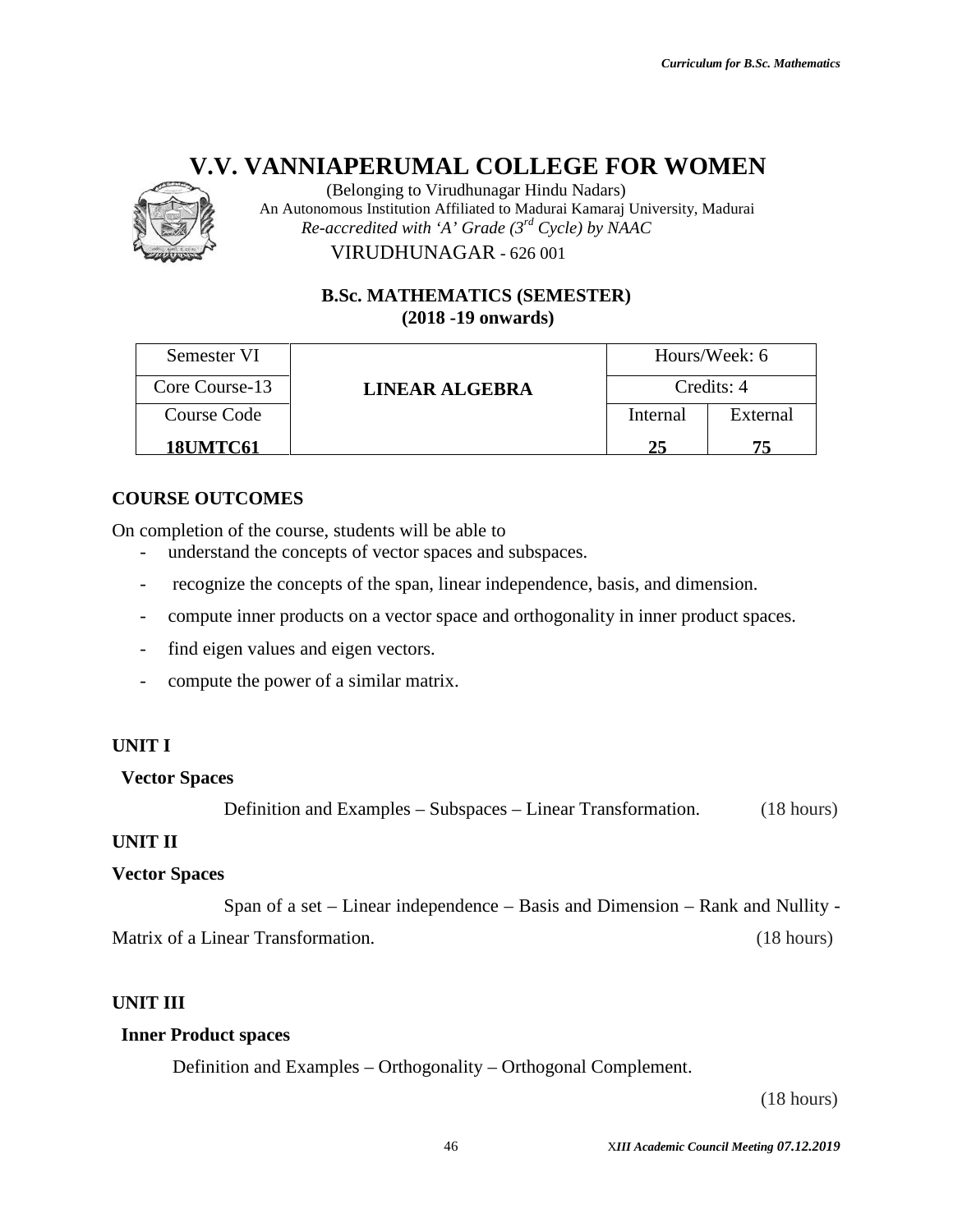#### **UNIT IV**

#### **Eigen values and Eigen vectors**

Characteristic Equation and Cayley Hamilton Theorem - Eigen values and Eigen vectors – Bilinear forms – Quadratic forms.

(18 hours)

#### **UNIT V**

#### **Similarity of Matrices**

Similarity of Matrices – Diagonalizable Matrix – Diagonalization Theorem – Computation of Power of a Similar Matrix. (18 hours)

#### **TEXT BOOK**

1. Arumugam.S, Thangapandi Isaac.A, (2016) *Modern Algebra*, Scitech Publications Pvt., Ltd.

2.Vinit K.Sinha (2015), *Introduction to Matrix Theory*, Narosa Publishing House.

|                    | <b>Text Book 1</b> |                |  |  |
|--------------------|--------------------|----------------|--|--|
| Unit               | <b>Chapter</b>     | <b>Section</b> |  |  |
| I                  | 5                  | $5.1 - 5.3$    |  |  |
| $\mathbf{I}$       | 5                  | $5.4 - 5.8$    |  |  |
| Ш                  | 6                  | $6.1 - 6.3$    |  |  |
| IV                 | 7                  | 7.7,7.8        |  |  |
|                    | 8                  | 8.1,8.2        |  |  |
| <b>Text Book 2</b> |                    |                |  |  |
| τz                 | 7                  | Pages 7.1-7.36 |  |  |

Dr.P.Sooriyakala Course Designer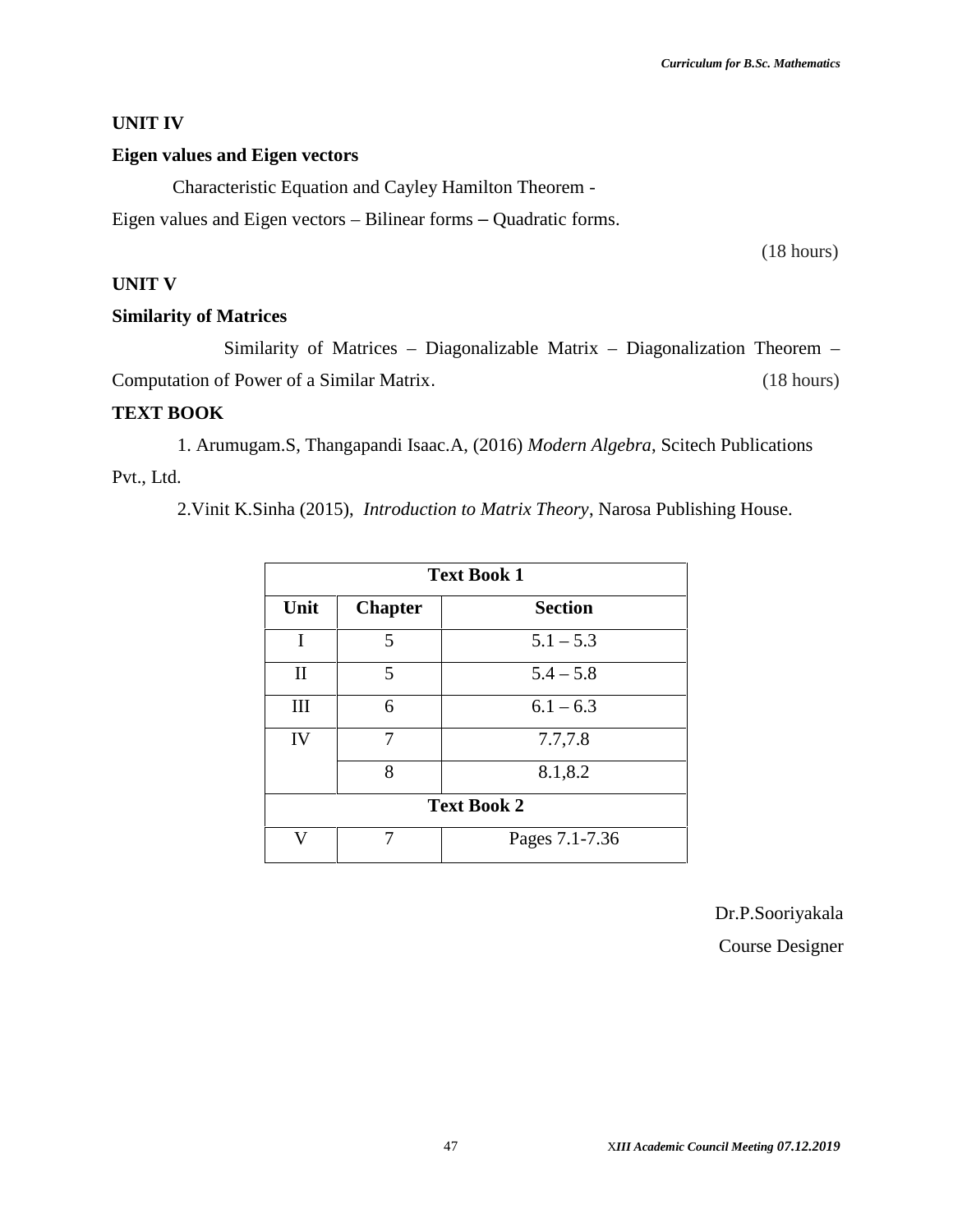

|                              | (Belonging to Virudhunagar Hindu Nadars)<br>An Autonomous Institution Affiliated to Madurai Kamaraj University, Madurai                                                                                                                                                                                                                                                                                                                                  |            |                                          |
|------------------------------|----------------------------------------------------------------------------------------------------------------------------------------------------------------------------------------------------------------------------------------------------------------------------------------------------------------------------------------------------------------------------------------------------------------------------------------------------------|------------|------------------------------------------|
|                              | Re-accredited with 'A' Grade $(3^{rd}$ Cycle) by NAAC<br>VIRUDHUNAGAR - 626 001                                                                                                                                                                                                                                                                                                                                                                          |            |                                          |
|                              | <b>B.Sc. MATHEMATICS (SEMESTER)</b><br>$(2018 - 19)$ onwards)                                                                                                                                                                                                                                                                                                                                                                                            |            |                                          |
| Semester VI                  |                                                                                                                                                                                                                                                                                                                                                                                                                                                          |            | Hours/Week: 6                            |
| Core Course-14               | <b>COMPLEX ANALYSIS</b>                                                                                                                                                                                                                                                                                                                                                                                                                                  | Credits: 4 |                                          |
| <b>Course Code</b>           |                                                                                                                                                                                                                                                                                                                                                                                                                                                          | Internal   | External                                 |
| <b>18UMTC62</b>              |                                                                                                                                                                                                                                                                                                                                                                                                                                                          | 25         | 75                                       |
| definite integrals.          | comprehend and construct analytic functions.<br>find the image of two dimensional figures using some transformations.<br>know the powerful technique Contour integration, that allows them to calculate certain<br>integrals that are otherwise difficult or impossible to do.<br>grasp the idea of convergence of a power series which is useful in Analysis.<br>understand the concept of residues which is useful in evaluating the values of certain |            |                                          |
| NIT I                        |                                                                                                                                                                                                                                                                                                                                                                                                                                                          |            |                                          |
|                              | mits, Continuity and Analytic Functions:                                                                                                                                                                                                                                                                                                                                                                                                                 |            |                                          |
| uations – Harmonic Function. | Limits – Continuity – Derivatives – Differentiation formula – Analytic functions – C-R                                                                                                                                                                                                                                                                                                                                                                   |            | (18 hours)                               |
| NIT II                       |                                                                                                                                                                                                                                                                                                                                                                                                                                                          |            |                                          |
|                              | <b>Informal mapping and Transformations:</b>                                                                                                                                                                                                                                                                                                                                                                                                             |            |                                          |
|                              | Conformal mapping – Critical point – Transformations- Bilinear transformations –<br>ementary transformations - Cross ratio (Special Bilinear Transformations is not included).                                                                                                                                                                                                                                                                           |            | (18 hours)                               |
|                              | 48                                                                                                                                                                                                                                                                                                                                                                                                                                                       |            | XIII Academic Council Meeting 07.12.2019 |

#### **COURSE OUTCOMES**

#### **On completing this course students will be able to course students**

- comprehend and construct analytic functions.
- comprehend and construct analytic functions.<br>- find the image of two dimensional figures using some transformations.
- know the powerful technique Contour integration, that allows them to calculate certain integrals that are otherwise difficult or impossible to do. If the concept of residues which is useful in Analysis.<br>
Let understand the concept of residues which is useful in evaluating the values of certain<br>
Let understand the concept of residues which is useful in evaluating the
- grasp the idea of convergence of a power series which is useful in Analysis.
- definite integrals. of convergence of a power series which is useful in Analysis.<br>
concept of residues which is useful in evaluating the values of certain<br>
als.<br> **Indivergent Content Content Content Convergent**<br> **Indivergent Convergent Conver**

#### **UNIT I**

#### **Limits , Continuity and Analytic Functions:**

#### **UNIT II**

#### **Conformal mapping and Transformations:**

48 X*III Academic Council Meeting 07.12.2019*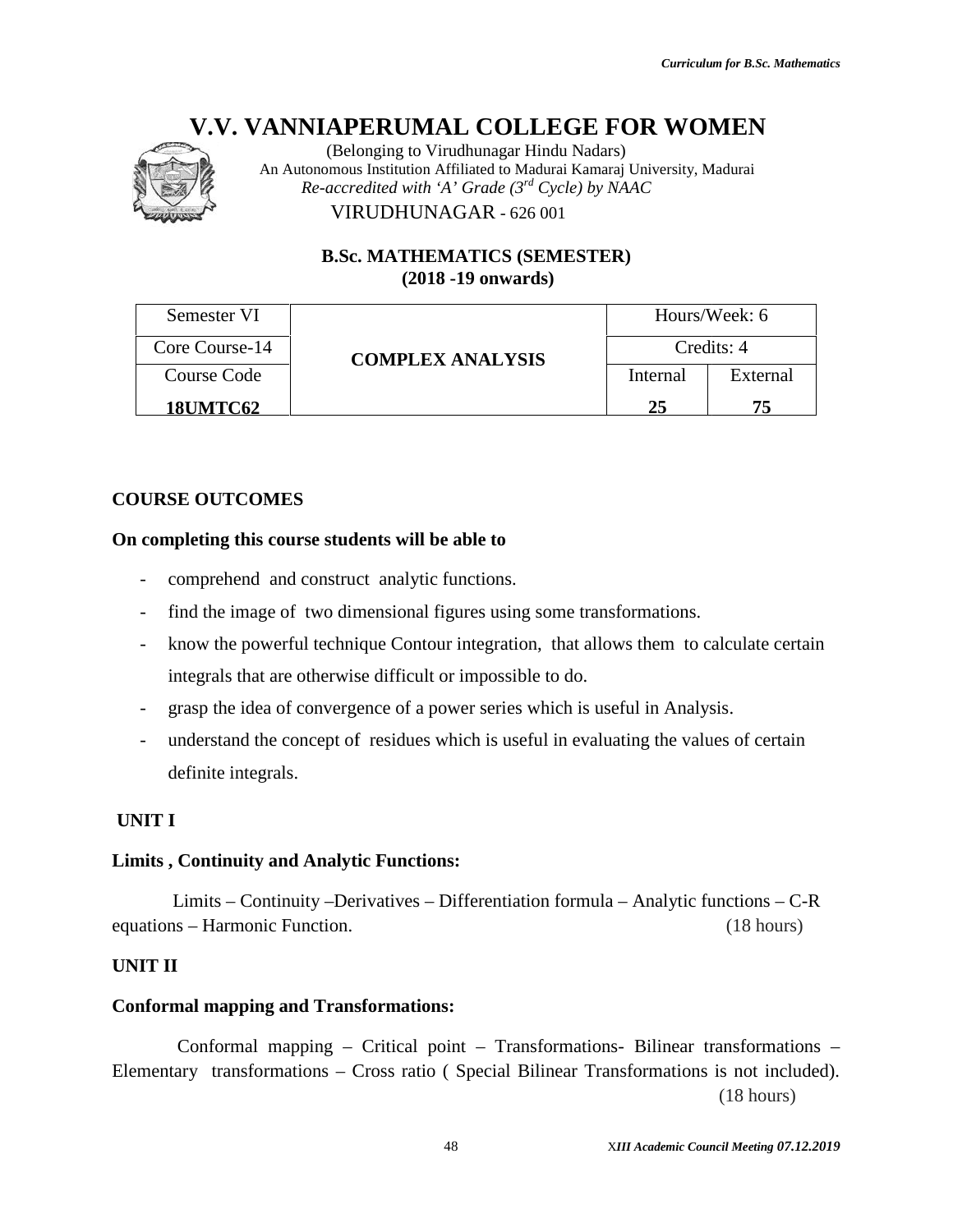#### **UNIT III**

#### **Definite Integrals:**

Properties of Definite integrals – Contour- Line integrals – Cauchy's integral theorem- Cauchy Goursat theorem ( Without proof ) – Cauchy's integral formula- Derivatives of analytic functions- Morera's theorem – Cauchy's inequality- Lioville's theorem – Fundamental theorem of Algebra – Maximum modulus theorem. (18 hours)

#### **UNIT IV**

#### **Power Series:**

Abel's Theorem- Cauchy's general principle of convergence for a series – Elementary functions- Taylor's series – Laurent's series – Zeros of an analytic function –Singularities – Riemann's theorem- Weierstrass theorem. (18 hours)

#### **UNIT V**

#### **Residues and Poles:**

Residues – Calculation of Residues –Cauchy's Residue theorem- Contour integration.

(18 hours)

#### **TEXT BOOK**

Manicavachagam Pillai T.K., Dr. Rajagopalan S.P. and Dr. Satanathan R., (Revised Edition 2007), *Complex Analysis* , S.Viswanathan (Printers and Publishers) Pvt., Ltd.

| Unit | Chapter | Pages                     |
|------|---------|---------------------------|
|      |         | $21 - 56$                 |
|      |         | 57-84 and 88-94           |
| Ш    |         | 95-138(Excluding proof of |
|      |         | Cauchy Goursat theorem)   |
| TV   |         | 139-172                   |
|      |         | 173-240                   |

Dr.A.Uma Devi Course Designer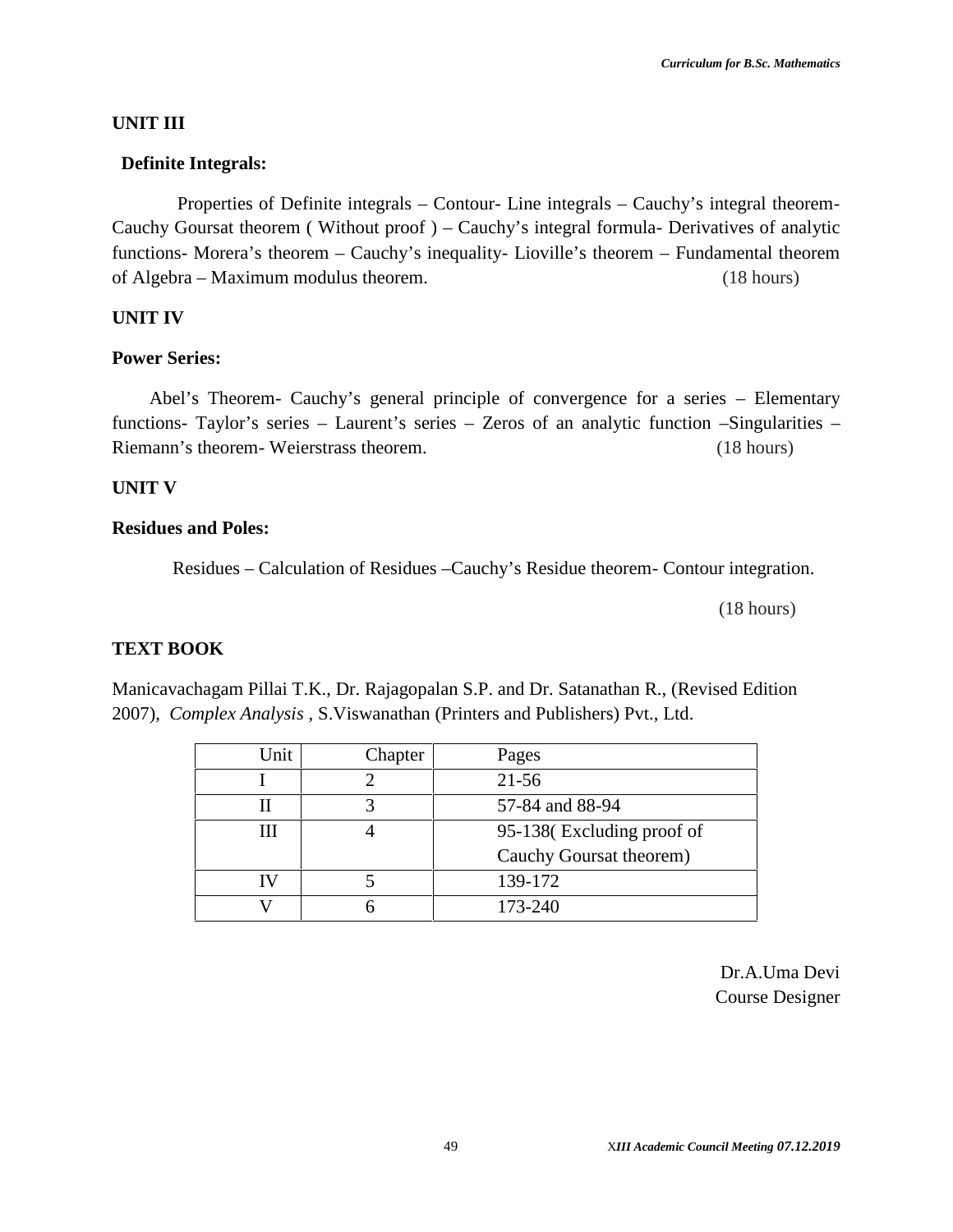

|                        | (Belonging to Virudhunagar Hindu Nadars)<br>An Autonomous Institution Affiliated to Madurai Kamaraj University, Madurai |                                          |               |
|------------------------|-------------------------------------------------------------------------------------------------------------------------|------------------------------------------|---------------|
|                        | Re-accredited with 'A' Grade $(3^{rd}$ Cycle) by NAAC<br>VIRUDHUNAGAR - 626 001                                         |                                          |               |
|                        | <b>B.Sc. MATHEMATICS (SEMESTER)</b><br>$(2018 - 19)$ onwards)                                                           |                                          |               |
| Semester VI            |                                                                                                                         |                                          | Hours/Week: 6 |
| Core Course-15         | DIFFERENTIAL EQUATIONS AND                                                                                              |                                          | Credits: 4    |
| Course Code            | <b>LAPLACE TRANSFORMS</b>                                                                                               | Internal                                 | External      |
| <b>18UMTC63</b>        |                                                                                                                         | 25                                       | 75            |
| <b>COURSE OUTCOMES</b> |                                                                                                                         |                                          |               |
|                        | On completion of the course, students will be able to<br>solve the problems choosing the most suitable method.          |                                          |               |
|                        | build solutions to differential equations by superposition of known solutions.                                          |                                          |               |
|                        | thorough with fundamental concepts of ODE and PDE                                                                       |                                          |               |
|                        | sense the essential difference between ODE and PDE.                                                                     |                                          |               |
|                        | incorporate the concept of Laplace Transform in solving differential equations.                                         |                                          |               |
| <b>UNIT I</b>          |                                                                                                                         |                                          |               |
|                        | <b>Equations of the First Order and of the First Degree</b>                                                             |                                          |               |
|                        | Linear Equation- Bernouilli's equation - Exact differential equations - Sufficient                                      |                                          |               |
|                        | condition – Practical Rule for solving an exact differential equation – Rules for finding                               |                                          |               |
| integrating factors.   |                                                                                                                         |                                          | (18 hours)    |
| <b>UNIT II</b>         |                                                                                                                         |                                          |               |
|                        | <b>Equations of the First Order but of Higher Degree</b>                                                                |                                          |               |
|                        | Equations solvable for dy/dx - Equations solvable for y - Equations solvable for x-                                     |                                          |               |
| Clairaut's form.       |                                                                                                                         |                                          |               |
|                        | <b>Linear Equation with Constant Coefficients</b>                                                                       |                                          |               |
|                        | Special methods for finding P.I – X is of the form $e^{ax}V$ , where V is function of $x - X$                           |                                          |               |
| 1S                     | of the form $x^m$ , m being a positive integer - Linear equation with variable coefficients -                           |                                          |               |
|                        | Equations reducible to the linear equations.                                                                            |                                          | (18 hours)    |
|                        |                                                                                                                         |                                          |               |
|                        | 50                                                                                                                      | XIII Academic Council Meeting 07.12.2019 |               |

#### **COURSE OUTCOMES**

#### **On completion of the course, students will be able to will**

- solve the problems choosing the most suitable method.
- build solutions to differential equations by superposition of known solutions.
- thorough with fundamental concepts of ODE and PDE
- sense the essential difference between ODE and PDE.
- incorporate the concept of Laplace Transform in solving differential equations. problems choosing the most suitable method.<br>
puild solutions to differential equations by superposition of<br>
horough with fundamental concepts of ODE and PDE<br>
ense the essential difference between ODE and PDE.<br>
incorporate

#### **UNIT I**

#### **Equations of the First Order and of the First Degree First**

#### **UNIT II**

#### **Equations of the First Order but of Higher Degree**

#### **Linear Equation with Constant Coefficients**

Special methods for finding P.I – X is of the form  $e^{ax}V$ , where V is function of  $x - X$ is of the form  $x^m$ , m being a positive integer - Linear equation with variable coefficients -<br>Equations reducible to the linear equations. (18 hours) Equations reducible to the linear equations. (18 hours)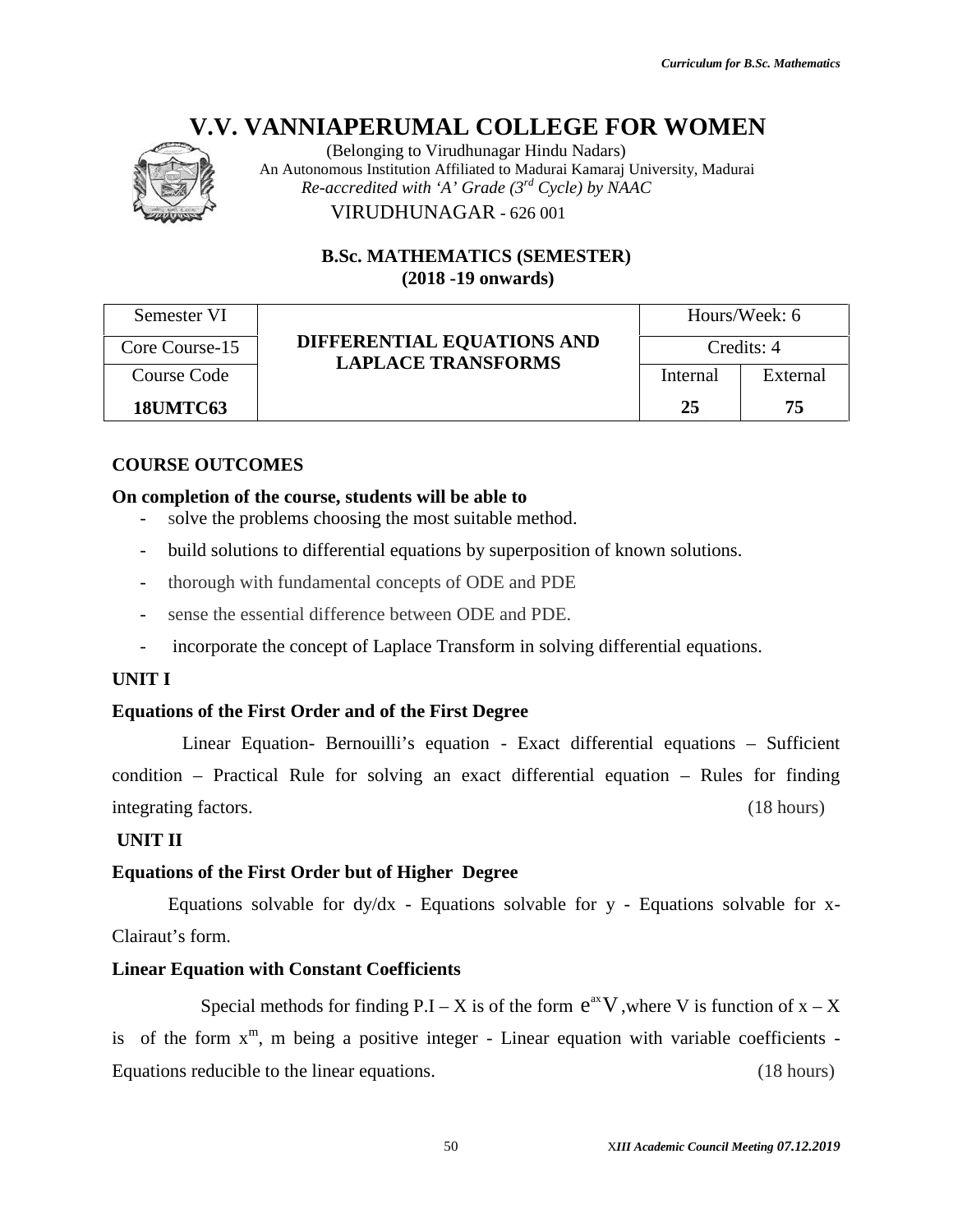#### **UNIT III**

#### **Linear Equations of the Second order**

Complete Solution given a known integral – Reduction to the normal form – Change of the independent variable – Variation of Parameters. (18 hours)

#### **UNIT IV**

#### **Partial Differential Equations of the first order**

Classification of integrals - Derivation of partial differential equations - Lagrange's method of solving the linear equation- Special methods: Standard forms-Standard form I - Standard form-II - Standard form-III - Standard form-IV: Clairant's form.

(18 hours)

#### **UNIT V**

#### **The Laplace Transforms**

Results –Some general theorems -The inverse Laplace Transforms – Results under inverse transforms - Solving ordinary differential equation with constan co-efficients – Simultaneous linear differential equations using Laplace Transforms.

(18 hours)

#### **TEXT BOOK**

Manickavasagam Pillai. T.K. and Narayanan. S. (2011), *Differential Equations and its Applications,* S.Viswanathan Publications, Reprint 2011.

| Unit | <b>Chapter</b> | <b>Section</b>             |  |
|------|----------------|----------------------------|--|
|      |                | 4, 5 and $6.1 - 6.4$ .     |  |
| П    |                | 1,2.1,2.2 and 3.1          |  |
|      |                | 4.2 (c), 4.2 (d), 5 and 6  |  |
| Ш    |                | 1, 2, 3 and 4.             |  |
| IV   | 12             | 1,2,3,4 and $5(5.1-5.4)$ . |  |
|      |                | 2,4,6,7,8 and 9.           |  |

Dr.R.P.Aditya Course Designer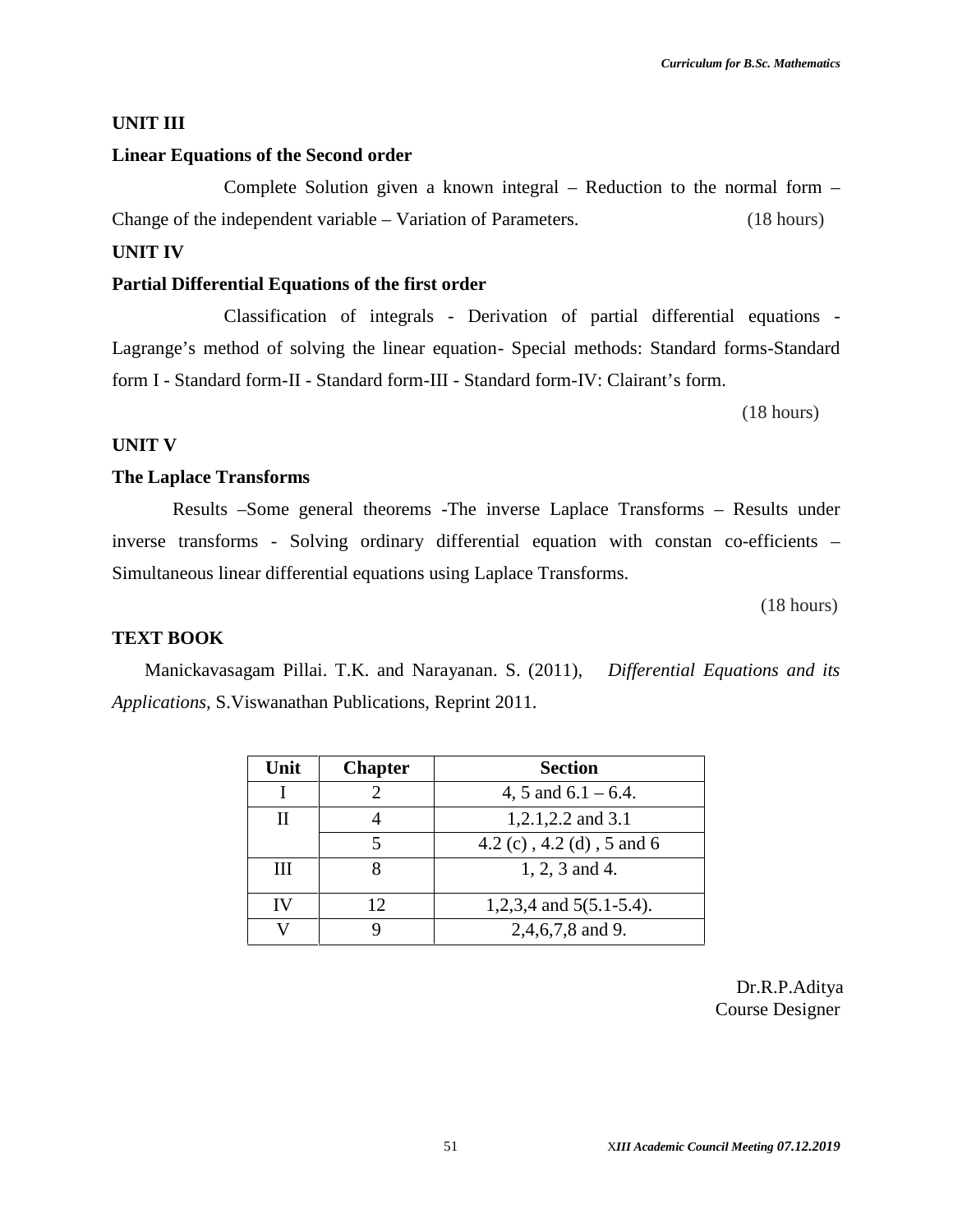

#### **B.Sc. MATHEMATICS (SEMESTER) (SEMESTER)(2018 -19 onwards)**

| Hours/Week: 5<br>Credits: 4<br>Internal<br>25<br>distinguish between discrete and continuous random variables. | External<br>75<br>apply the binomial distribution in social sciences and poisson distribution to<br>know the properties of normal distribution and to find the probability of an event<br>test whether there is any significance difference between the sample statistic and the |
|----------------------------------------------------------------------------------------------------------------|----------------------------------------------------------------------------------------------------------------------------------------------------------------------------------------------------------------------------------------------------------------------------------|
|                                                                                                                |                                                                                                                                                                                                                                                                                  |
|                                                                                                                |                                                                                                                                                                                                                                                                                  |
|                                                                                                                |                                                                                                                                                                                                                                                                                  |
| test the homogeneity of several means using ANOVA technique.                                                   | apply $2$ –Test to test the population variance, the independence attributes and to test                                                                                                                                                                                         |
|                                                                                                                |                                                                                                                                                                                                                                                                                  |
|                                                                                                                |                                                                                                                                                                                                                                                                                  |
| Introduction-Random Variables-Distribution function-Discrete Random Variable-                                  | Intinuous Random Variable-Probability Density Function-Mathematical Expectations-                                                                                                                                                                                                |
|                                                                                                                | (15 hours)                                                                                                                                                                                                                                                                       |
|                                                                                                                | XIII Academic Council Meeting 07.12.2019                                                                                                                                                                                                                                         |

#### **COURSE OUTCOMES**

#### **On completion of the course, students will be able to will**

- distinguish between discrete and continuous random variables.
- apply the binomial distribution in social sciences and poisson distribution to describe the behaviour of rare events.
- know the properties of normal distribution and to find the probability of an event that lies between certain limits. distinguish between discrete and continuous random variables.<br>apply the binomial distribution in social sciences and poisson distribution to<br>describe the behaviour of rare events.<br>know the properties of normal distribution
- test whether there is any significance difference between the sample statistic and the population parameter.
- apply  $2$ –Test to test the population variance, the independence attributes and to test the goodness of fit.
- test the homogeneity of several means using ANOVA technique.

#### **UNIT I**

#### **Random Variables**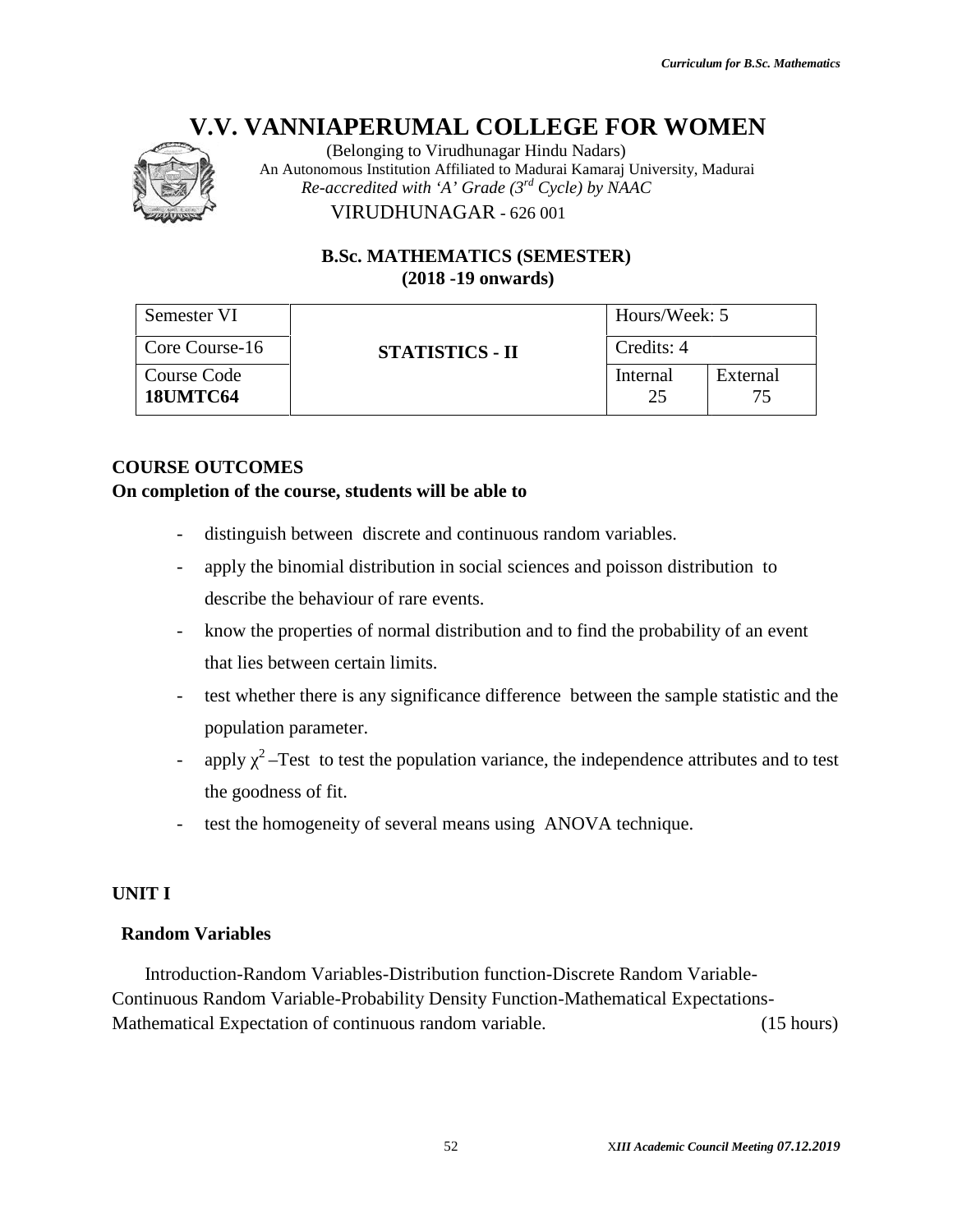#### **UNIT II**

#### **Random Variables**

Moment generating function-properties of moment generating function-cumulant generating function-properties of cumulant generating function-Characteristic function

#### **Some special distributions-**

Introduction-Binomial distribution-Poisson distribution-Normal distribution. (15 hours)

#### **UNIT III**

#### **Tests of significance (Large Samples)**

Introduction-Sampling-Sampling distribution-Testing of hypothesis-Procedure for testing of hypothesis for large samples-Tests-of significance for large samples-

I Test of significance for proportions and percentages

II Test of significance for means

III Test for standard deviation

IV Test of significance for correlation coefficient. (15 hours)

#### **UNIT IV**

#### **Tests of significance (Small Samples)**

Introduction-Test of significance based on t-distribution(t-test)-Test of significance based on F-test-Test of significance of an observed sample correlation.

#### **Test based on χ<sup>2</sup> - distribution**

Introduction -  $2$ -Test -  $2$ -Test to test the goodness of fit-Test for independence of attributes. (15 hours)

#### **UNIT V**

#### **Analysis of Variance**

Introduction-One criterion of classification-Two criteria of classification.

(15 hours)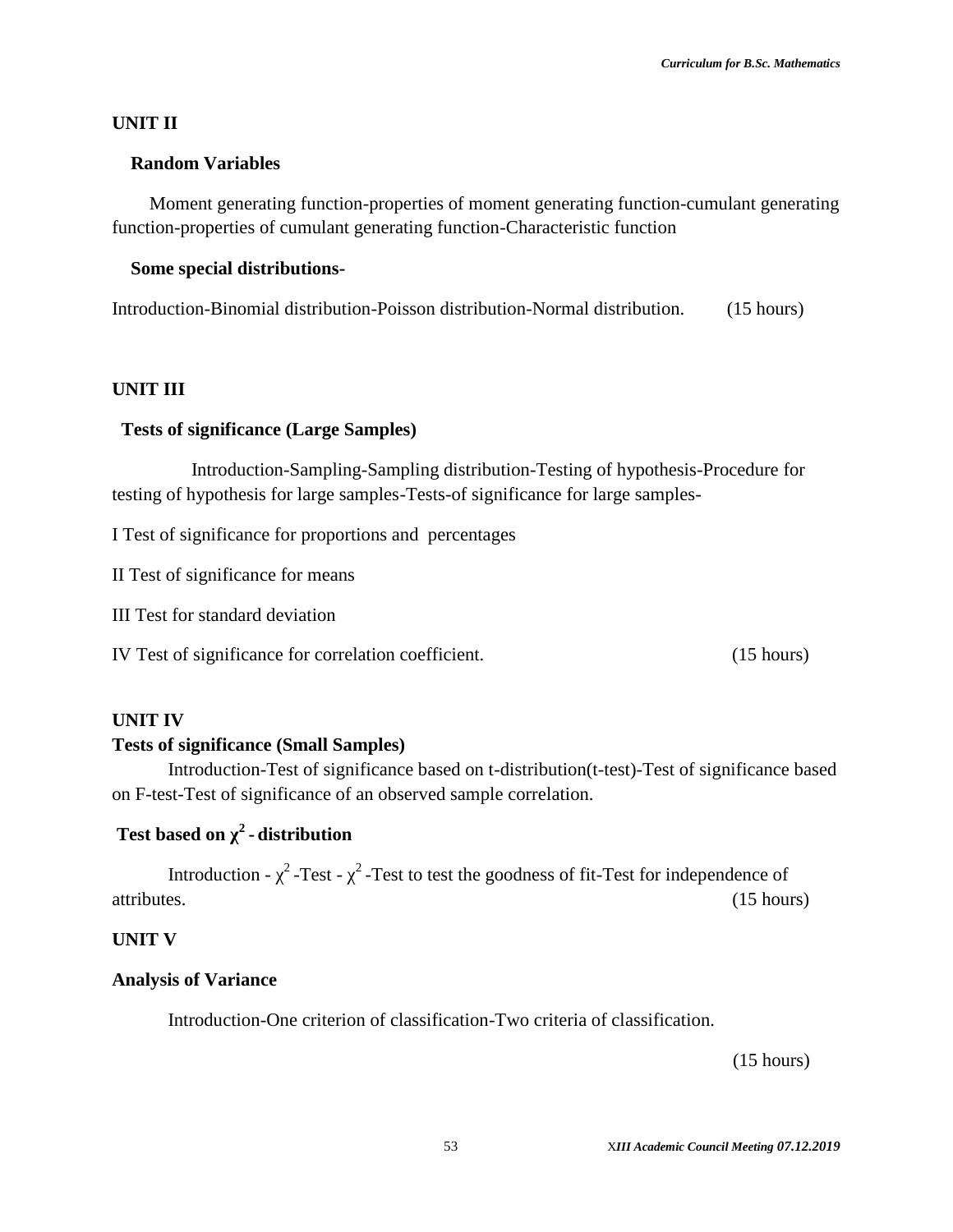### **TEXT BOOK**

Dr. Arumugam S.; Mr.Thangapandi Isaac. (July 2016) A *Statistics* New Gamma Publishing House

| <b>UNIT</b>  | <b>CHAPTER</b> | <b>SECTION</b> |
|--------------|----------------|----------------|
| I            | 12             | $12.0 - 12.4$  |
| $\mathbf{I}$ | 12             | 12.5, 12.6     |
|              | 13             | $13.0 - 13.3$  |
| III          | 14             | $14.0 - 14.5$  |
| IV           | 15             | $15.0 - 15.3$  |
|              | 16             | $16.0 - 16.3$  |
| V            | 17             | 17.0-17.2      |

Dr.M.C.Maheswari Course Designer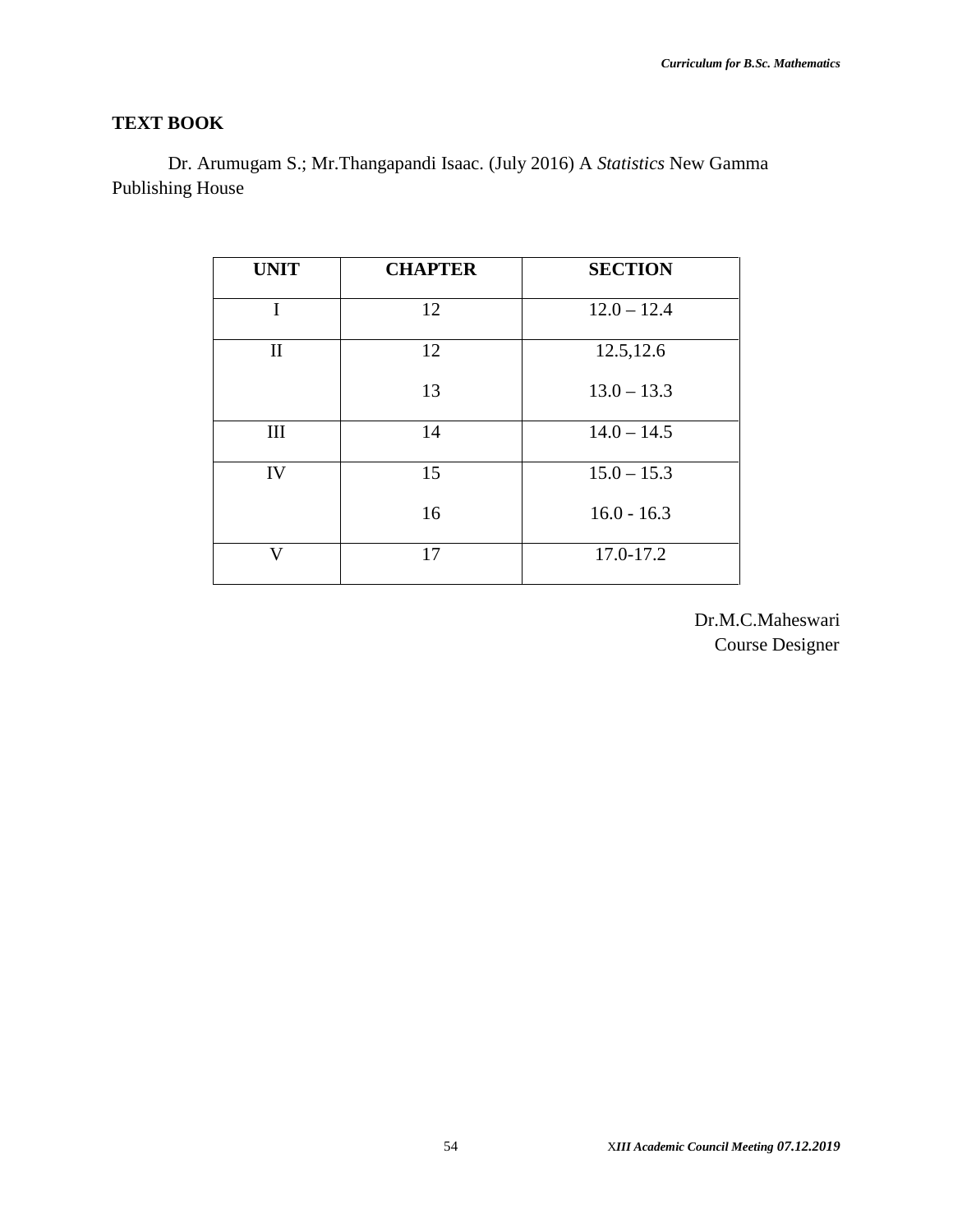

|                                       | (Belonging to Virudhunagar Hindu Nadars)<br>An Autonomous Institution Affiliated to Madurai Kamaraj University, Madurai<br>Re-accredited with 'A' Grade (3rd Cycle) by NAAC |                |                                          |
|---------------------------------------|-----------------------------------------------------------------------------------------------------------------------------------------------------------------------------|----------------|------------------------------------------|
|                                       | VIRUDHUNAGAR - 626 001<br><b>B.Sc. MATHEMATICS (SEMESTER)</b>                                                                                                               |                |                                          |
|                                       | $(2018 - 19)$ onwards)                                                                                                                                                      |                |                                          |
| Semester VI                           |                                                                                                                                                                             | Hours/Week: 5  |                                          |
| DSEC-2                                | <b>BOOLEAN ALGEBRA AND LATTICES</b>                                                                                                                                         | Credits: 4     |                                          |
| <b>Course Code</b><br><b>18UMTE61</b> |                                                                                                                                                                             | Internal<br>25 | External<br>75                           |
| <b>COURSE OUTCOMES</b>                |                                                                                                                                                                             |                |                                          |
|                                       | On completion of the course, students will be able to                                                                                                                       |                |                                          |
|                                       | generalize the concept of ordering the elements of the set.                                                                                                                 |                |                                          |
| $\overline{\phantom{a}}$              | acquire knowledge in lattices and its properties applicable in cryptography.                                                                                                |                |                                          |
| $\overline{\phantom{a}}$              | construct the algebraic structure of lattices which are applied in branches of all sciences.                                                                                |                |                                          |
| $\overline{\phantom{a}}$              | understand the concept of Boolean algebra which is the mathematical foundation of switching                                                                                 |                |                                          |
|                                       | algebra and its application to computers.                                                                                                                                   |                |                                          |
|                                       | comprehend Conjunctive Normal Form and Disjunctive Normal Form structures which are                                                                                         |                |                                          |
|                                       | useful in electrical networks.                                                                                                                                              |                |                                          |
| <b>UNIT I</b>                         |                                                                                                                                                                             |                |                                          |
| <b>Posets and Lattices</b>            |                                                                                                                                                                             |                |                                          |
|                                       | Posets: Diagrammatical Representation of a Poset - Duality - Product of Two Posets -                                                                                        |                |                                          |
|                                       | Lattices: Semi-lattices – Sublattices.                                                                                                                                      |                | $(15$ Hours)                             |
| <b>UNIT II</b>                        |                                                                                                                                                                             |                |                                          |
|                                       | <b>Modular and Distributive Lattices</b>                                                                                                                                    |                |                                          |
|                                       | Modular Lattices: Direct Products - Ideal Lattice - Isomorphism Theorem.                                                                                                    |                | $(15$ Hours)                             |
|                                       | 55                                                                                                                                                                          |                | XIII Academic Council Meeting 07.12.2019 |

#### **COURSE OUTCOMES**

#### **On completion of the course, students will be able to will**

- generalize the concept of ordering the elements of the set.
- acquire knowledge in lattices and its properties applicable in cryptography.
- construct the algebraic structure of lattices which are applied in branches of all sciences.
- understand the concept of Boolean algebra which is the mathematical foundation of switching algebra and its application to computers. ledge in lattices and its properties applicable in cryptography.<br>algebraic structure of lattices which are applied in branches of all sciences.<br>e concept of Boolean algebra which is the mathematical foundation of switching
- comprehend Conjunctive Normal Form and Disjunctive Normal Form structures which are useful in electrical networks.

#### **UNIT I**

#### **Posets and Lattices**

#### **UNIT II**

#### **Modular and Distributive Lattices Lattices**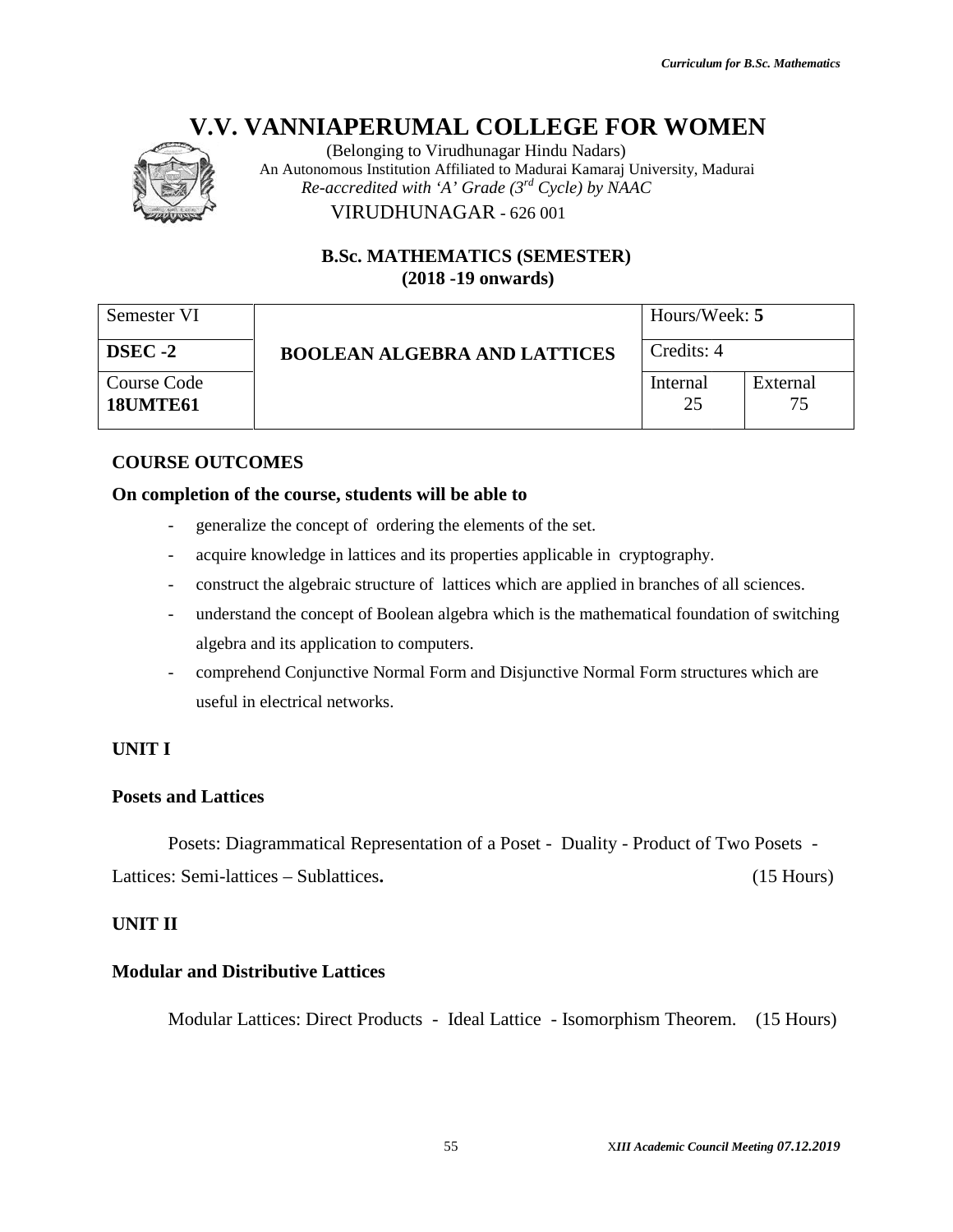#### **UNIT III**

#### **Modular and Distributive Lattices**

Distributive Lattices : Direct Products – Characterization Theorem for Distributive Lattice. (15 Hours) **UNIT IV Boolean Algebras** Representation of a Finite Boolean Algebra – Boolean Rings. (15 Hours) **UNIT V**

#### **Boolean Algebras**

Boolean Functions – Conjunctive Normal Form. (15 Hours)

#### **TEXT BOOK**

Vijay K. Khanna( 2018) *Lattices and Boolean Algebras*, Vikas Publishing House Pvt LTD.

| Unit           | <b>Chapter</b> | <b>Sections/Pages</b> |
|----------------|----------------|-----------------------|
| I              | 2              | 11-15, 16-31, 33-35   |
| $\mathbf{I}$   |                | 70-82                 |
| Ш              | 4              | 82-94                 |
| IV             | 5              | 96-105, 107-111       |
| $\overline{V}$ | 5              | 111-124               |

Dr.P.Geetha Course Designer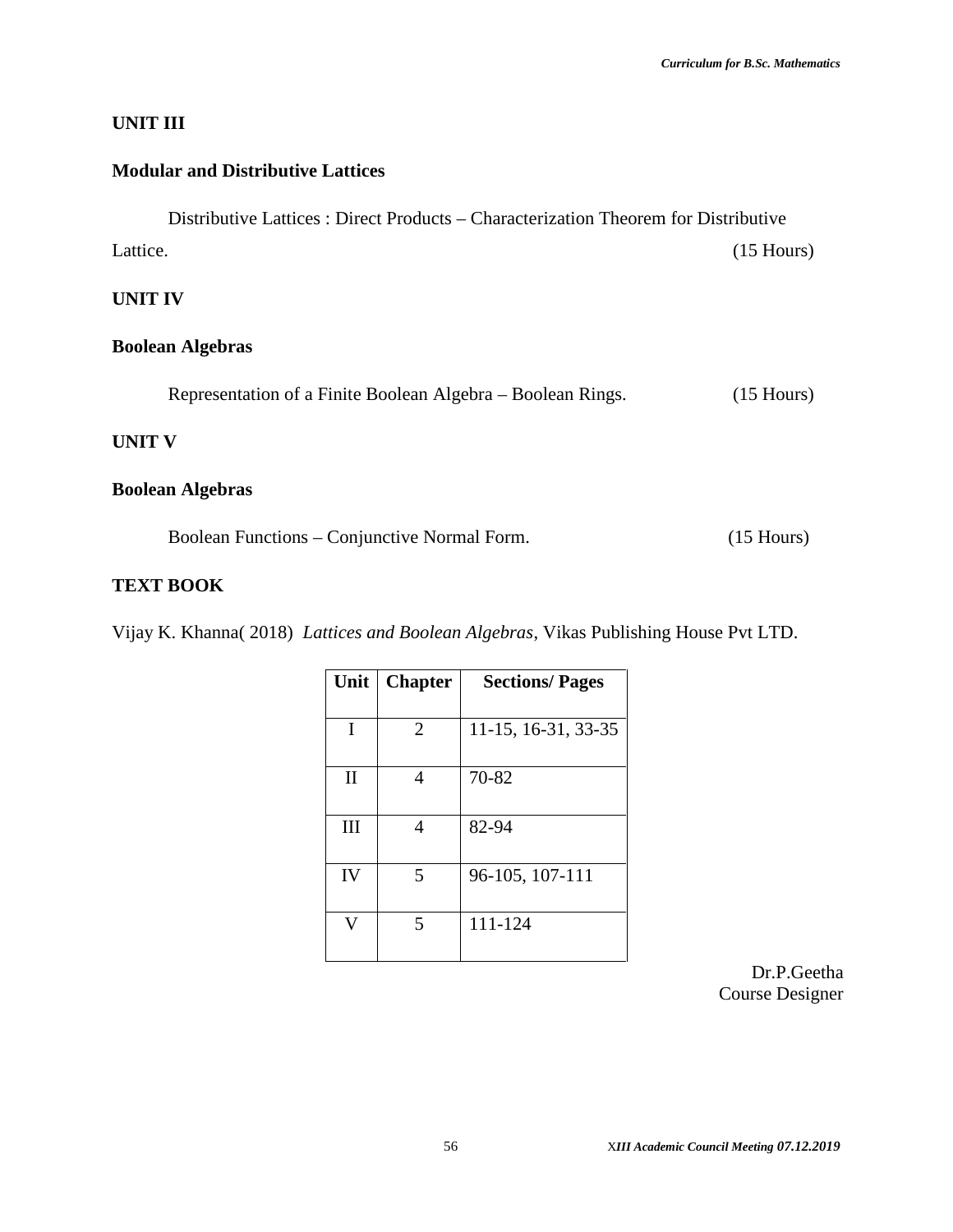

(Belonging to Virudhunagar Hindu Nadars) An Autonomous Institution Affiliated to Madurai Kamaraj University, Madurai *Re-accredited with 'A' Grade (3rd Cycle) by NAAC*

#### **B.Sc. MATHEMATICS (SEMESTER) (SEMESTER)(2018 -19 onwards)**

| Semester VI                          | $(2018 - 19)$ onwards)                                                                         | Hours/Week: 5  |                |
|--------------------------------------|------------------------------------------------------------------------------------------------|----------------|----------------|
| DSEC-2                               | <b>OPTIMIZATION TECHNIQUES</b>                                                                 | Credits: 4     |                |
| Course Code<br><b>18UMTE62</b>       |                                                                                                | Internal<br>25 | External<br>75 |
| <b>COURSE OUTCOMES</b>               |                                                                                                |                |                |
|                                      | On completion of the course, students will be able to                                          |                |                |
|                                      | get solution to the primal problem using its dual, when it is easier to solve.                 |                |                |
|                                      | solve different types of Integer Programming Problems.                                         |                |                |
|                                      | determine replacement of items, to minimize the maintenance and investment cost in industries. |                |                |
|                                      | calculate economic order quantity which minimizes the total inventory cost and ordering cost.  |                |                |
|                                      | understand and analyze various queueing situations.                                            |                |                |
| <b>UNIT I</b>                        |                                                                                                |                |                |
| <b>Duality in Linear Programming</b> |                                                                                                |                |                |
|                                      | General Primal - Dual Pair - Formulating a dual problem - Primal-Dual pair in matrix           |                |                |
|                                      | form - Duality Theorems - Complementary slackness theorem - Duality and simplex method.        |                |                |
|                                      |                                                                                                |                |                |
|                                      |                                                                                                |                | $(15$ Hours)   |
|                                      |                                                                                                |                |                |
|                                      |                                                                                                |                |                |
|                                      |                                                                                                |                |                |
|                                      |                                                                                                |                |                |
|                                      |                                                                                                |                |                |
|                                      |                                                                                                |                |                |
|                                      |                                                                                                |                |                |

#### **COURSE OUTCOMES**

#### **On completion of the course, students will be able to will**

- get solution to the primal problem using its dual, when it is easier to solve.
- solve different types of Integer Programming Problems.
- determine replacement of items, to minimize the maintenance and investment cost in industries. solution to the primal problem using its dual, when it is easier to solve.<br>The different types of Integer Programming Problems.<br>The set of investment cost in ermine replacement of items, to minimize the maintenance and inv
- calculate economic order quantity which minimizes the total inventory cost and ordering cost.
- understand and analyze various queueing situations.

#### **UNIT I**

#### **Duality in Linear Programming Programming**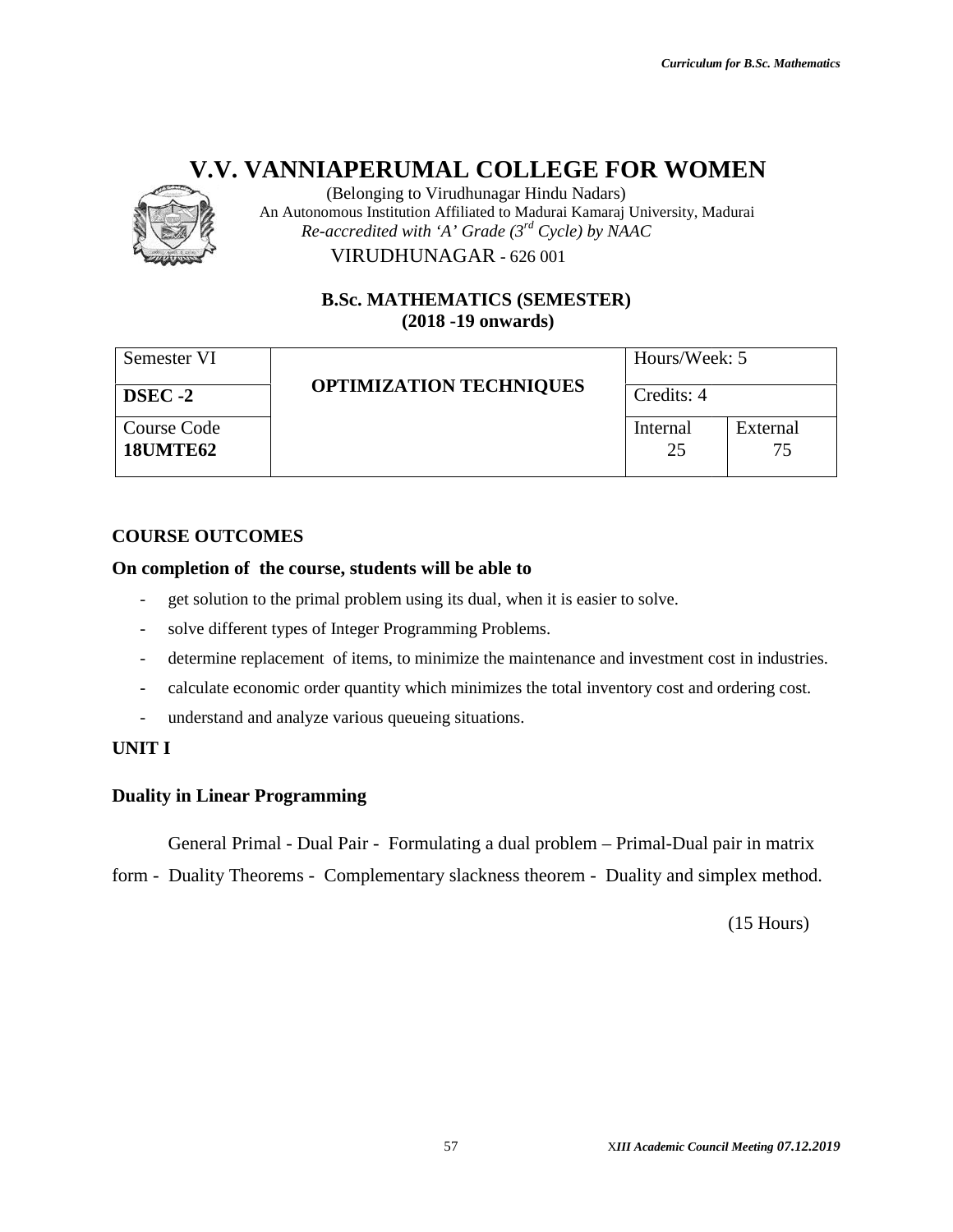#### **UNIT II**

#### **Integer Programming**

Introduction – Pure and mixed integer programming problems – Gomory's ALL - I.P.P. method - Construction of Gomory's constraints – Fractional cut method : All Integer LPP – Fractional cut method : Mixed integer LPP – Branch and bound method. (15 Hours)

#### **UNIT III**

#### **Replacement Problem and System Reliability**

Introduction – Replacement of Equipment/Asset that deteriorates gradually – Replacement Policy when Value of Money does not change with time - Replacement Policy when Value of Money changes with time - Replacement of Equipment that fails suddenly.

(15 Hours)

#### **UNIT IV**

#### **Inventory Control – I**

Introduction – Types of inventories – Reasons for carrying inventories - The inventory Decisions – Objectives of scientific inventory control – Costs associated with inventories – Factors affecting inventory control – An inventory control problem – The concept of EOQ – Deterministic inventory problems with no shortages - Deterministic inventory problem with shortages. (15 Hours)

#### **UNIT V**

#### **Queueing Theory**

Introduction – Queueing system – Elements of a queueing system – Operating characteristics of a Queueing system – Deterministic Queueing system – Probability distributions in Queueing systems – Classification of Queueing models – Definition of transient and steady states – Poisson Queueing Syatems: Model I $\{(M/M/1) : (\omega / FIFO)\}\$ , Model II $\{ (M/M/1) : (\omega / FIFO)\}\$  $\langle$ SIRO)}, Model III{( $M/M/1$ ):(N /FIFO)} (15 Hours)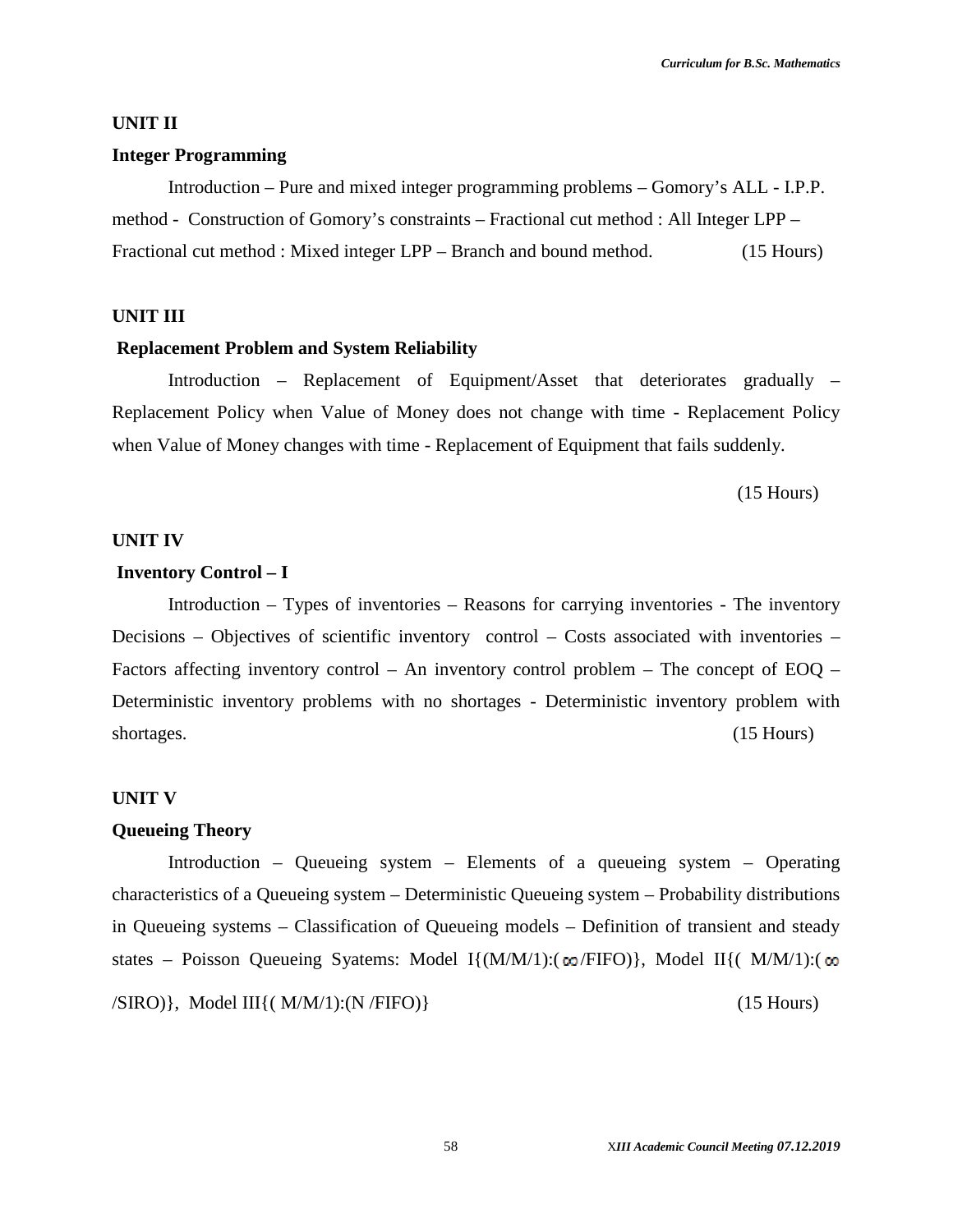#### **TEXTBOOK :**

Kanti Swarup, P.K.Gupta, ManMohan(Reprint 2014), *Operations Research*, Sultan Chand & Sons, Educational Publishers, NewDelhi.

| Unit         | <b>Chapter</b> | <b>Section</b>                |
|--------------|----------------|-------------------------------|
| I            | 5              | $5.2 - 5.7$                   |
| $\mathbf{I}$ | 7              | $7.1 - 7.7$                   |
| III          | 18             | $18.1 - 18.3$                 |
| IV           | 19             | $19.1 - 19.11$                |
| $\mathbf{V}$ | 21             | $21.1 - 21.9$                 |
|              |                | (upto Model III, Page No:610) |

Dr.P.Geetha Course Designer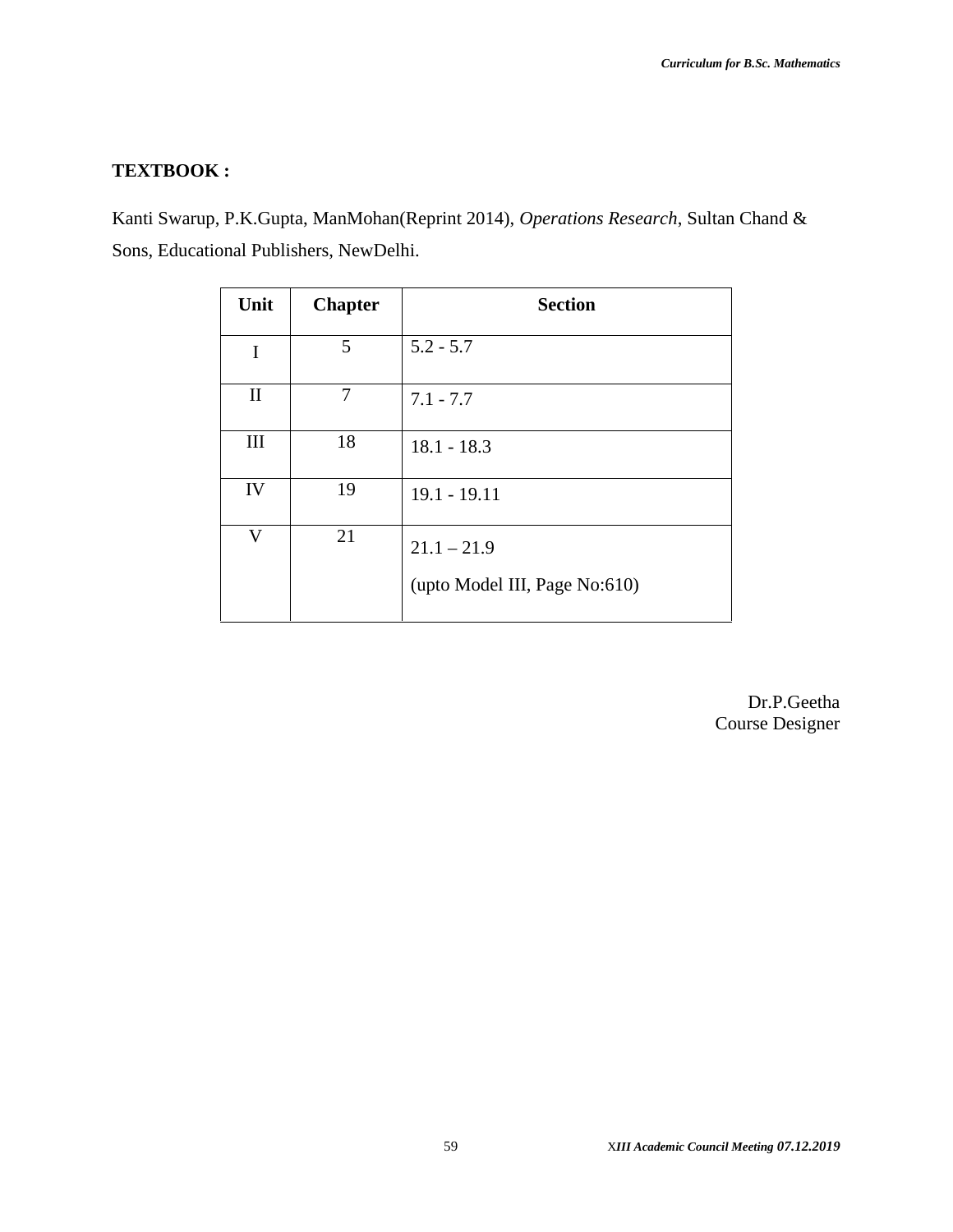

(Belonging to Virudhunagar Hindu Nadars) An Autonomous Institution Affiliated to Madurai Kamaraj University, Madurai *Re-accredited with 'A' Grade (3rd Cycle) by NAAC* VIRUDHUNAGAR - 626 001 VIRUDHUNAGAR

#### **B.Sc. MATHEMATICS (SEMESTER) (SEMESTER)(2018 -19 onwards)**

| Semester VI                    |                  | Hours/Week: 5  |                |
|--------------------------------|------------------|----------------|----------------|
| <b>DSEC -2</b>                 | <b>ASTRONOMY</b> | Credits: 4     |                |
| Course Code<br><b>18UMTE63</b> |                  | Internal<br>25 | External<br>75 |

#### **COURSE OUTCOMES**

#### **On completion of the course, students will be able to will**

- derive various trigonometric formulas for spherical triangles.
- know about the motion of celestial objects.
- derive various trigonometric formulas for spherical triangles.<br>Anow about the motion of celestial objects.<br>About for sphain how astronomical distance are determined using parallax technique.
- analyze the effect of refraction takes place in celestial bodies.
- understand the Kepler's law of planetary motion, describing the motion of planets around the sun.

#### **UNIT I:**

#### **Spherical Trigonometry:**

Sphere- Great circles and small circles-Axis and poles of a circle-Distance between two points on a sphere-Angle between two circles-Angular radius or spherical radius-Spherical figures spherical Triangle-Polar Triangle- Relation between the elements of a spherical triangle and its polar triangle-Some properties of spherical triangles-Principle of duality- Colunar and antipodal triangle-Relations between the sides and angles of a spherical triangle-Cosine formula - Sine formula-Cotangent formula-Supplemental cosine formula-Five parts formula-Functions of half an angle- Functions of half a side- Delambre's analogies-Napler's analogies-Right angled *III* Academic Thrindu Nadars)<br> **III Academic Affiliated to** *Grade (3<sup>or</sup> Cycle)* **by** *NAAC***<br>
<b>III** *Re-accredited with* 'A Corade (3<sup>or</sup> Cycle) by *NAAC*<br> **IB.Se. MATHEMATICS (SEMESTER)**<br> **IDIONATICS ARE (37<sup>0</sup> Cycle) by** ere- Great circles and small circles-Axis and poles of a circle-Distance between two po<br>a sphere-Angle between two circles-Angular radius or spherical radius-Spherical figu<br>erical Triangle-Polar Triangle- Relation between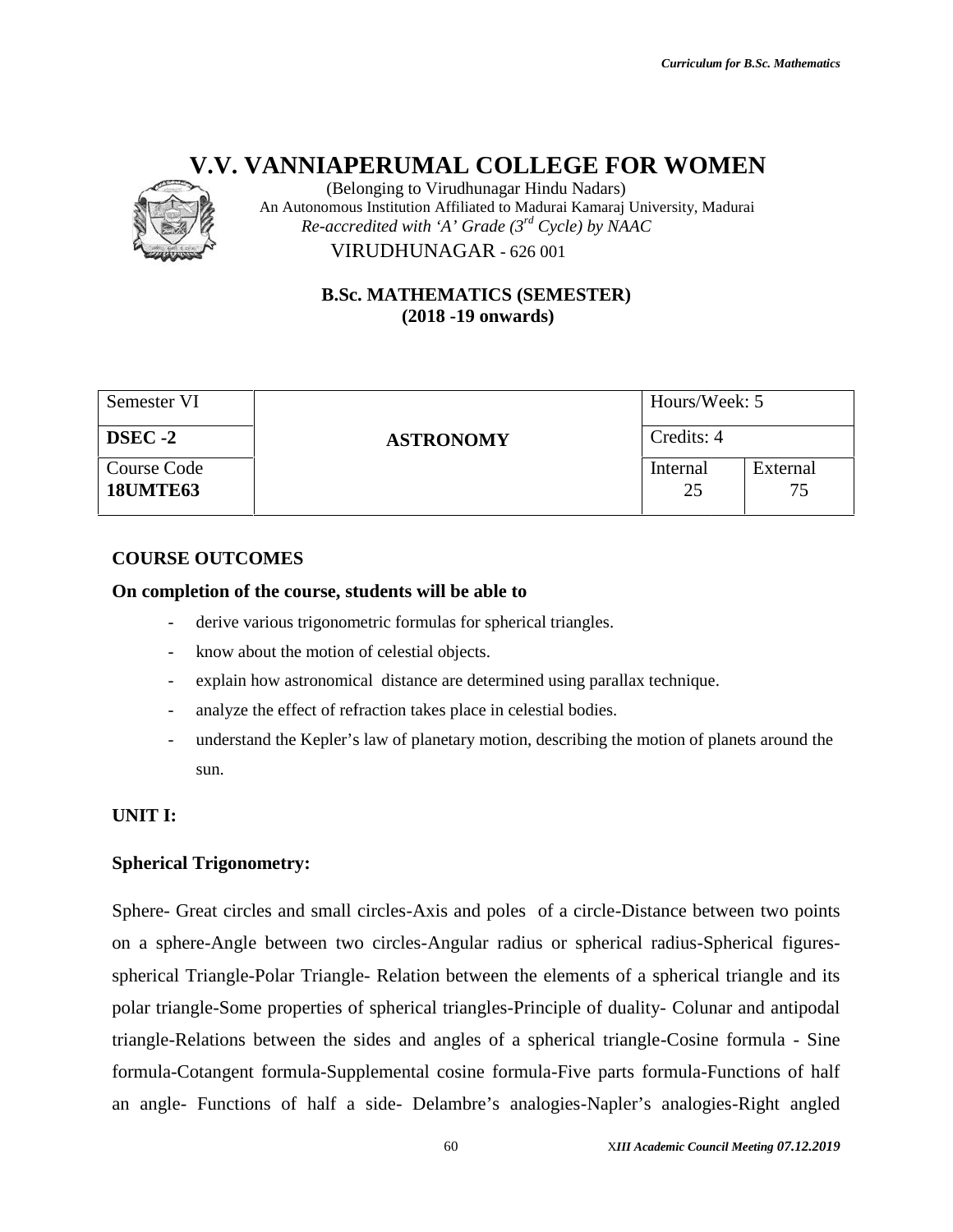spherical triangle-Napier's Rules-Spherical co-ordinates-Relation between the spherical and rectangular coordinates-General proof of the cosine formula-Small variations-Formulae in plane Trigonometry-Important Note-Problems- Theorem(statements only). (15 Hours)

#### **UNIT II:**

#### **Celestial Sphere, Diurnal Motion:**

Astronomy – Celestial sphere-Diurnal motion, celestial axis and equator-Celestial Horizon- Zenith and Nadir-Celestial Meridian-Cardinal points-North and southern hemispheres-Eastern and western hemispheres-Visible and invisible hemispheres-Declination circles-Verticals- Parallactic angle-Transit or culmination-Due east and due west-Due south and due north-Annual motion of the sun, Ecliptic, Obliquity-First point of Aries and First point of Libra-Equinoxes and solstices-Colures.

#### **Celestial Co-ordinates**

Horizontal system-Equatorial system-Meridian system-Ecliptic system-To represent the different system of co-ordinates in the same figure-Conversion of co-ordinates-To find the relation between Right Ascension and longitude of the sun-To trace the changes in the co-ordinates of the sun in the course of a year-To find the longitude of the sun on any day-Problems-Sidereal times- West hour angle of a body expressed in time units-Theorem (statements only).

#### **Diurnal Motion:**

To find the duration of day time – To find the azimuth of a star at rising -To trace the changes in the azimuth of a star in the course of a day-Problems.

#### **Time for Rising:**

Morning and Evening stars-Circumpolar stars-To find the condition that a star is circumpolar- To find the sidereal time of sunrise when the longitude of the sun on the date is known-To find the daily retardation in the sidereal time of sunrise-Problems- Theorem(Statement only).

(15 Hours)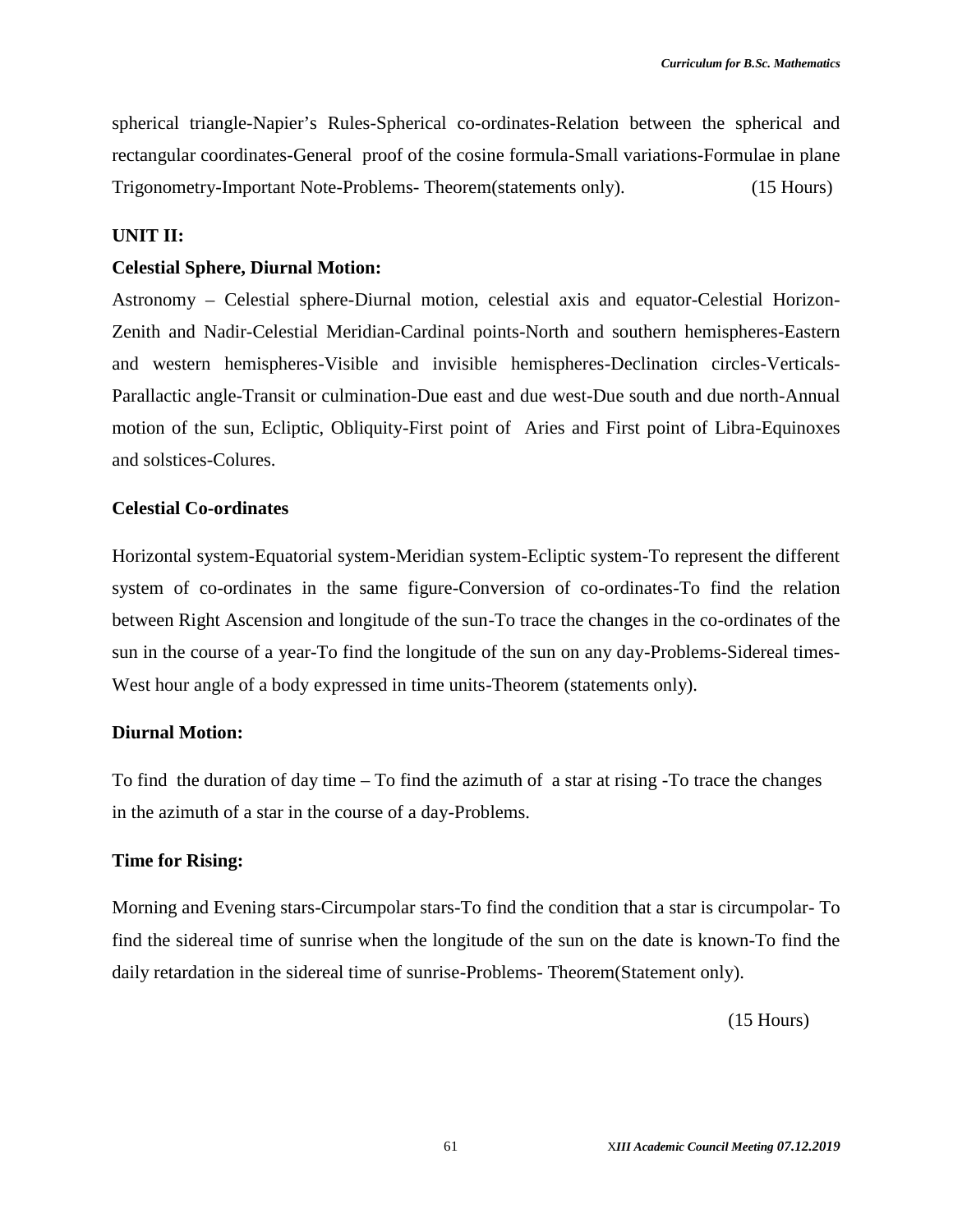#### **UNIT III**

#### **The Earth:**

Dip of Horizon – To find an expression for Dip-To find the distance between two mountains whose tops are just visible from each other- Effects of Dip-To find the acceleration in the time of rising of a star due to dip-Problems-Twilight-To find the duration of twilight-To find the condition that twilight may last throughout night-To find the number of consecutive days having twilight throughout night-To find the duration of twilight when it is shortest-Civil, nautical and astronomical twilights-Problems.

#### **Geocentric Parallax:**

Parallax-Effects of geocentric parallax-Changes in R.A. and declination of a body due to geocentric parallax-Effect of geocentric parallax on the rising and setting of a celestial body-To find the horizontal parallax of moon by meridian observations-To find the distance of a body when its horizontal parallax is known-Angular diameter-To show that the angular radius of a body varies inversely as its distance from the observer-To find the relation between horizontal parallax and angular radius of a body-Geocentric parallax and Refraction compared-Equatorial horizontal Parallax-Problems. (15 Hours)

#### **UNIT IV**

#### **Refraction:**

Refraction – Laws of refraction-Astronomical refraction-Tangent formula for refraction-General effects of refraction-To find k-Effects of refraction on the rising and setting of celestial bodies- To find the effect of refraction on the R.A. and declination of a star-To find the effect of refraction on a small horizontal arc-To find the effect of refraction on a small vertical arc-To find the effect of refraction on any small arc-Effect of refraction on the shape of the disc of the sun or full moon-Cassini's Formula-To find Cassini's constants A and B-Horizontal Refraction- To find the acceleration in the time of rising of a body due to refraction-Effect of Refraction on Dip and distance of visible horizon-Influence of temperature and pressure of atmosphere on Refraction-Problems. (15 Hours)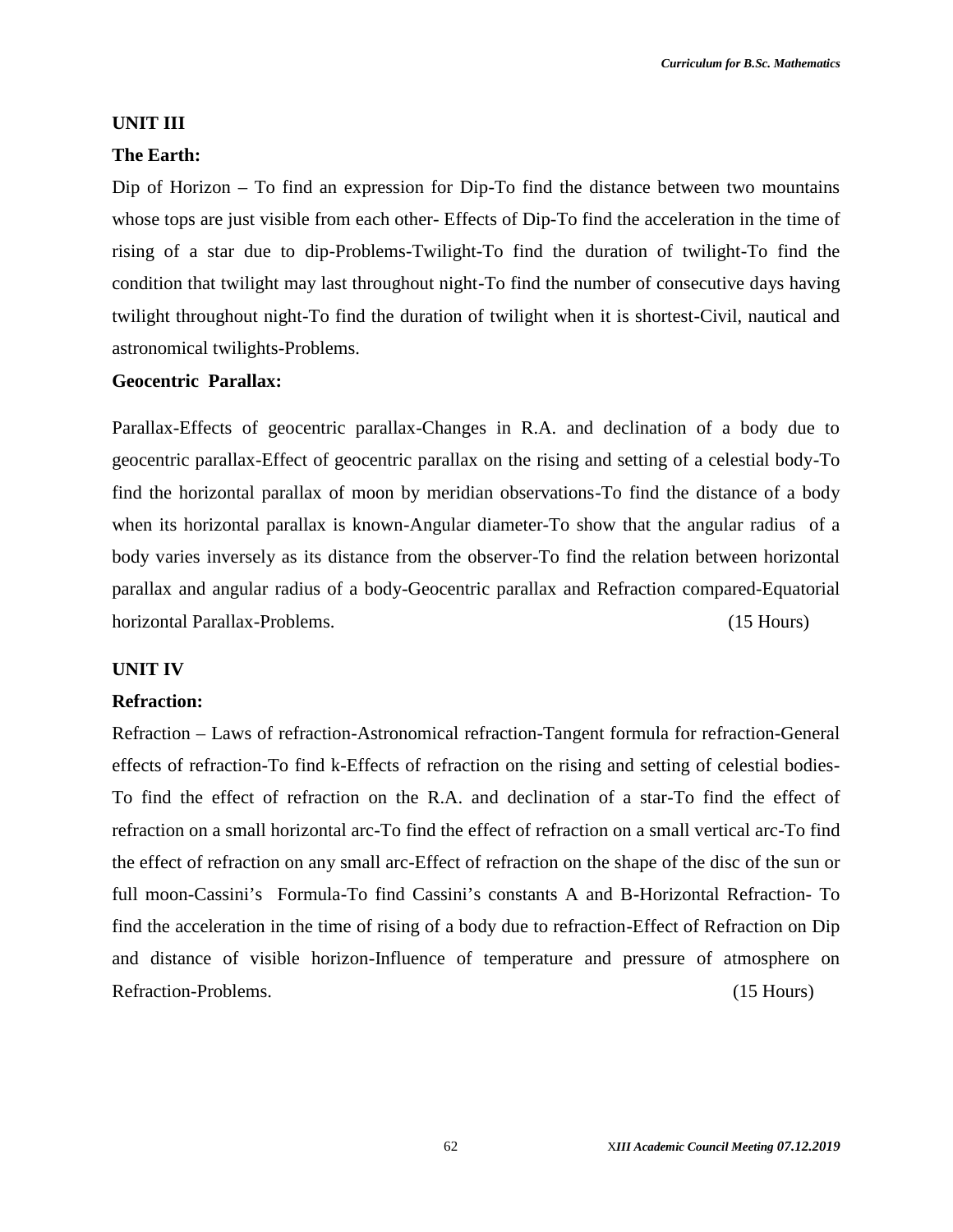#### **UNIT V**

#### **Kepler's Laws:**

Kepler's laws of planetary motion-Longitude of perigee-Forward motion of the apse line-To calculate the eccentricity of the earth's orbit around the sun-Verification of Kepler's laws (1) and (2) in the case of the earth-Explanation of third law-Radial and transverse accelerations of a particle describing a plane curve in polar co-ordinates-Newton's deductions from Kepler's laws- To derive Kepler's third law from Newton's law of gravitation-To find the mass of a planet-To fix the position of a planet in its elliptic orbit-To express v as a series of u –Mean Anomaly-To prove  $m = u - e \sin u - To$  express u as a series in  $m - To$  express v in terms of m- To Express m in terms of  $v - To$  express the R.A. of sun in terms of its longitude-Geocentric and Heliocentric latitudes and longitudes-To prove that the heliocentric longitude of the earth and geocentric of the sun differ by  $180^\circ$  – Problems. (15 Hours)

#### **TEXT BOOK**

Prof.Kumaravelu and Prof. Susheela Kumaravelu (Revised Edition 2011) *Astronomy.*

| Unit         | <b>Chapter</b> | <b>Section</b>    |
|--------------|----------------|-------------------|
| I            | I              | $1 - 38$          |
| $\mathbf{I}$ | $\mathbf{I}$   | 39-68,77-79,80-85 |
| Ш            | III, V         | 106-116,135-145   |
| IV           | IV             | 117-134           |
| V            | VI             | 146-165           |

Dr.P.Geetha

Course Designer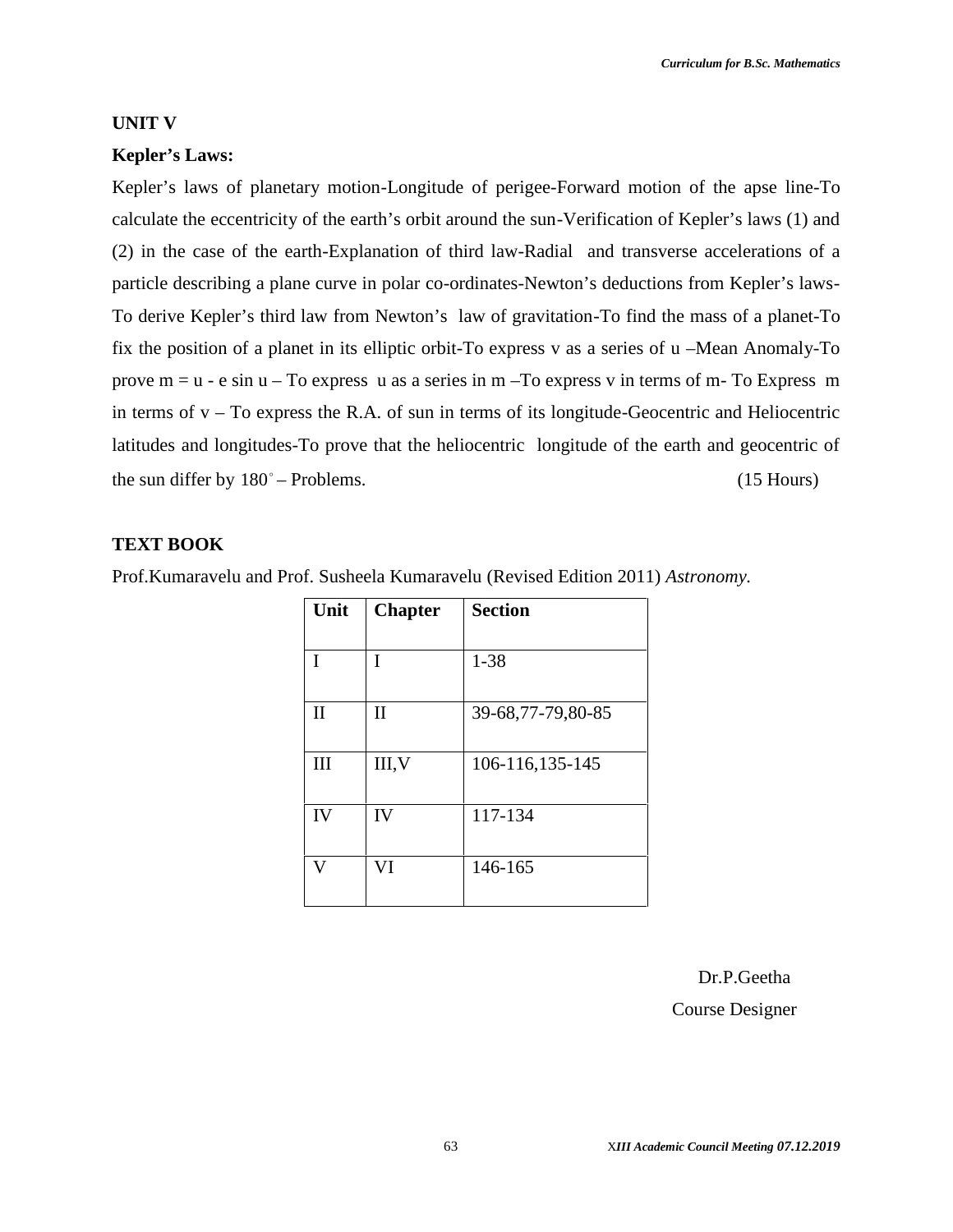

(Belonging to Virudhunagar Hindu Nadars) An Autonomous Institution Affiliated to Madurai Kamaraj University, Madurai *Re-accredited with 'A' Grade (3rd Cycle) by NAAC* VIRUDHUNAGAR - 626 001 VIRUDHUNAGAR

|                                 | (Belonging to Virudhunagar Hindu Nadars)<br>An Autonomous Institution Affiliated to Madurai Kamaraj University, Madurai<br>Re-accredited with 'A' Grade $(3^{rd}$ Cycle) by NAAC |                |                                          |  |
|---------------------------------|----------------------------------------------------------------------------------------------------------------------------------------------------------------------------------|----------------|------------------------------------------|--|
|                                 | VIRUDHUNAGAR - 626 001                                                                                                                                                           |                |                                          |  |
|                                 | <b>B.Sc. MATHEMATICS (SEMESTER)</b><br>$(2018 - 19)$ onwards)                                                                                                                    |                |                                          |  |
| Semester VI                     |                                                                                                                                                                                  | Hours/Week: 2  |                                          |  |
| SEC-6                           | <b>NUMERICAL METHODS USING C</b>                                                                                                                                                 | Credits: 2     |                                          |  |
| <b>Course Code</b><br>18UMTS61P |                                                                                                                                                                                  | Internal<br>40 | External<br>60                           |  |
| <b>COURSE OUTCOMES</b>          |                                                                                                                                                                                  |                |                                          |  |
|                                 | On completion of the course, students will be able to                                                                                                                            |                |                                          |  |
| $\overline{\phantom{a}}$        | solve algebraic and transcendental equations by using Bisection Method,                                                                                                          |                |                                          |  |
|                                 | Regula Falsi Method and Newton Raphson Method.                                                                                                                                   |                |                                          |  |
| $\overline{\phantom{a}}$        | solve a system of linear equations using Gauss Elimination method.                                                                                                               |                |                                          |  |
|                                 | estimate the missing data through interpolation methods.                                                                                                                         |                |                                          |  |
|                                 | develop skills in solving the problems involving numerical differentiation                                                                                                       |                |                                          |  |
| and integration.                |                                                                                                                                                                                  |                |                                          |  |
|                                 | <b>List of Practical Programs inNumerical Methods using C:</b>                                                                                                                   |                |                                          |  |
| 1.                              | Program to find a root of the given equation using bisection method.                                                                                                             |                |                                          |  |
| 2.                              | Program to find a root of the given equation using Regula-Falsi method.                                                                                                          |                |                                          |  |
| 3.                              | Program to find a root of a given equation using Newton Raphson method                                                                                                           |                |                                          |  |
| 4.                              | Program to solve the given system of linear equations by Gauss elimination method.                                                                                               |                |                                          |  |
| 5.                              | Program to find $f(x)$ at a given point using Newton's interpolation formula.                                                                                                    |                |                                          |  |
| 6.                              | Program to find $f(x)$ at a given point using Lagrange's interpolation formula.                                                                                                  |                |                                          |  |
| 7.                              | Program to evaluate dy/dx at a given point using Newton's differentiation formula.                                                                                               |                |                                          |  |
| 8.                              | Program to evaluate $f(x)$ dx using Trapezoidal rule.                                                                                                                            |                |                                          |  |
|                                 | 64                                                                                                                                                                               |                | XIII Academic Council Meeting 07.12.2019 |  |

#### **COURSE OUTCOMES**

- solve a system of linear equations using Gauss Elimination method.
- estimate the missing data through interpolation methods.
- develop skills in solving the problems involving numerical differentiation and integration.

#### **List of Practical Programs inNumerical Methods using C:**

- 1. Program to find a root of the given equation using bisection method.
- 2. Program to find a root of the given equation using Regula-Falsi method.
- 3. Program to find a root of a given equation using Newton Raphson method
- 4. Program to solve the given system of linear equations by Gauss elimination method. find a root of the given equation using bisection met<br>find a root of the given equation using Regula-Falsi<br>find a root of a given equation using Newton Raphso<br>solve the given system of linear equations by Gauss
- 5. Program to find  $f(x)$  at a given point using Newton's interpolation formula.
- 6. Program to find f(x) at a given point using Lagrange's interpolation formula.
- 7. Program to evaluate dy/dx at a given point using Newton's differentiation formula. iven point using Newton's interpolation formula.<br>iven point using Lagrange's interpolation formula.<br>at a given point using Newton's differentiation formula.<br>dx using Trapezoidal rule.
- 8. Program to evaluate  $f(x) dx$  using Trapezoidal rule.